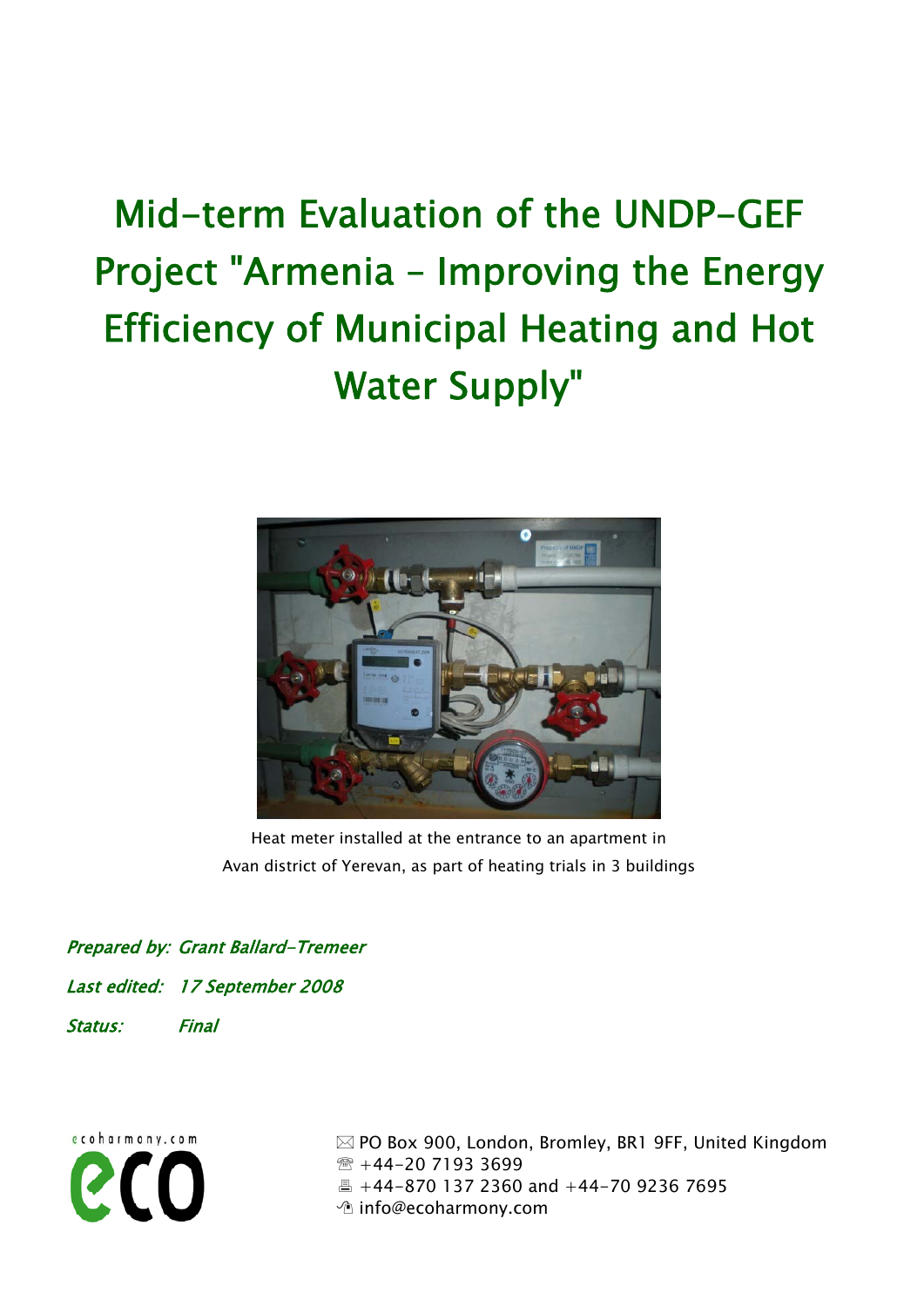This evaluation of the UNDP-GEF project "Armenia – Improving the Energy Efficiency of Municipal Heating and Hot Water Supply" (UNDP/GEF/00035799) took place between 1 May and 9 June 2008.

The evaluation has been carried out for the Armenian Office of the United National Development Programme (under contract SSA 2008-0110) by Dr Grant Ballard-Tremeer (grant@ecoharmony.com), Eco Ltd, with the support of local UNDP and project staff.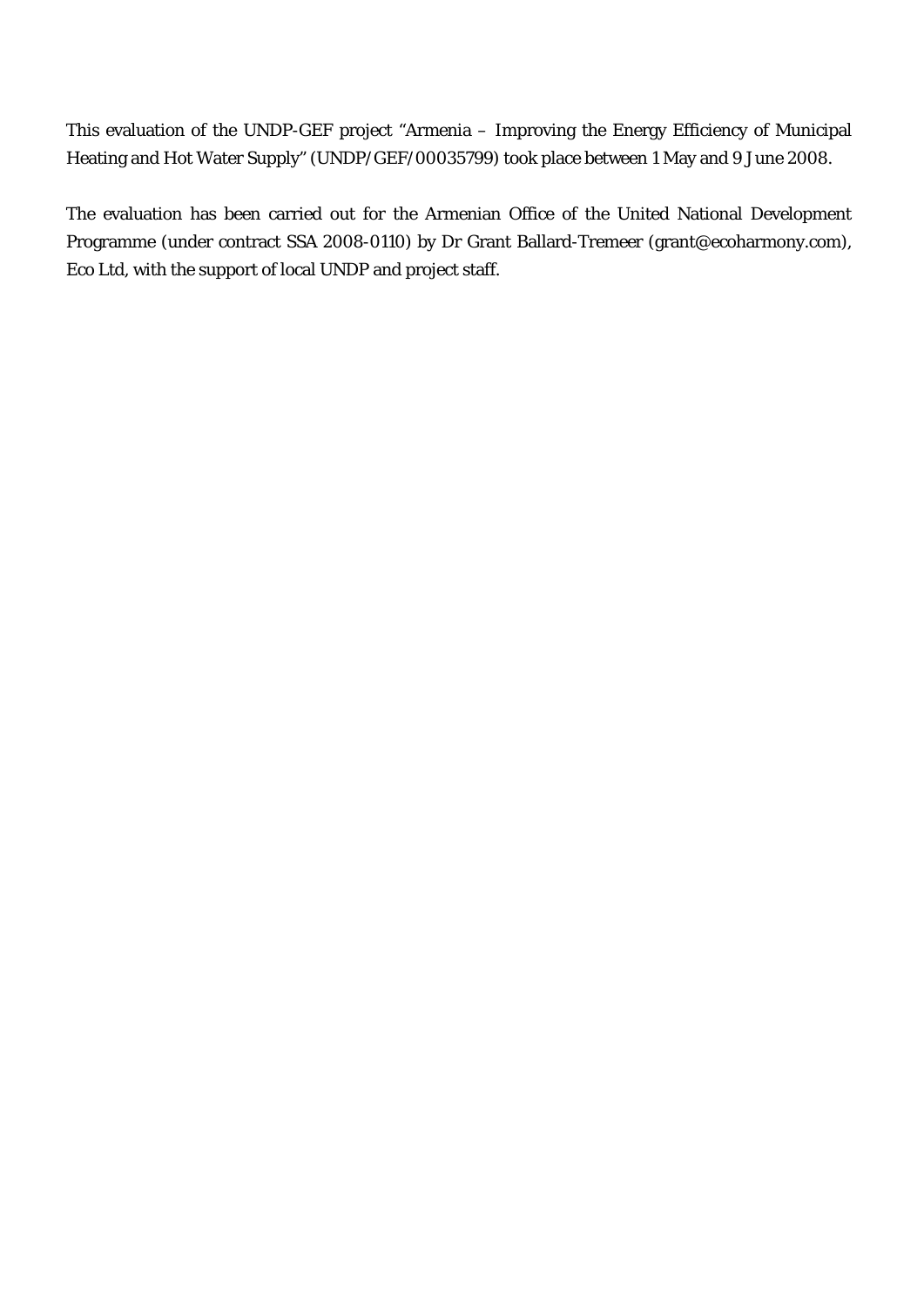# <span id="page-2-0"></span>**Contents**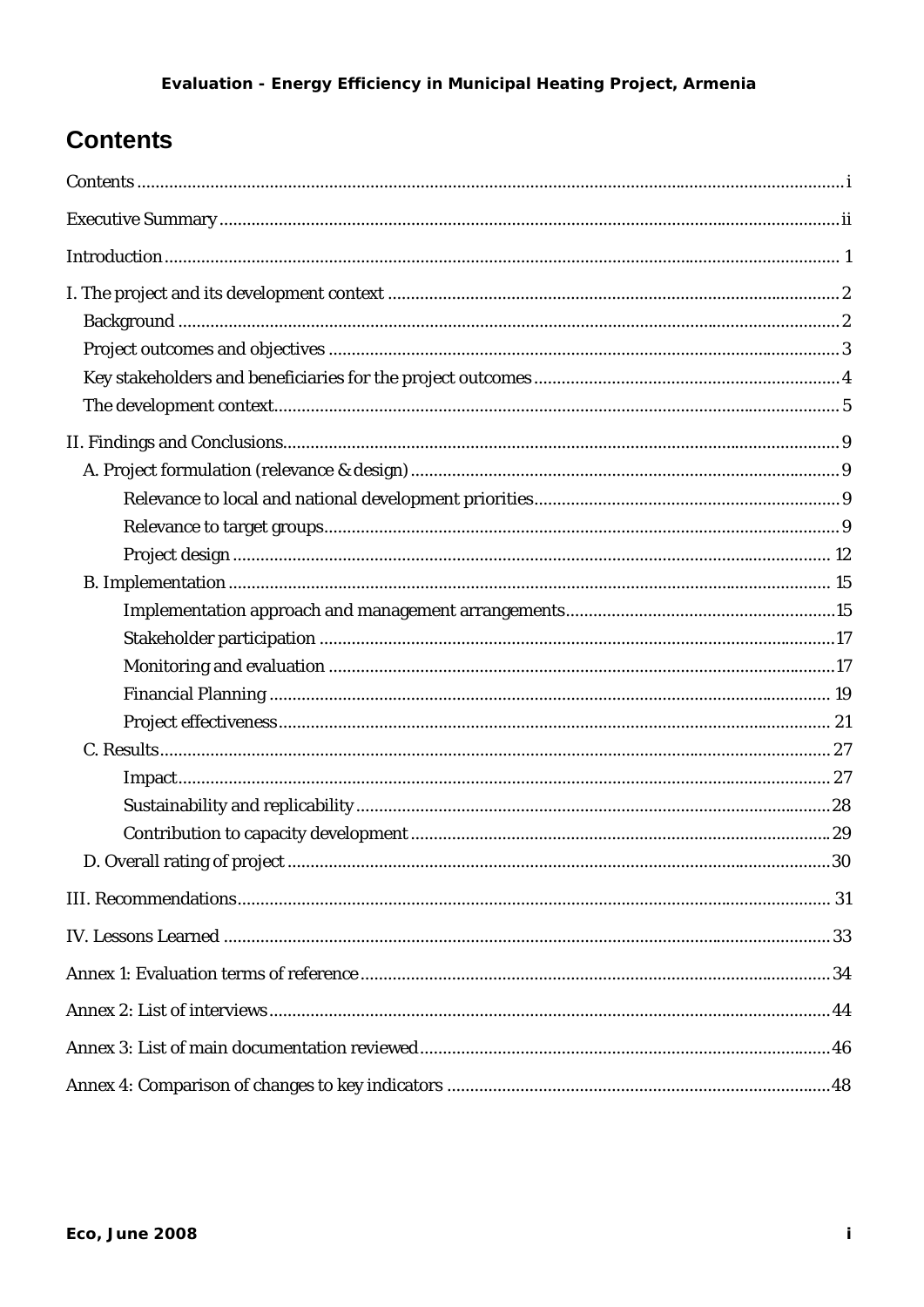### <span id="page-3-0"></span>**Executive Summary**

### *Background*

The development of the UNDP-GEF project Full Scale Project "Armenia – Improving the Energy Efficiency of Municipal Heating and Hot Water Supply" (project number UNDP/GEF/00035799) started in 1998. The project, with a 2.95 million USD grant from GEF, started in 21 January 2005 and is due to close on 20 January 2009. The project aims to reduce greenhouse gas (GHG) emissions from heat and hot water supply services in Armenian cities and to lay the foundation for the sustainable development of these supplies by overcoming market barriers. The project consists of four components addressing 1) the role of condominiums in collectively organizing and managing heat and hot water supply services at the building level, 2) support to restructuring and capacity building of the existing district companies to improve both their service quality and operational efficiency, 3) support new service providers to commercially run and market their businesses, and to structure financing for the required investments in areas that do not sustain the centralized district heating services, and 4) use the results, experiences and lessons learned. Given the collapse of the remaining district heating networks just before the project started the second component was changed towards the end of 2005 to focus on building capacities in municipalities

#### *Project relevance*

From the perspective of needs and priorities at the household, municipal and national government level the *overall* project aim "to improve access to sustainable heat and hot water services" is highly relevant. From the perspective of national government and line ministries, interviews generally supported the view that the project activities are perceived as relevant and important, although competing sectors such as power and gas appear to have received significantly more attention from government than the heating sector over the past years. The project formulation has a high level of local ownership, and its origins are clearly visible with national and sectoral priorities and development plans. Stakeholder participation in the design stages of the project appears to have been good.

The project appears to have filled an important gap in policy and legislation development in the heating sector, being instrumental in the development of CHP legislation together with the Ministry of Energy, Public Services Regulatory Commission, and being requested to develop a concept of a Heating Law by the Board of Trustees of R2E2.

#### *Performance and Results*

To achieve the development goal to "lay the institutional and financial foundation for and to remove other key barriers to the sustainable development of the heat and hot water supply services" the project has objectives consisting of barrier removal and capacity building for apartment owner associations,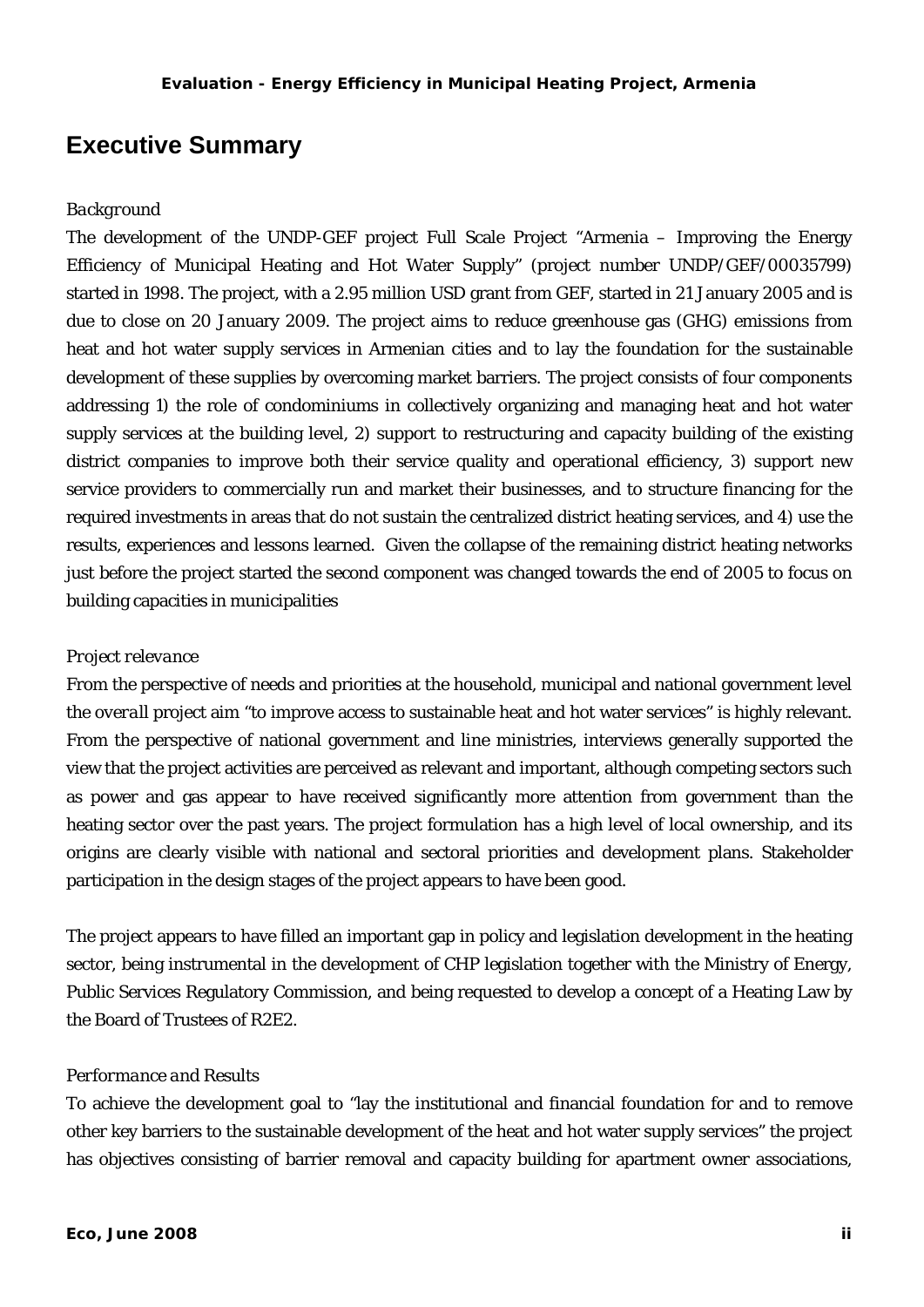municipalities, and energy service providers. Based on the information gathered in the interviews, and the results of the activities completed to date, positive progress is visible in achieving all of these objectives. While progress has been slow in realizing on-the-ground investments, the project appears to be entering a critical period in the coming half-year when significant progress could be made. Should this be successful, the project will easily meet  $CO_{2eq}$  and co-financing (leverage) targets.

### *Management arrangements and financial planning*

The heating market in Armenia is highly dynamic as has been described earlier. Adaptive management has thus been necessary, and the project team has adapted plans and activities well. There is evidence of significant adaptive management, especially in adapting outputs and activities to meet better the market needs. Comprehensive and realistic work plans have been routinely developed and implementation monitored by the Project Manager. The adjustments made to the project design during its implementation are reflected in the revised logical frameworks and annual work plans.

Costs were managed using standard UNDP rules and procedures. At the time of the evaluation field visit, after approximately 3.5 years of implementation (according to the official start marked by the signing of the Project Document) only 1.2 million USD has been allocated, which is approximately 41% of the allocated project budget. The evaluator does not see the fact that disbursement is below expectations negatively. Annual audits did not highlight any substantial issues, and the management team has addressed issues raised.

#### *Main recommendations in summary*

- The main directions of the project should be maintained with a number of minor reorientations on activities and approaches.
- The 'heat law' is of primary importance, and should receive the majority of policy development effort, with the activities on other legislative issues being addressed as and when opportunities arise.
- Delivery of successful pilot projects (in particularly opportunities like Avan and Davidashend) should be given a high priority.
- The project team should try to forge alliances with all government stakeholders to explain the arguments for a concerted effort to address heating and hot water supply – from fuel security, economic, health, safely, and environmental points.
- The sustainability strategy needs urgent attention.
- Efforts should be made to reduce the bureaucratic burdens imposed by the UNDP country office
- The project is at a critical stage where if policy barriers are removed through the project efforts the market could take off in a substantial way. Fortunately, since sufficient budget clearly exists, the project duration should be extended for at least an additional two years.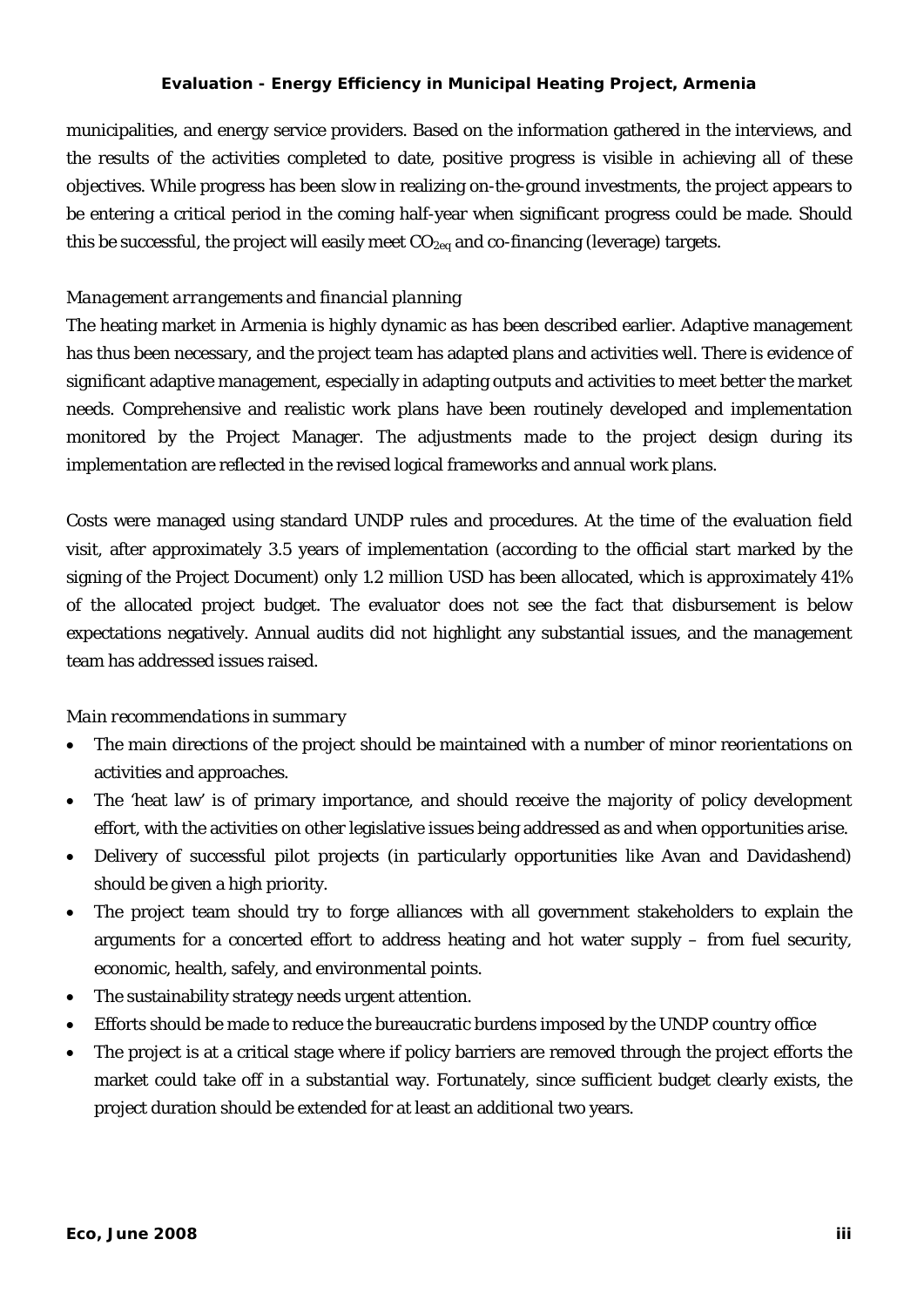### <span id="page-5-0"></span>**Introduction**

This evaluation report contains the mid-term evaluation of the UNDP-GEF Full Scale Project "Armenia – Improving the Energy Efficiency of Municipal Heating and Hot Water Supply" (project number UNDP/GEF/00035799).

The evaluation was carried out by Grant Ballard-Tremeer of [Eco,](http://www.ecoharmony.com/) a UK based consultant firm with the support of the Project Manager and other project staff. A visit was made to Armenia by the international evaluation expert, following a review of the available project documentation at the consultant's home office, from 5 and 10 May 2008 and interviews with relevant project stakeholders, including municipal representatives, project beneficiaries, implementing agency, project executing agency, project staff. The Terms of Reference for the assignment are given in Annex 1.

This mid-term evaluation aims to contribute to ensuring proper documentation of lessons learned by assessing the relevance of the project, project performance (progress in terms of effectiveness, efficiency and timeliness), management arrangements focused on project implementation, and overall success of the project with regard to impact, sustainability, and contribution to capacity development, and makes recommendations for further development of the project.

The approach used for the evaluation was based on the results-oriented 'outcome evaluation' approach within the framework of Results Based Management. This approach generally covers a set of related projects, programmes and strategies intended to bring about outcomes<sup>[1](#page-5-0)</sup>. In this case, the focus of the review was a single project. The evaluation thus focuses more on the UNDP contribution to the outcome through the project outputs, and possible improvements that could be made to increase the performance of delivery of outputs and ultimately the desired outcomes.

Details of the people interviewed and the documents reviewed are given in the lists in annex 3 and 4. Local operational and technical project staff as well as the UNDP project staff in Armenia gave excellent support during the evaluation.

 $\overline{a}$ 

<sup>1</sup> An outcome evaluation focuses on the 'developmental changes between the completion of outputs and the achievement of impact' (the outcomes), and encompasses efforts of partners working on the same issues. The evaluation assesses how and why outcomes are or are not achieved within a given context, and the role that UNDP has played in bringing these about. Outcome evaluations also help to clarify underlying factors affecting the situation, highlight unintended consequences, recommend actions to improve performance in future programming, and generate lessons learned.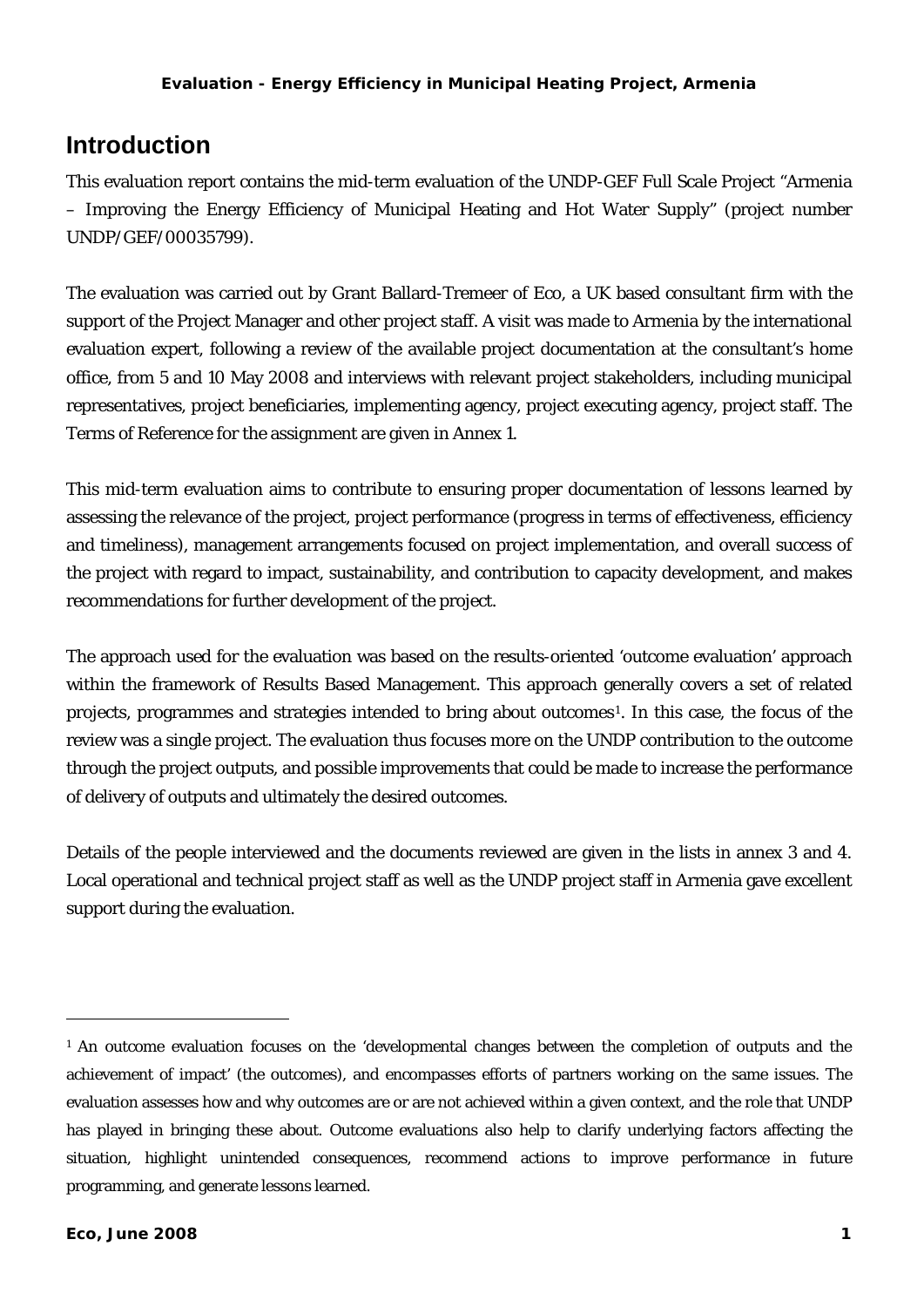### <span id="page-6-0"></span>**I. The project and its development context**

### *Background*

- 1. The objective of the UNDP/GEF Project: Armenia Improving the Energy Efficiency of Municipal Heating and Hot Water Supply, is to reduce greenhouse gas (GHG) emissions from heat and hot water supply services in Armenian cities and to lay the foundation for the sustainable development of these supplies.
- [2](#page-6-0). To achieve this objective, the project was originally structured around 4 immediate objectives<sup>2</sup>:
	- strengthening the role of condominiums in collectively organizing and managing heat and hot water supply services at the building level;
	- supporting the restructuring and capacity building of the existing district companies to improve both their service quality and operational efficiency;
	- supporting the emerging new service providers in offering their services to the condominiums (or other management bodies of multi-apartment buildings) and structuring financing for the investments needed and;
	- utilizing the results, experiences and lessons learned for advancing the sustainable development of the heat and hot water services in Armenia with a specific emphasis on the GHG emission reduction aspects.
- 3. The proposed capacity building and other technical assistance activities were envisaged to complement and to be implemented in close co-operation with the activities of a number of other donors including the World Bank/IDA funded Urban Heating Project (10 million USD), the Government of Netherlands funded Industrial District Heating Development (0.6 million USD) and USAID funded activities (7 million USD).
- 4. The executing agency of the project is the Armenian Ministry of Nature Protection, which is also hosting the core project management and implementation team, as in-kind co-financing to project activities (0.2 million USD).
- 5. The development of the project started in 1998, with GEF pipeline entry on 1 July 1998 and PDF-B approval on 28 July 1998. It was accepted into the GEF Work Programme in 2003, and the project document was CEO endorsed on 5 April 2004. UNDP-GEF approval took place on 21 January 2005. The four-year project is due to close on 20 January 2009. The GEF grant is 2.95 million USD.

l

<sup>2</sup> The second component was adjusted during project launch. See paragraph 9 below.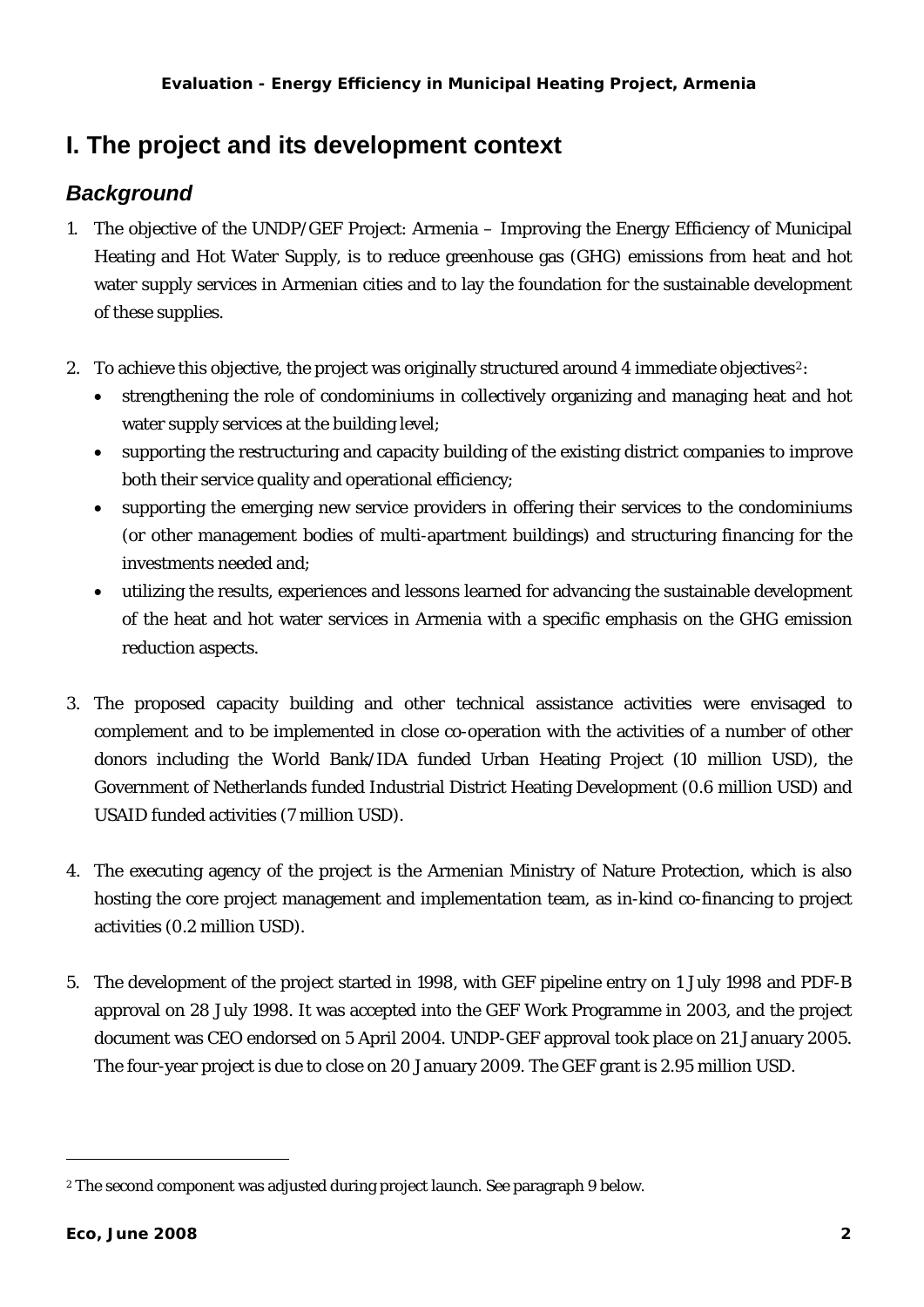### <span id="page-7-0"></span>*Project outcomes and objectives*

- 6. The overall development goal of the project (the project outcome for GEF) according to the Project Document is to "reduce the greenhouse gas (GHG) emissions resulting from the current heat and hot water supply practices in Armenian cities by laying the foundation for the sustainable development of heat and hot water supply services in these cities while taking into account global environmental impacts". The UNDP outcome, given in the project document, is "Access to sustainable energy services is increased."
- 7. According to the Project Document, the barriers being addressed by this project include:
	- A weak institutional, legal and regulatory framework that does not allow or encourage the existing municipal DH companies to develop their heat and hot water supply services on a commercial basis and to open the market for private investors and new service providers;
	- Lack of capacity, incentives and concrete implementation plans for restructuring and commercialization / privatization of the existing DH companies so as to improve the efficiency of their operations and to leverage financing for the priority investments needed, including the introduction of a consumption based metering and billing system and new alternative systems and technologies for DH and hot water supply;
	- Lack of tradition, experience and capacity of apartment owners to organize and improve the efficiency and quality of the heat and hot water supply services collectively at the building level; and,
	- The lack of capacity and experience of the emerging, new service providers to develop "bankable" investment proposals, to structure financing for the projects and, as needed, to manage the commercially sustainable operation of the companies otherwise. They also do not possess any knowledge of new alternative decentralized energy efficient heating and hot water supply systems.
- 8. To overcome these barriers the UNDP-GEF project was designed with four main project components. These aim to:
	- strengthen the role of condominiums in collectively organizing and managing heat and hot water supply services at the building level (Component 1);
	- support restructuring and capacity building of the existing district companies to improve both their service quality and operational efficiency (Component 2);
	- support the new decentralized service providers to commercially run and market their businesses, and to structure financing for the required investments in areas that do not sustain the centralized district heating services (Component 3); and,
	- use the results, experiences and lessons learned for advancing the sustainable development of the heat and hot water services in Armenia with a specific emphasis on the GHG emission reduction aspects (Component 4).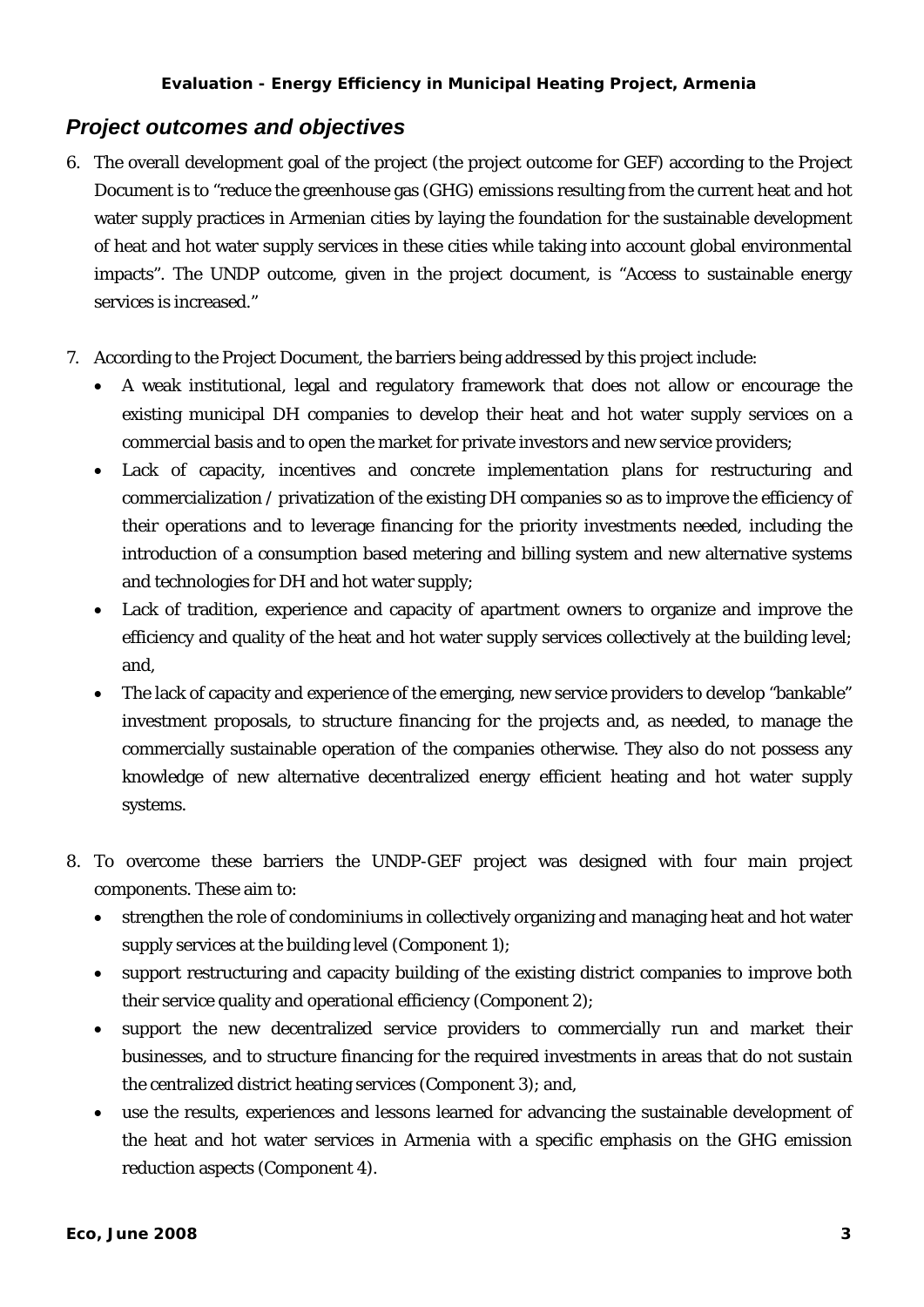- <span id="page-8-0"></span>9. Given the collapse of the remaining district heating networks between 2003 when the project was approved and January 2005 when the project started and the leasing of heating substations and small boiler houses by local authorities to the private sector, the second component was changed, towards the end of 2005, to: "Building the capacity of the local municipalities to effectively manage the remaining assets of the former district heating systems and to facilitate the restoration of the central water heating and hot water supply services to their population by socially, economically, financially and environmentally acceptable means.", with two new outputs:
	- Output 2.1: Municipal strategies to improve the heat and hot water supply services to the population.
	- Output 2.2: Strengthened capacity of the municipalities to manage the remaining assets of the former DH systems and to facilitate the further development of the heat and hot water supply services.

These new outputs replace outputs 2.1 to 2.4 given in the project document which covered strategic support for district heating companies (2.1), improved legal and regulatory frameworks (2.2), consumption based metering and billing (2.3) and capacity building for (existing) district heating companies (2.4).

10. A large number of outputs and activities were planned under these four components. For each component, an output addressing the legal, regulatory and policy frameworks was included (Output 1.1 for condominiums, Output 3.1 for heat service restructuring, and Output 4.2 for norms and enforcement mechanisms to support sustainable forest use). Other outputs aimed to build capacity (Output 1.2 on capacity in condominiums / consumer associations, Output 2.2 for municipal management of assets, and Output 3.2 on project development and finance capacities), and to create and strengthen knowledge assets (Output 2.1 on strategic planning, Output 3.3 on equipment certification systems, Output 4.1 on GHG emission reduction monitoring, and Outputs 4.3 and 4.4 on collecting and communicating lessons learnt).

### *Key stakeholders and beneficiaries for the project outcomes*

- 11. The project document identifies the following stakeholders for both the UNDP and the GEF outcomes:
	- Government Ministries, including
		- o The Ministry of Nature Protection (Project Executing Agency and UNFCCC Focal Point).
		- o The Ministry of Finance and Economy as the responsible agency for implementation of the Heating Strategy of RA.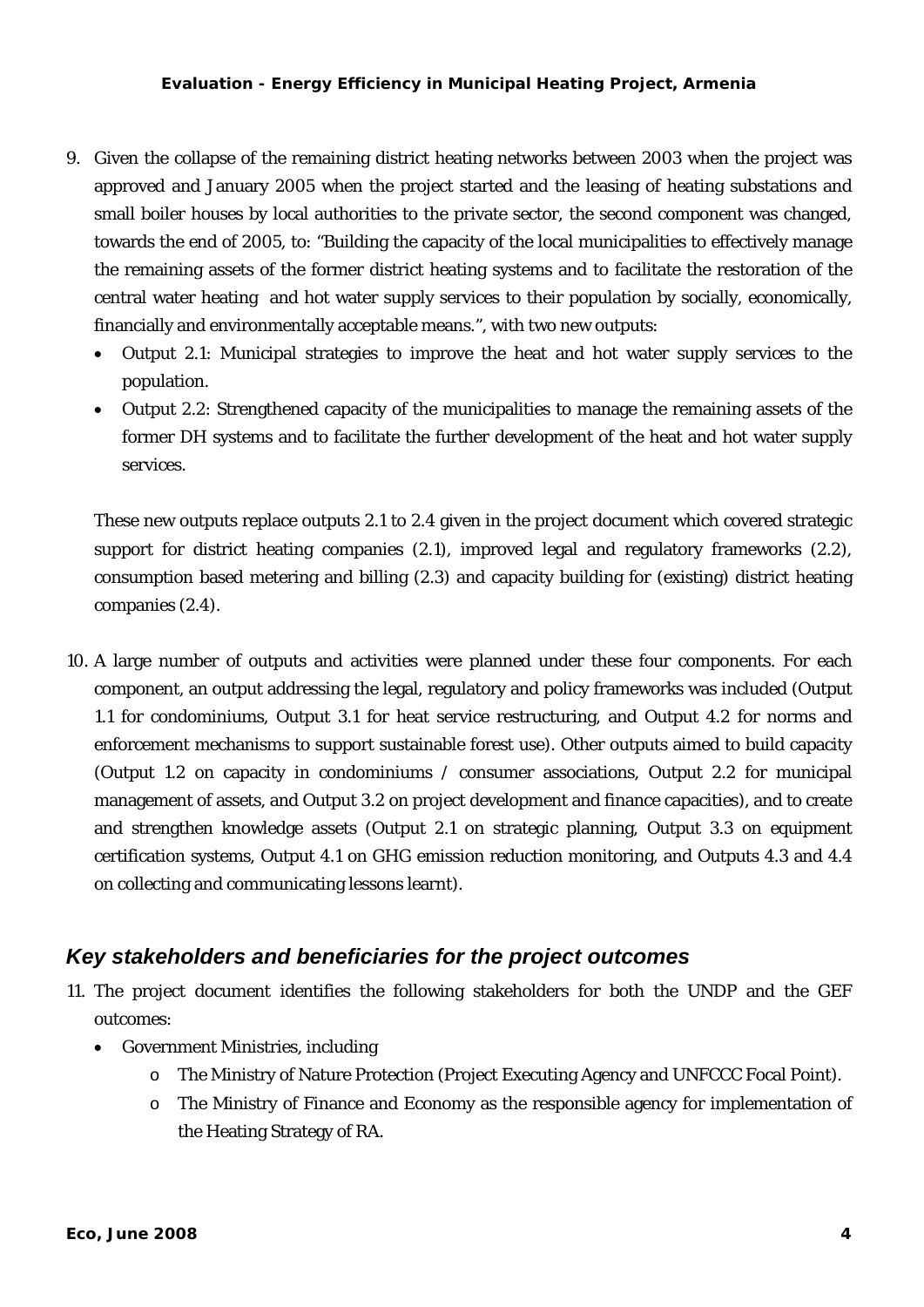- <span id="page-9-0"></span>o The Ministry of Energy for promotion of energy conservation and renewable energy development, adoption of standards and certification procedures.
- o The Ministry of Trade and Economic Development in supporting new service providers in the heating sector and promoting local manufacturers.
- o The Ministry of Territorial Administration and Regional Governors' Offices (Yerevan City Municipality) for developing and implementing pilot projects.
- o The Ministry of Urban Development for supporting the development and strengthening of multi-apartment building management bodies.
- The National Assembly of Armenia for improving legal and regulatory framework aimed at strengthening the role of the condominium and promoting the implementation of energy efficiency measures in district heating.
- The Public Services Regulatory Commission.
- 12. The following cooperation partners are also listed in the project document:
	- Condominiums
	- Local civil society organizations
	- District heating and energy service companies
	- The mass media to develop public awareness campaigns

### *The development context*

- 13. During the Soviet era 55% of apartments in Armenia were heated through district heating systems covering over 30% of housing stock and 90% of apartment buildings[3](#page-9-0). Armenian district heating systems included both heat-only boilers and combined heat and power plants.
- 14. In the early 1990s, following the collapse of the Soviet Union, district heating coverage decreased by over 75% (see [Figure 1](#page-10-0) [below](#page-10-0)). This was primarily a result of the economic blockade imposed by Azerbaijan and Turkey in the conflict over the Nagorno-Karabakh, and exacerbated by sabotage and separatist strife in Georgia in 1993 that disrupted the remaining gas supply route. As a result the government was forced to ration heat and electricity, primary fuel and electricity prices rose substantially, equipment and O&M costs increased, the socio-economic well being of the population fell, and the heat service fee collection rate dropped to around 20% of supplied heat (Ghukasyan & Pasoyan, 2007).

l

<sup>3</sup> Ghukasyan A & Pasoyan A (2007) *Armenian Urban Heating Policy Assessment*, Alliance to Save Energy, Yerevan.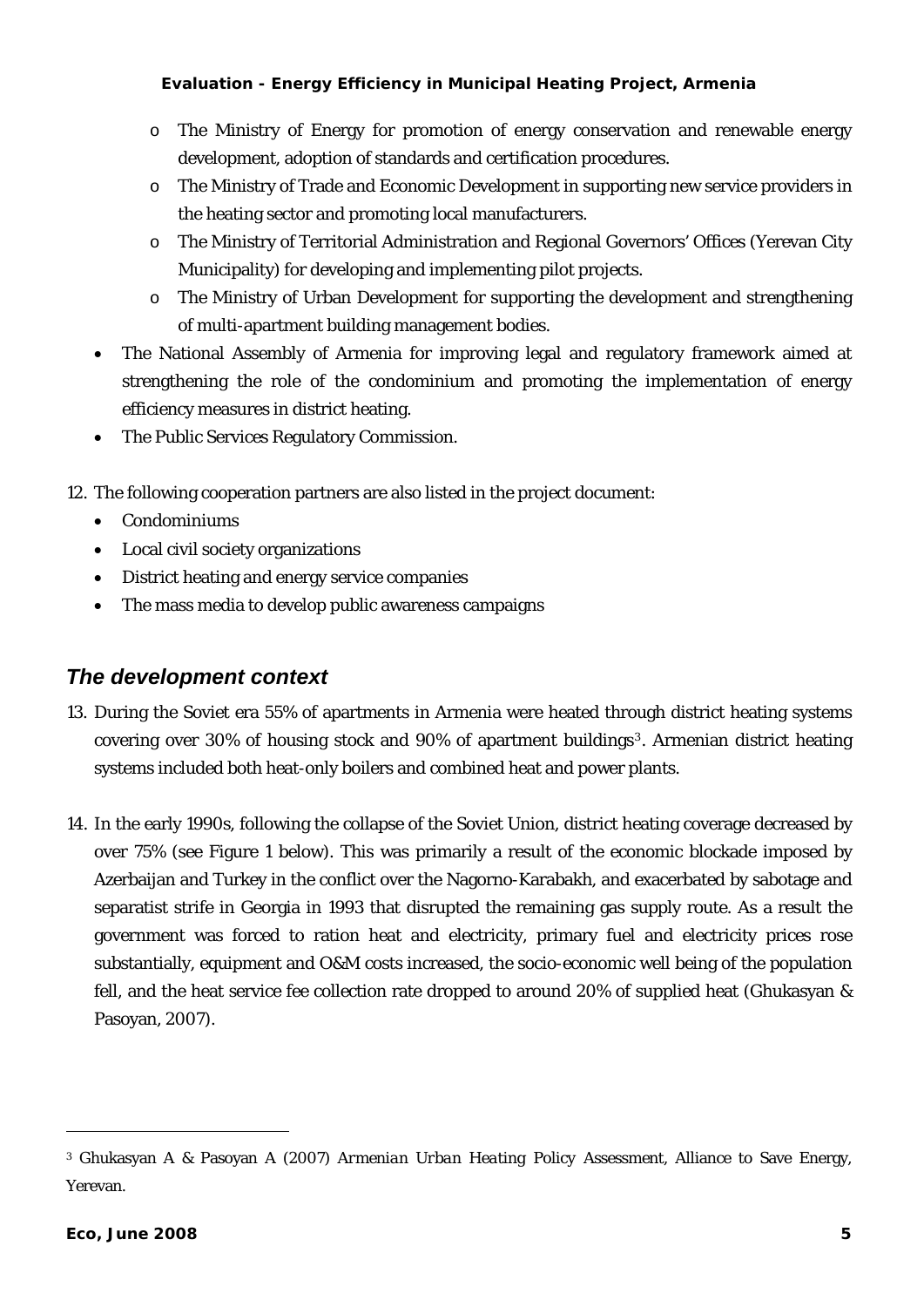- 15. An "Urban Heating Strategy" was prepared and was adopted by the government in September 2002 (Decree 1384 N). The strategy development process was lead by the Ministry of Finance and Economy with support from the World Bank and others and foresaw three phases:
	- *Year 1-2: "Survival"* keeping the existing centralized heating systems operational with minimum investments and taking the first measures to develop and test more sustainable approaches.
	- *Year 3-5: "Recovery"* developing and starting the implementation of those heating options considered as the most feasible (Project Immediate Object 2).
	- *Year 6-25: "Growth"* attracting investments for the rehabilitation of centralized heat supply systems and/or more decentralized options, depending on their technical and financial feasibility in each city and city district concerned (Project Immediate Object 3).

The strategy aimed for:

- Full commercialisation of heat supply activities (without public subsidies and cross subsidies);
- Complete cost recovery from fees;
- Formation of a competitive heating market and application of contemporary heating technologies; and
- Gradual reduction of public management in the heating market (heating tariff liberalization and the elimination of construction and operation licensing procedures).
- 16. Despite the strategy a second sharp decline in district heating took place during in the early 2000s when the remaining district heating area decreased by a further factor of 8 (by 2005 only an eighth of the area covered in 1998 was still supplied by district heating) – see [Figure 1](#page-10-0) [below.](#page-10-0) Even further declines were experienced during the 2006-7 heating season (Ghukasyan & Pasoyan 2007).



<span id="page-10-0"></span>*Figure 1: Decline of District Heating coverage from 1990 to 2005 (from Ghukasyan & Pasoyan 2007)*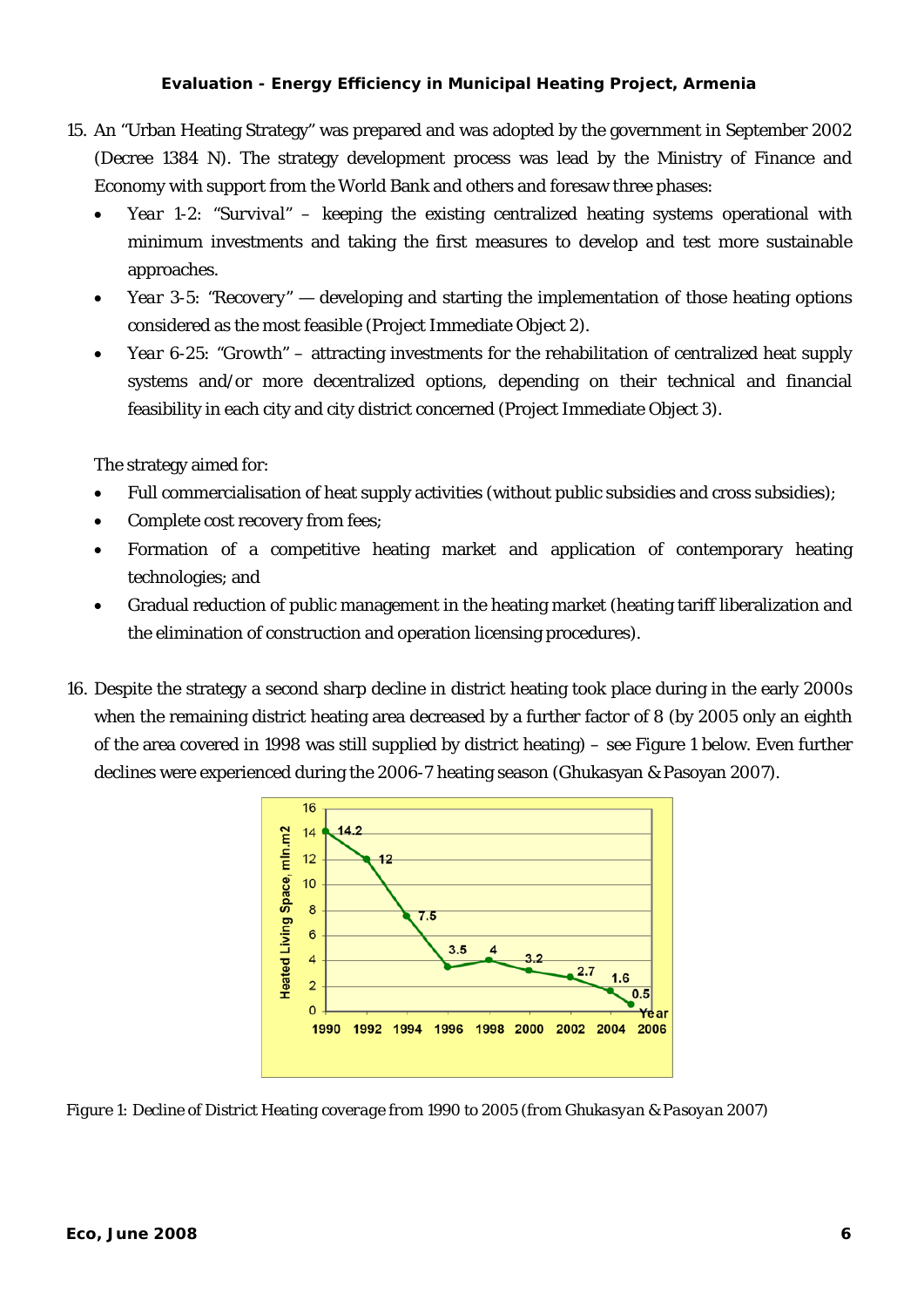<span id="page-11-0"></span>The first phase of the Urban Heating Strategy – Survival – was not achieved. This decline took place during the course of project preparation, and by January 2005 when the UNDP-GEF project started virtually no district heating remained.

<span id="page-11-1"></span>17. During the second period of rapid decline in district heating, in the first half of the 2000s, GDP growth has been in double digits, with industry and the service sector seeing the highest levels of growth. During this period significant restructuring of the power sector took place that according to a 2005-6 study by the World Bank was considered to be highly successful<sup>[4](#page-11-0)</sup>. Part of this success has been credited to the arrangement of billing, with "the utility … offering more continuous supply to apartment blocks whose residents could organize themselves to pay their bills", and "The relocation of meters from apartments to public areas … [proving] an essential first step in tackling the high commercial losses and low collections that lay at the heart of the power sector's problems." (Sargsyan et al 2006, p4).



*Figure 2: Electricity Sales and Production in Armenia Compared to GDP (from Sargsyan et al 2006)* 

18. There have been rapid changes in natural gas use in households since the year 2000. According to the 2001 integrated household survey central heating was used by 9.7% of urban households and 1.2% of rural households, and households without central heating, used wood (56.5%), electricity (17.9%), and gas (7.2%). Initially with natural gas supplied from Russia at well below market prices, and more recently with government subsidies, natural gas has been seen as an attractive heating option. According to a survey commissioned by the R2E2 Fund<sup>[5](#page-11-0)</sup>, by the time of the 2006-7 heating season the main energy type used in households was natural gas, with the share of households primarily using gas having increased dramatically, and a decrease in heating from wood. In 2006-7 53% of households used natural gas, 34.6% used electricity, and 9.8 used wood. Electricity was the main secondary heating option. Since apartment-level heating is in use, most households do not

l

<sup>4</sup> Sargsyan G, Balabanyan A, Hankinson D 2006 *From Crisis to Stability in the Armenian Power Sector Lessons Learned from Armenia's Energy Reform Experience,* World Bank Working Paper No. 74, Washington DC.

<sup>5</sup> EDRC 2007, *Assessment of Heat Supply and Heating Options in Urban Areas of Armenia*, Paper 08(07) Yerevan.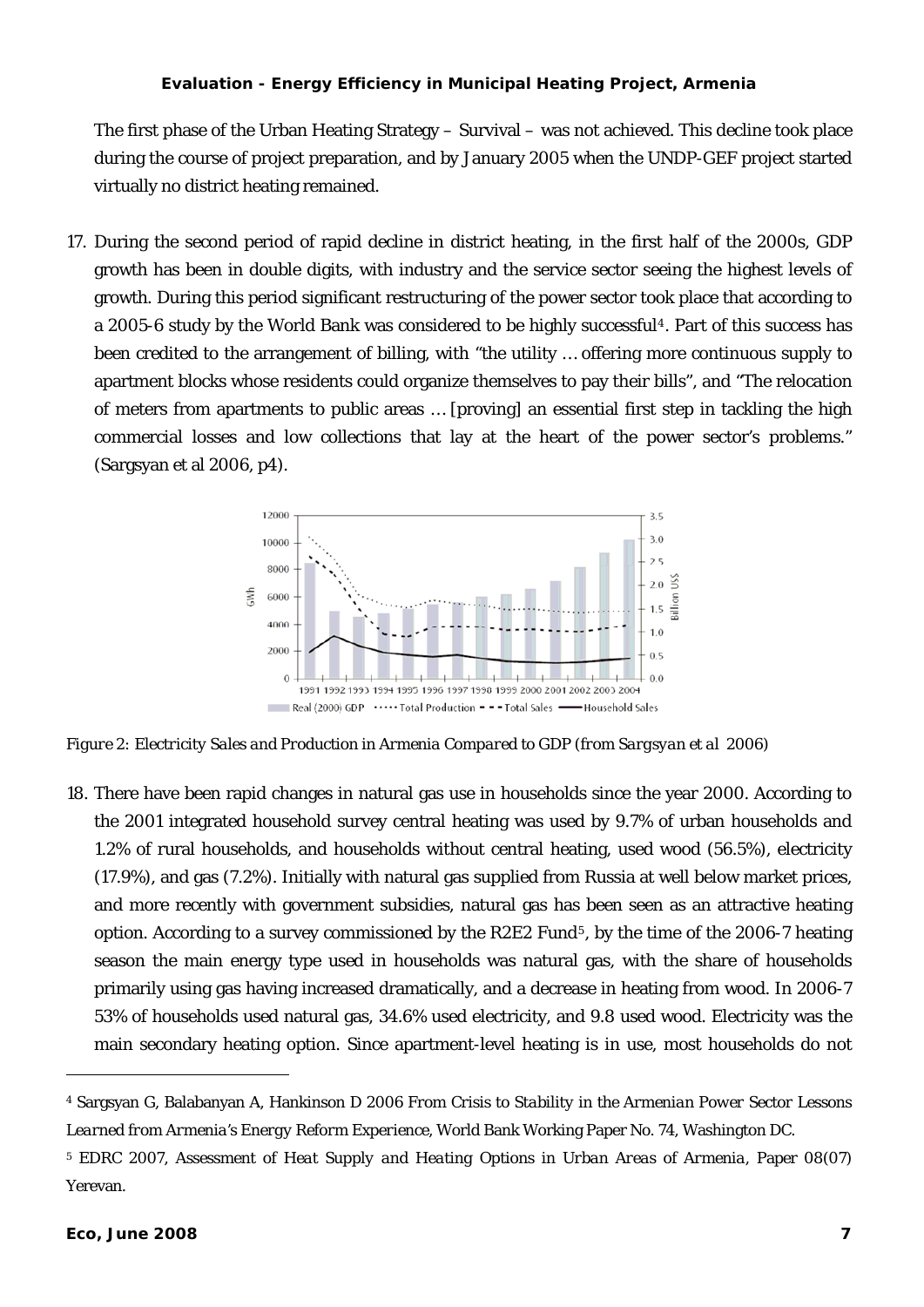<span id="page-12-0"></span>heat all rooms (according to the survey, on average, 60% of the household's area is heated). Most telling, satisfaction with heating is low: only 14% of households reported that they were fully satisfied with the heating of their apartment in 2006-7, and 43% reported that they were completely dissatisfied. Reasons for apartment-level gas heater preference were highest on affordability (57%).

19. In April 2006 the price of Russian gas more than doubled, with the government opting to subsidize prices for imported gas so as to soften the burden placed on private consumers and companies. About USD 190 million (from the 2006 sale of Unit No. 5 of the Hrazdan Thermal Power Plant) was allocated to cover the subsidy for three years. However in April 2008, in his first press conference as prime minister, Tigran Sarkisian announced that the government would lift natural gas subsidies from 1 May (a year ahead of schedule), meaning retail gas prices increased from 59 drams per cubic meter (about 19 US cents) to 84 drams (about 27 US cents). The reason given was that "an unprecedented growth in gas consumption meant that just under USD 2 million from [the subsidy] amount remained by the beginning of this year." And "as a result, the compensation was to have been discontinued in January, but on [then] Prime Minister Serzh Sarkisian's immediate instruction, measures were taken to ensure the continuation of the compensation until the end of the heating season"[6](#page-12-0).



<span id="page-12-1"></span>*Figure 3: 'Evidence' (indications) of Substitution to Natural Gas (from Sargsyan et al 2006)* 

20. The development of policy and legislation took a back seat to campaigning for the presidential elections of February 2008, and following a change of government and rearrangement of Ministries, policy development has not yet picked up speed. This is relevant to the project's intentions and actions to support legislative, institutional and policy frameworks for heat and hot water supply.

l

<sup>6</sup> <http://www.eurasianet.org/departments/insight/articles/eav042408.shtml>, accessed June 2008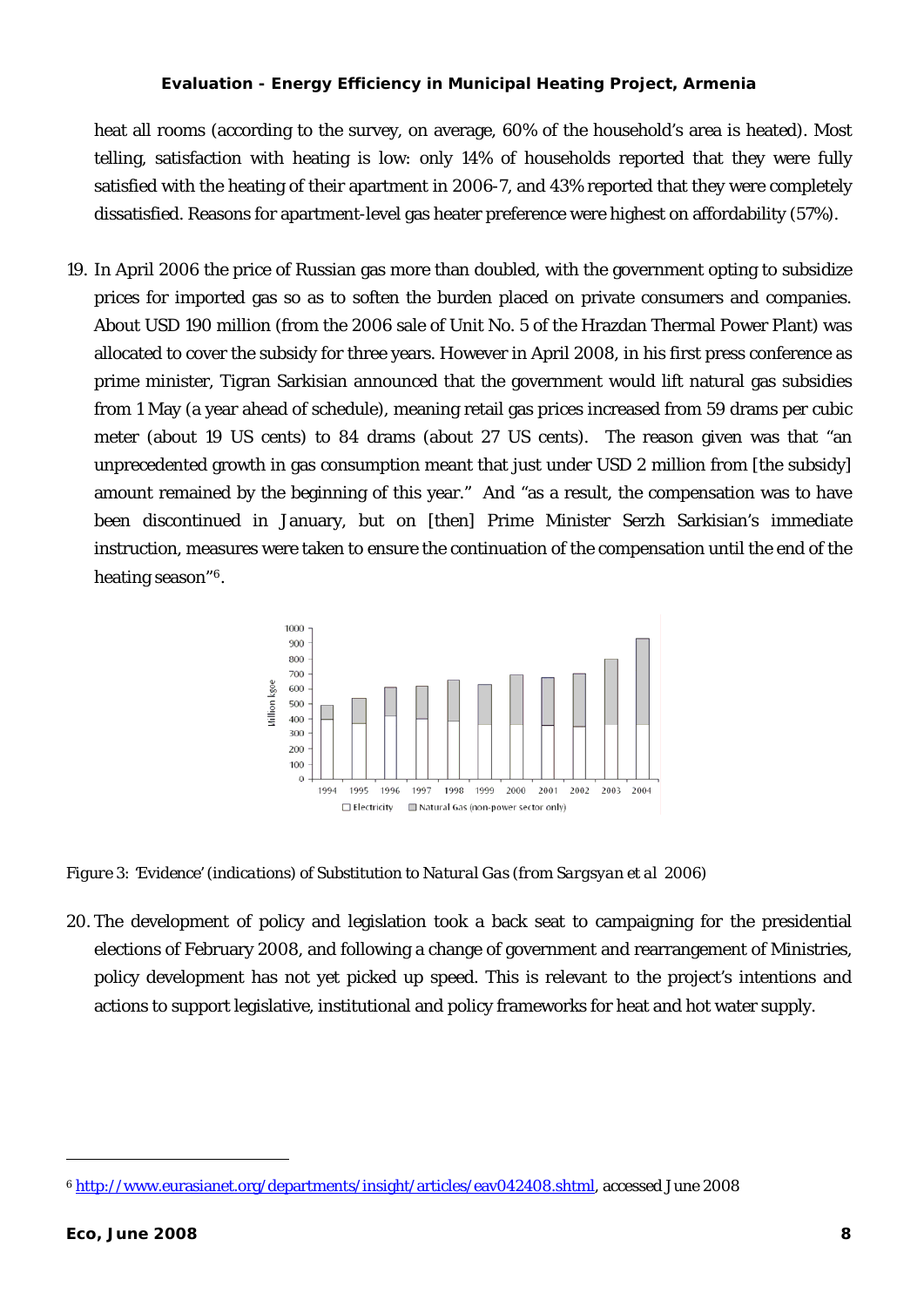### <span id="page-13-0"></span>**II. Findings and Conclusions**

21. The discussion that follows covers the current status of the project outcomes, and reviews key factors that affect the achievement of the project outcomes.

### *A. Project formulation (relevance & design)*

### *Relevance to local and national development priorities*

- 22. From the perspective of needs and priorities at the household, municipal and national government level the *overall* project aim "to improve access to sustainable heat and hot water services" is highly relevant. This is illustrated in three key areas: rapid changes during the course of the project in the way households heat their homes; the somewhat ambiguous role of local authorities in the provision of heating to households and the management of municipal heating assets, and ongoing government interest to address policy and legislation in the heating sector. This is exemplified in the continuing support of the project steering committee and a specific request to the project management by the Board of Trustees of the government's R2E2 fund (responsible for the implementation of the Urban Heating Strategy) in early 2007 to support the development of a Heat Law.
- 23. The project formulation has a high level of local ownership, and its origins are clearly visible with national and sectoral priorities and development plans. The project aim is fully in line with the government's 2002 Urban Heating Strategy and subsequent legislation including:
	- "Energy Saving and Renewable Energy Law", 9 November 2004.
	- "Amendments to the Law on Energy", 25 November 2003.
	- Order on "Transfer of Property to Yerevan Municipality", dated 21 August 2003.
	- Order on "Amendments to Government Order on Leasing of Heat Supply Facilities", dated 13 May 2004.
	- "Strategy for the Development of the Energy Sector within the Context of the Development of the Republic of Armenia", dated 29 June 2005.
	- Order No. 509-N on Pilot Projects of Heat Supply System Rehabilitation with Implementation of Heat and Power Cogeneration Units, dated 13 April 2006.

### *Relevance to target groups*

24. Stakeholder participation in the design stages of the project appears to have been good with an active role being taken by the Ministry of Nature Protection as executing agency and input from the Ministry of Energy, Ministry of Urban Development and Yerevan Municipality in the project preparation.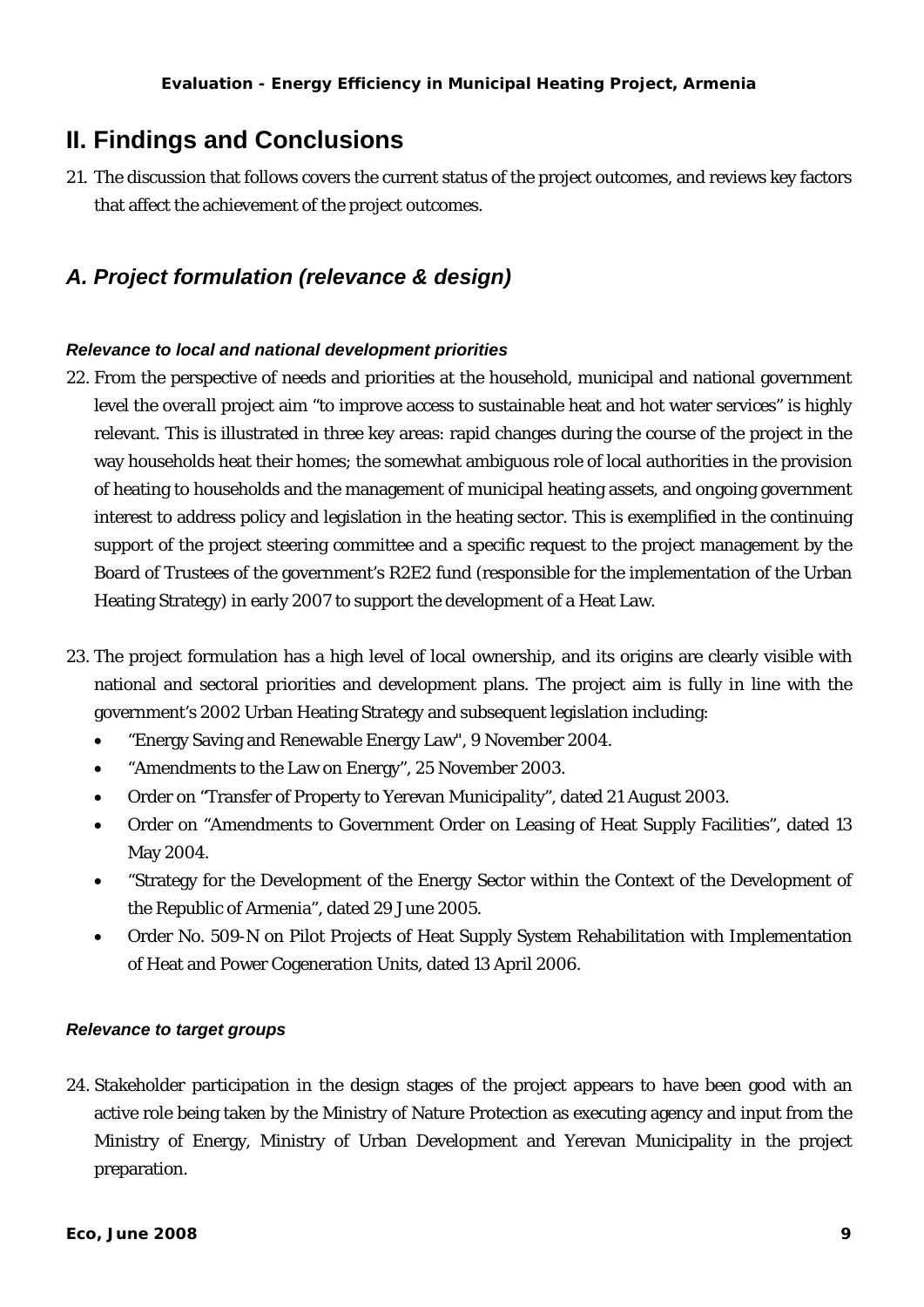- 25. Consultation with donors active in the heating sector was also significant during project preparation. The initial project preparation delays have been attributed in part to the efforts of the executing agency and the UNDP to ensure coordination with donors, especially the World Bank, USAID, and the government of the Netherlands.
- 26. The overall project aims are generally relevant to local development priorities of national and local authorities as has been described above. From the perspective of national government and line ministries, interviews generally supported the view that the project activities are perceived as relevant and important, although competing sectors such as power and gas appear to have received significantly more attention from government than the heating sector over the past years.
- 27. Competing priorities are also apparent at the local authority level with municipalities choosing to abdicate responsibility for heat supply in many cases. In the absence of a 'heat law' that gives clear responsibility to municipalities in heat and hot water supply, project relevance is reduced. Despite this it is evident that local authorities are interested to benefit from the project and are involved in most of the demonstration projects being developed.
- <span id="page-14-0"></span>28. Considering project components, component 1 aimed to "strengthen the role of condominiums in collectively organizing and managing heat and hot water supply services at the building level". In the project document this was justified by four arguments as listed below (some commentary is given following each argument in the list below):
	- "Signing the contract with a condominium would reduce the risk of the commercial service providers and is likely to enforce a stricter payment discipline since in the case of non-payment the whole building can be disconnected." – as has been mentioned in paragraph [17 above](#page-11-1) this approach was credited with some of the success of the Armenian power sector restructuring, with the incentive of 'a more continuous supply to apartment blocks whose residents could organize themselves'.
	- "The introduction of a consumption based metering and billing system and signing a contract at the building level will be considerable easier and cheaper for the service providers than doing it separately for each apartment." – indeed assuming that the existing system was being used this would be cheaper. However where the system is no longer in use and some apartment owners have installed their own heating, and many have removed the 'risers', the cost saving and ease of use is significantly reduced or even eliminated.
	- "Many measures to improve the overall energy efficiency of the buildings such as repair of the windows and corridor doors, improved insulation etc. will only be feasible through a collective action." – this is indeed the case, and applies to all communal services, big and small (such as cleaning the entrance corridors).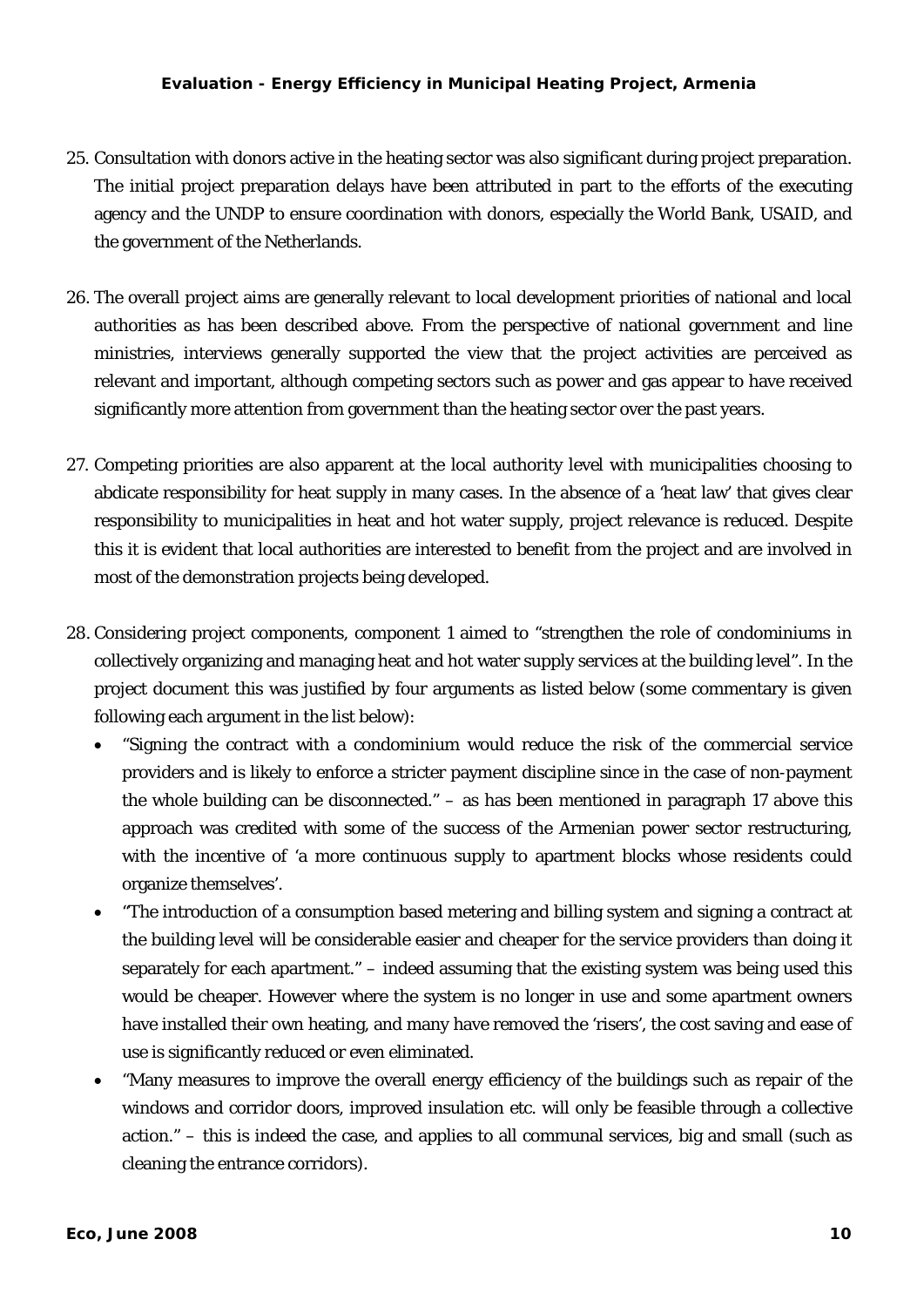• "By effectively organizing themselves, the residents will have an option to make their own investments (e.g. on a mini DH network or building boiler or energy efficient heating and hot water supply systems) thereby providing a feasible alternative for the individual use of electricity or wood fuel or enforcing the other potential service providers to improve the efficiency of their operations, should they wish to keep up with the competition." – this argument is less convincing since the costs and effort needed in most (almost call) cases *far* exceed the capacity of apartment owners.

Developments since the project started appear to indicate that although condominium management could play an important role in building level management and, for example, collection of payments for heating (as was successfully implemented in the power sector, and in other countries), once the central heating collapsed condominiums became less relevant as a route to addressing heating and hot water supply. This conclusion is logical since building-level associations are poorly funded, are made up of people with very different income levels, do not have viable access to investment capital (and governments should – most do – guard against the idea of using homes as co-lateral for risky shared investments) and are largely volunteer led.

With more wealthy owners and those with particular initiative frequently being early adopters of individual apartment-level gas boilers the necessary leadership, financing and capacity to organize heat and hot water supply collectively is unlikely to exist. The interview with the potential investor in the Avan district of Yerevan where, in the demonstration buildings new heating circuits are installed in apartments only for those that want central heating (with new risers installed (alongside the new gas pipes) in the stairwell), confirmed this: in the opinion of the interviewees a housing association was useful in terms of information flow, but not as a planning body.



*Figure 4: Pictures from Avan district of Yerevan, May 2008. a) Multi-apartment panel building with exhaust chimney from gas heater installed in one apartment (not financed by the project!), b) New 'risers' installed in stairwell with meter and start of network, c) New radiator in apartment, d) New 'riser' ready to accept connection if the apartment owner decides to join the scheme (photographs Grant Ballard-Tremeer).*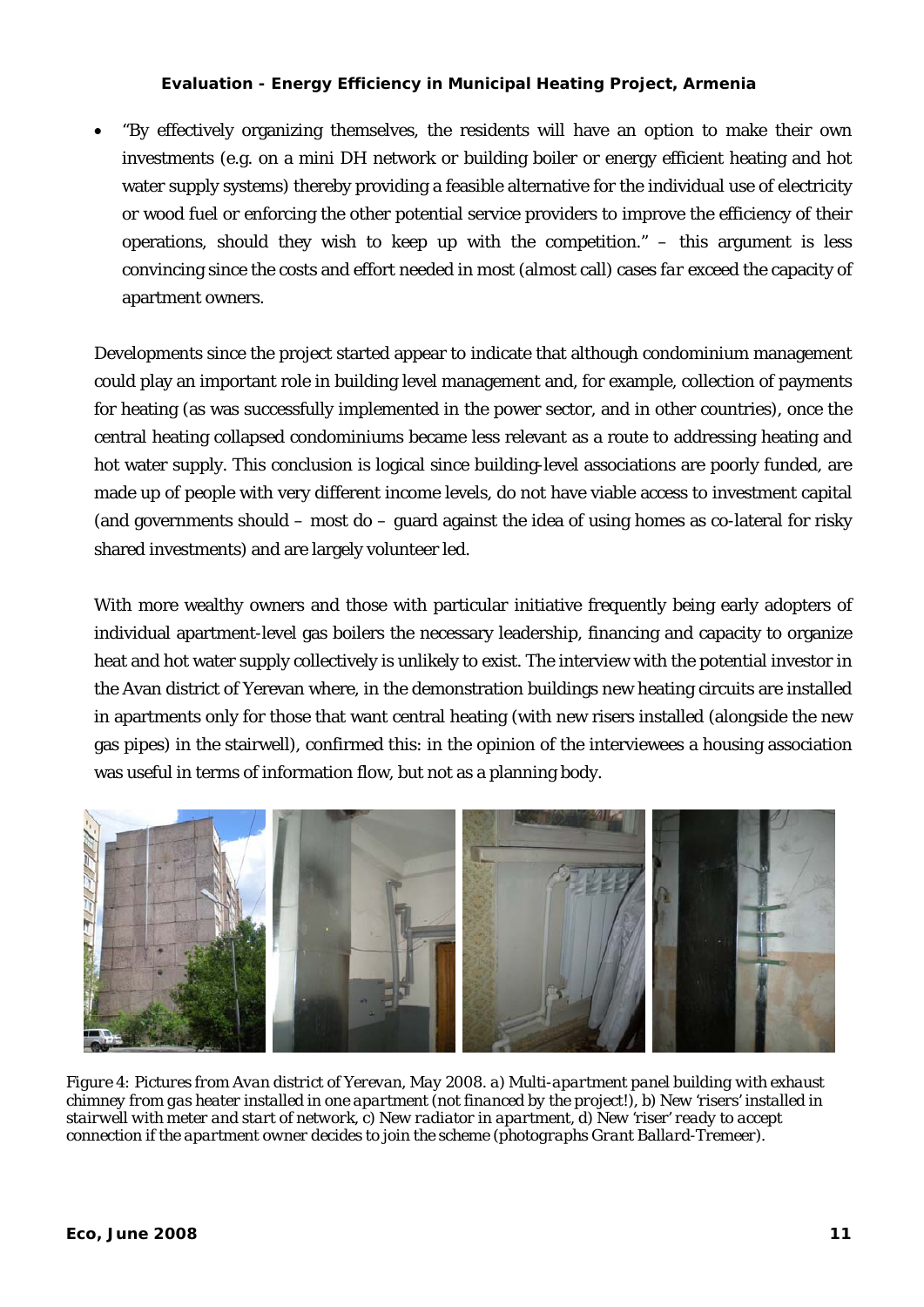- <span id="page-16-0"></span>29. The project appears to have filled an important gap in policy and legislation development in the heating sector, being instrumental in the development of CHP legislation together with the Public Services Regulatory Commission, and being requested to develop a concept Heating Law by the Board of Trustees of R2E2.
- 30. The relevance of Municipal Heat Supply Master Plans / Strategies and related capacity building (project component 2), in the absence of supportive legislation, is currently dependent on the longterm vision of mayors and local authorities. While therefore not immediately relevant to municipalities such planning approaches are highly relevant at a national level and are justified by their demonstration value. It is clear that current problems of heat supply in Armenia can be solved only by a long-term investment strategy at a local authority level. The building of capacity of local authorities to manage district-heating assets is highly relevant.
- 31. Support to 'emerging new service providers' under component 3 is highly relevant.
- 32. Component 4, focusing on learning lessons and disseminating them is clearly important to maximize long-term value from the project. Output 4.2 on 'Norms and enforce mechanisms for preventing the unsustainable use of forest resources as wood fuel' has become less relevant since the project was approved: as reported in paragraph [18 above](#page-12-1) there appears to have been a complete shift in the use of wood for heating – from approximately 56% wood and 7% gas in 2001 to 10% wood and 53% natural gas in 2006-7. While sustainable management of forest resources continues to be an issue in Armenia, its relevance for this project is now low.
- 33. *Rating of stakeholder participation:* Based on available information on the processes followed during the project preparation an objective assessment of information dissemination, consultation, and "stakeholder" participation in design stages cannot be adequately made. However given the progress of project implementation and positive assessments from interviewees, stakeholder participation appears to have been adequate.

*Rating: Satisfactory* 

### *Project design*

34. The project document identifies institutional, legal and regulatory frameworks for district heating development, lack of capacity, incentives and plans for commercialising / privatising district heating, lack of tradition, experience and capacity of apartment owners, and lack of capacity to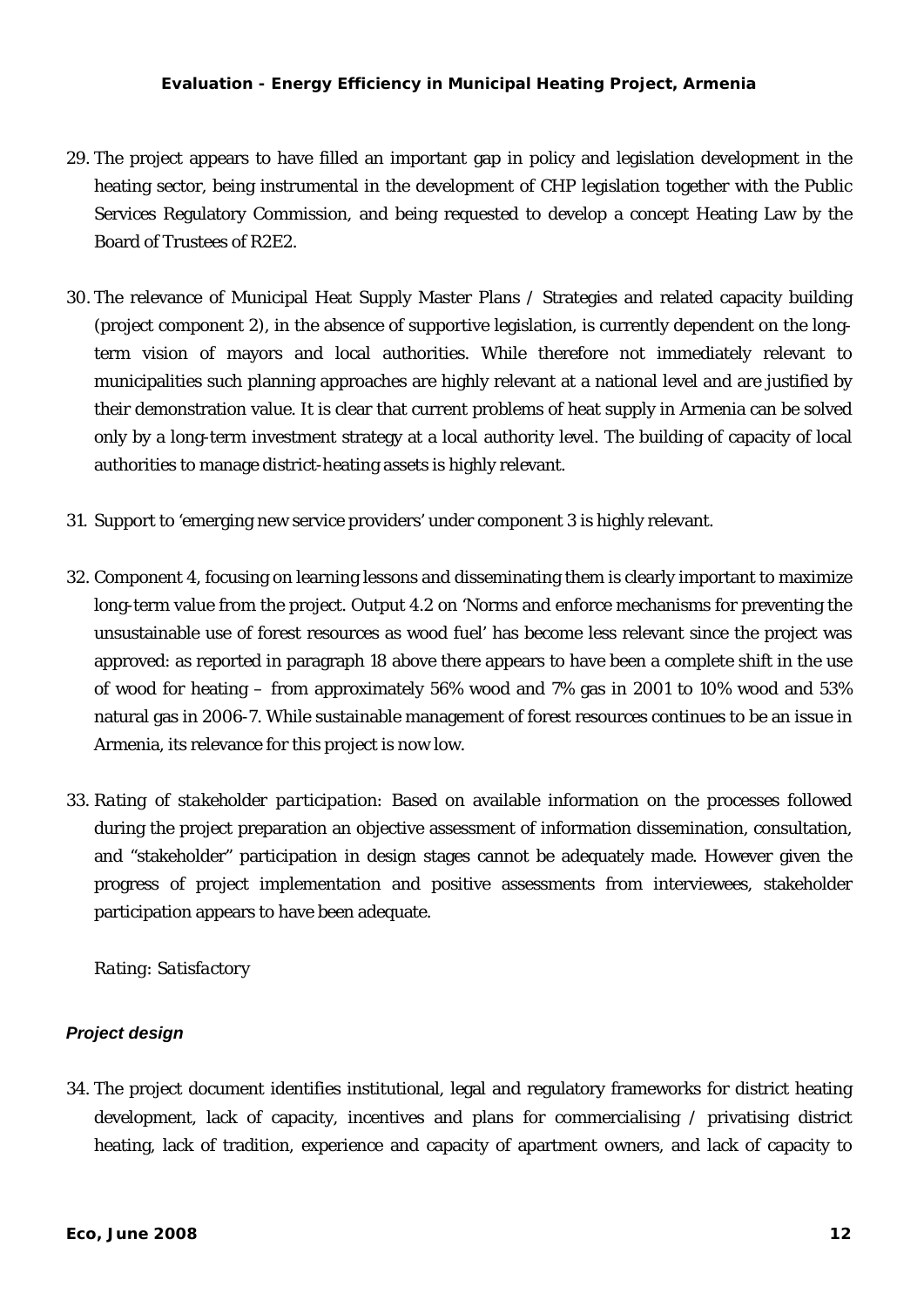finance and manage private heat service companies. The institutional, legal and regulatory barriers identified in the project document have been definitively confirmed during project implementation.

- 35. The barriers, however, relating to the condominium associations and their role in organising heat supply are possibly less important at the present time than reflected in the project design time when many apartment owners have already arranged gas heating as has been argued in paragraph [28](#page-14-0)  [above.](#page-14-0) As per the project strategy (Indicator for Immediate Objective 1, which addresses the role of condominiums and consumer associations) "Signed contracts, within the condominium as well as between the service providers and condominiums for the provision of heat and hot water supply services", contracts between condominium associations and owners and service providers have not proven to be the primary route for service providers entering the market, and based on interviews in Avan did not appear to be necessary apart from as an information / marketing tool.
- 36. Reviewing the other barriers it is apparent that they were highly appropriate at the start of the project and remain appropriate now.
- 37. The project document includes a reasonably detailed Project Planning Matrix (logframe) which was adapted towards the end of 2005 to meet changed market conditions. An analysis of this structure, based on the experiences of project implementation, shows that the intervention logic is good.
- 38. The assumptions given in the Project Planning Matrix underline the primary importance of successfully addressing the legal, regulatory and institutional barriers. This has been borne out in project implementation where the lack of progress on addressing some of these barriers has limited the successful implementation of other activities.
- 39. The Project Planning Matrix contains insufficiently defined objectively verifiable indicators, as was pointed out at the time of STAP review. A Monitoring and Evaluation Plan was developed as a response and added in Annex E of the project document. The indicators given in the Monitoring and Evaluation Plan contain adequate detail for the desired Quality, Quantity and Timeframe, for the given Outputs, but do not provide this for the "intermediate objective" or "development goal" levels of the project logic. The fact that the Monitoring & Evaluation Plan has not been used in project implementation and new indicators (and/or targets) used in APR/PIRs and the Standard Progress Report is discussed in paragraph [69 below.](#page-22-0)
- 40. In terms of targets the 'development goal' target of "10 million USD worth of additional investments" is very modest given the size of necessary investments in the heating sector. The project planning matrix includes a total of 5 top level indicators. From a design perspective the indicators given at the level of development goal are usually at a higher level and with longer time horizons than the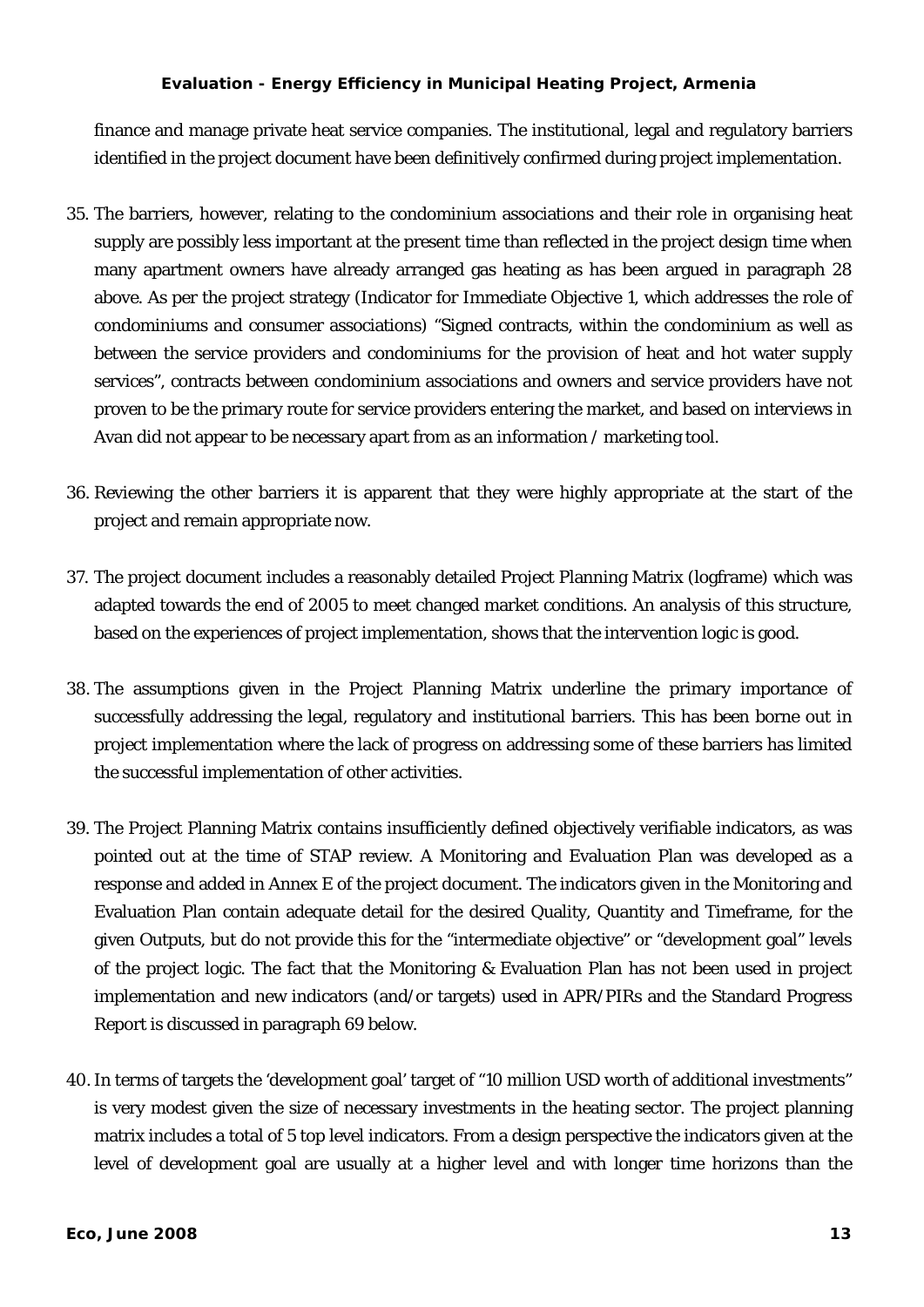<span id="page-18-0"></span>project, and not a collection of 'objective level' indicators. Not all indicators at this level reflect this practice.

- 41. The risk of a lack of ongoing commitment and political will by the government is certainly a real risk and it remains so – unlike in the power sector where the government has made significant reforms, important barriers in the legislative and institutional foundations in the heating sector remain to be addressed. There is, for example, currently no state authority with a responsibility for the heat sector.
- 42. Overall the project document is clear and realistic to enable effective and efficient implementation.
- 43. Apart from the option of establishing advisory centres related to capacity building for condominiums there is no *explicit* provision in the *original design* of the project for sustainability of project activities (eg. no institutionalization of capacity building)<sup>[7](#page-18-0)</sup>. Sustainability for the project as implemented is discussed in the section "Sustainability and replicability" starting at paragraph [85](#page-32-1)  [below](#page-32-1).
- 44. The management arrangements given in the project document are clear and appropriate. This certainly helps to maximize the chances of project success. In particular the use of an International Technical Advisor to support project implementation and the project management 'as needed' follows best practice from other projects in the wider region.
- 45. Explicitly in the project document, evaluations and project reports are described as the main route to replication at a national and regional level. This does not seem to be adequate for national replication since evaluations are generally internal, and reports not influential. However the implicit strategy in the project design, addressing legal, institutional and regulatory barriers, and assuming that the barriers can successfully be addressed in the project period provides a sound basis for national replication.
- 46. The UNDP clearly has a comparative advantage as GEF Implementing Agency for this project given the need to focus on legal, institutional and regulatory barriers, and capacity development.

 $\overline{a}$ 

<sup>&</sup>lt;sup>7</sup> It should be noted that the project document gives this as an option, with no mention of the centre(s) being selfsustaining. However in the 5 November 2005 revision of the Project Planning Matrix the indicator "the established institutional support and financing mechanisms continue to operate on a self-sustaining basis" was added. While this is both a logical and sound idea, apart from the legislative work, no other project activities explicitly support the ambition of creating these mechanisms to be self-sustaining.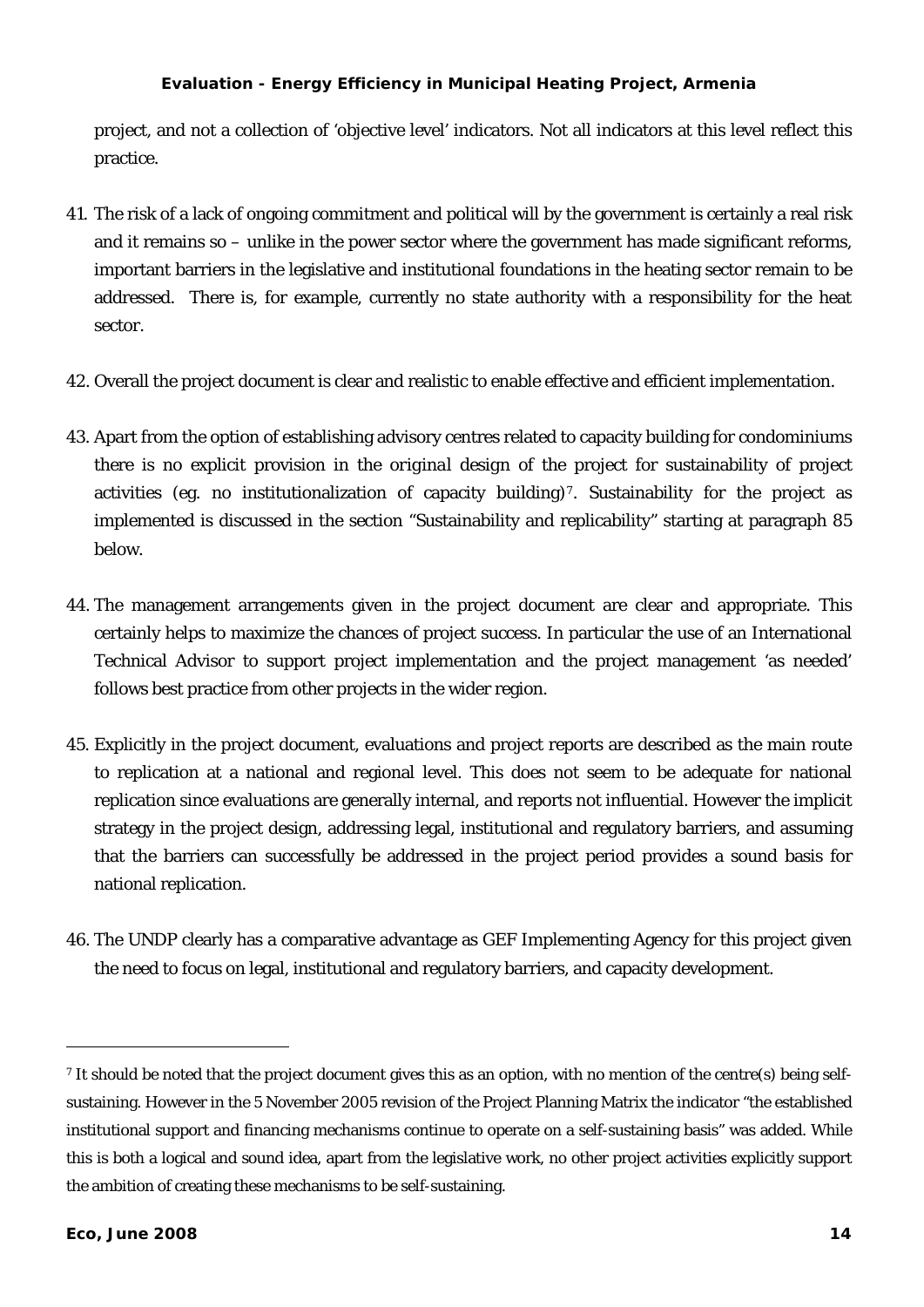- <span id="page-19-0"></span>47. The project design takes the formation of linkages between other projects and donors seriously. The long development phase was primarily resulting from the need to synchronize the project with the development of the other heat sector related initiatives in Armenia and, in particular, the WB Urban Heating project with the envisaged cofinancing opportunities. Better links to the Ministry of Energy could have improved project effectiveness, although they have preferred to delegate this to the Ministry of Nature Protection.
- 48. Overall rating of Conceptualization/Design: *Satisfactory*

### *B. Implementation*

#### *Implementation approach and management arrangements*

- 49. There is evidence that the logical framework was used as a management tool during project implementation, and the project team was fully familiar with the logical framework given in the project document, and revised versions produced by the International Technical Advisor. Implemented activities conform well to those given in the project planning revisions.
- 50. The heating market in Armenia is highly dynamic as has been described earlier. Adaptive management has thus been necessary, and the project team has adapted plans and activities well. There is evidence of significant adaptive management, especially in adapting outputs and activities to meet better the market needs. Comprehensive and realistic work plans have been routinely developed and implementation monitored by the Project Manager. The adjustments made to the project design during its implementation are reflected in the revised logical frameworks and annual work plans.
- 51. Most project materials are available in electronic format, and electronic information technologies, in particular email have been a key tool to support implementation, participation and monitoring of the project.
- 52. Throughout the project the Project Manager has been actively involved in setting the direction of the project and ensuring effective delivery. 'Ownership' of the project by the project team is clearly evident.
- 53. The project implementation mechanisms outlined in the project document have been closely followed, and the project has been implemented according to plan. Since the project management team is located within the Climate Change Information Centre, established in 1997, within the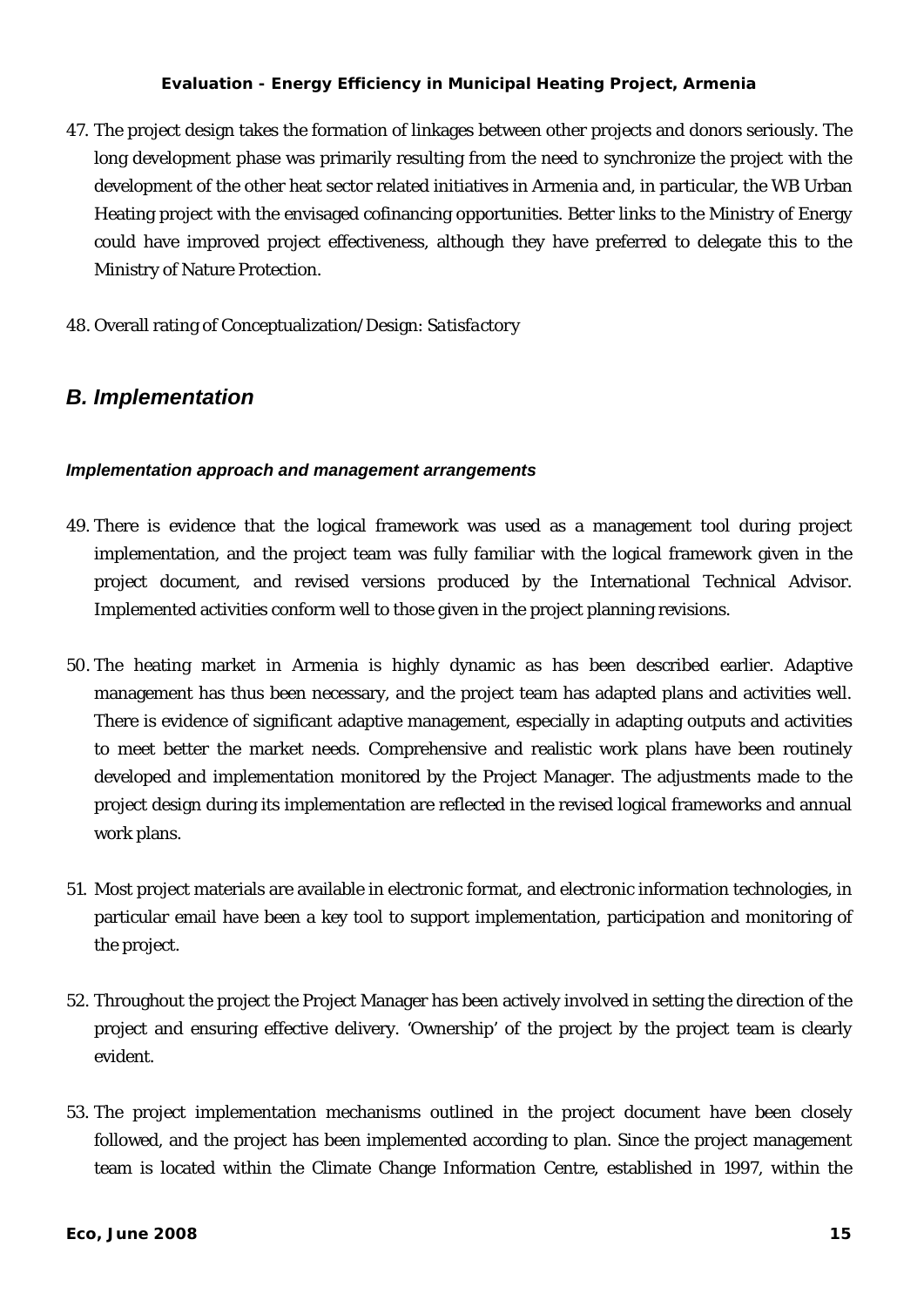Ministry of Nature Protection it benefits from a strategic location and the implementation of related activities.

- 54. Although the project team is large, 20 people including national experts on longer-term contracts, it appears to be effective, and appropriately staffed, with a high level of technical competence and motivation to achieve the objectives of the project. This motivation appears to be attributable to the positive management approach of the project manager. The continuity offered by longer-term contracts for a range of technical experts is fully justified given the longer-term market development efforts that the project team is implementing.
- 55. Encouragingly, the representation of women in the project team is over 50%, including the project manager.
- 56. The communication between the different teams of the project is well organised. The level of cooperation of the teams in the implementation of the tasks also appears to be good. The information dissemination within the project team is going partly on the basis of meetings and partly directly between the partners who collaborate.
- 57. Despite the benefits of longer-term contracts mentioned above all project staff are on a maximum of 1-year contracts, with annual contract extensions. While this complies with the UNDP Corporate Service Contract guidelines used by UNDP Armenia, where service contracts are issued for a minimum period of 6 months, renewable, but not more than 12 months at a time, the process of extending the contracts and in some cases re-tendering them is stressful and administratively burdensome. It does not appear to happen in many other UNDP country offices.
- 58. The International Technical Advisor (ITA) played a highly significant role in the project, and annual discussions between the ITA and the project management appear to have been crucial to guide the ongoing directions of the project.
- 59. The National Project Coordinator has taken an active interest in the project, is fully informed, and appears to be fully engaged in ensuring that the project achieves its objectives.
- 60. The Steering Committee has played a positive supportive although fairly minor role in the project. It appears to have served an important function of keeping diverse stakeholders engaged in the development of the project.
- 61. The idea that the Advisory Centre (or Centres) could become self-supporting through revenue from end-users (condominiums) during the course of the project is highly unrealistic without supportive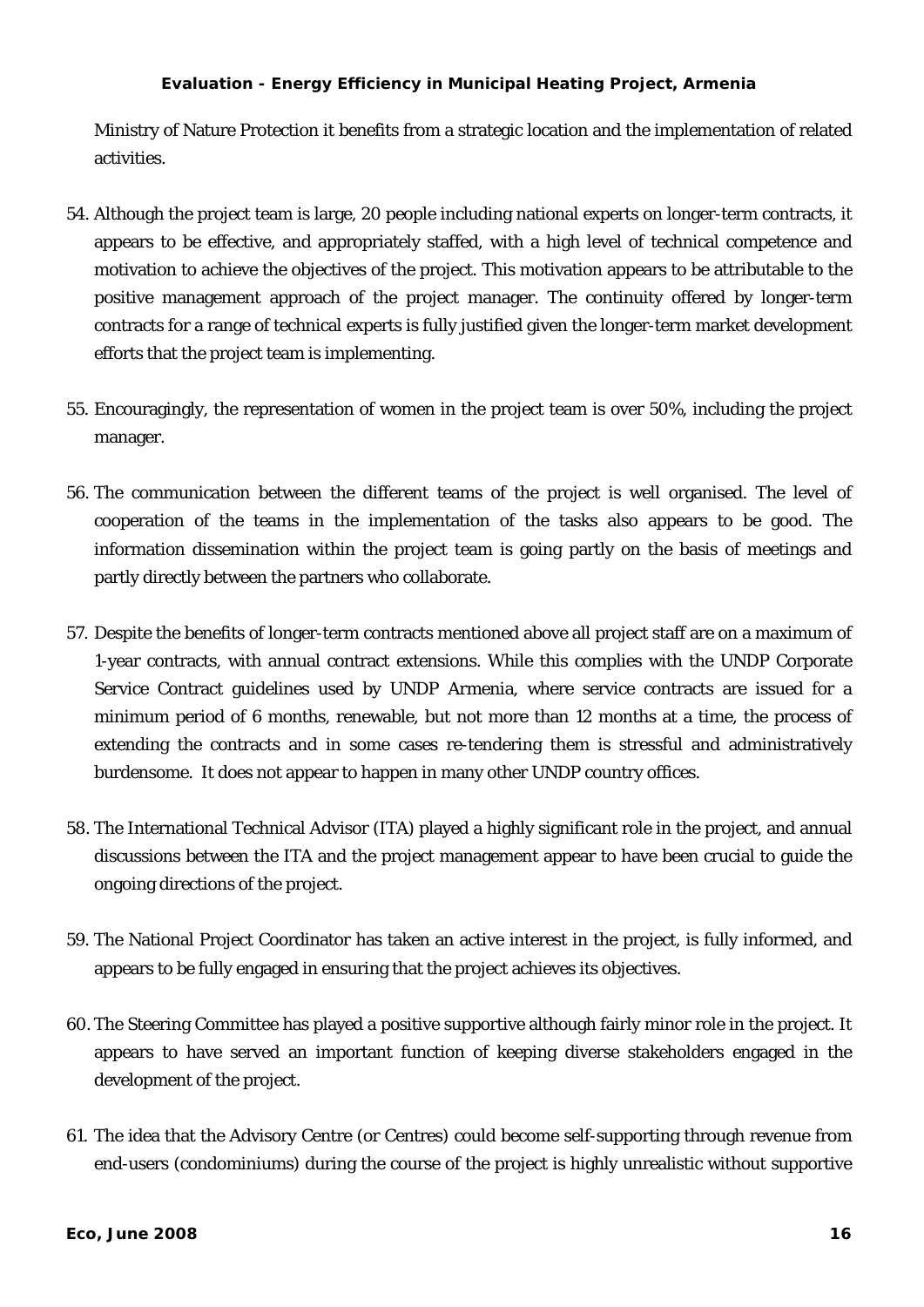<span id="page-21-0"></span>policy, and the products offered were not oriented around commercial products that other customers might want to pay for. In most countries of the world, such energy efficiency centres are at best partially state funded, and the chances for end-users to pay for advisory services in the current Armenian context is highly remote, even if the Centre were to offer a wide range of services beyond the heating sector (as it probably should given the market size), and the legal framework is substantially adjusted (without a system of incentive payment to condominium to make use of such centres). Potential paying customers to consider if one were developing a business plan would be international donors, the 'new' energy service companies, municipalities, or national government (even if services are still directed to condominiums, although the benefits of this are questionable).

62. Overall rating of Implementation Approach: *Highly satisfactory*

### *Stakeholder participation*

- 63. All stakeholders interviewed found the project to be "useful" and were enthusiastic about it.
- 64. The communication with the Steering Committee, the Project Management and UNDP-GEF is operating without any problems. The recommendations and suggestions of these and stakeholders are regularly built in the development of the project.
- 65. There is a positive and effective relationship between the project management unit and the Ministry of Nature Protection, who are providing office space for the project in the Climate Change Information Centre. Productive working relationships with many other stakeholders, in particular the World Bank and the R2E2 fund, the USAID and Alliance to Save Energy (before USAID halted funding), the Yerevan Municipality, and the Public Services Regulatory Commission. Without doubt these alliances, in particular the one with the Regulatory Commission, have contributed to effective implementation and achievement of project objectives. Given the importance of the Ministries of Energy and Finance & Economy, stronger engagement with these stakeholders could be valuable.
- 66. Overall rating of Stakeholder Participation: *Highly Satisfactory*

#### *Monitoring and evaluation*

67. Quarterly progress reports and workplans were prepared by the Project Manager and approved by the National Project Coordinator and UNDP, and this appears to have been satisfactory. The National Project Coordinator and project manager clearly have a good grasp of the local project constraints and appears to have guided the project effectively within these limitations.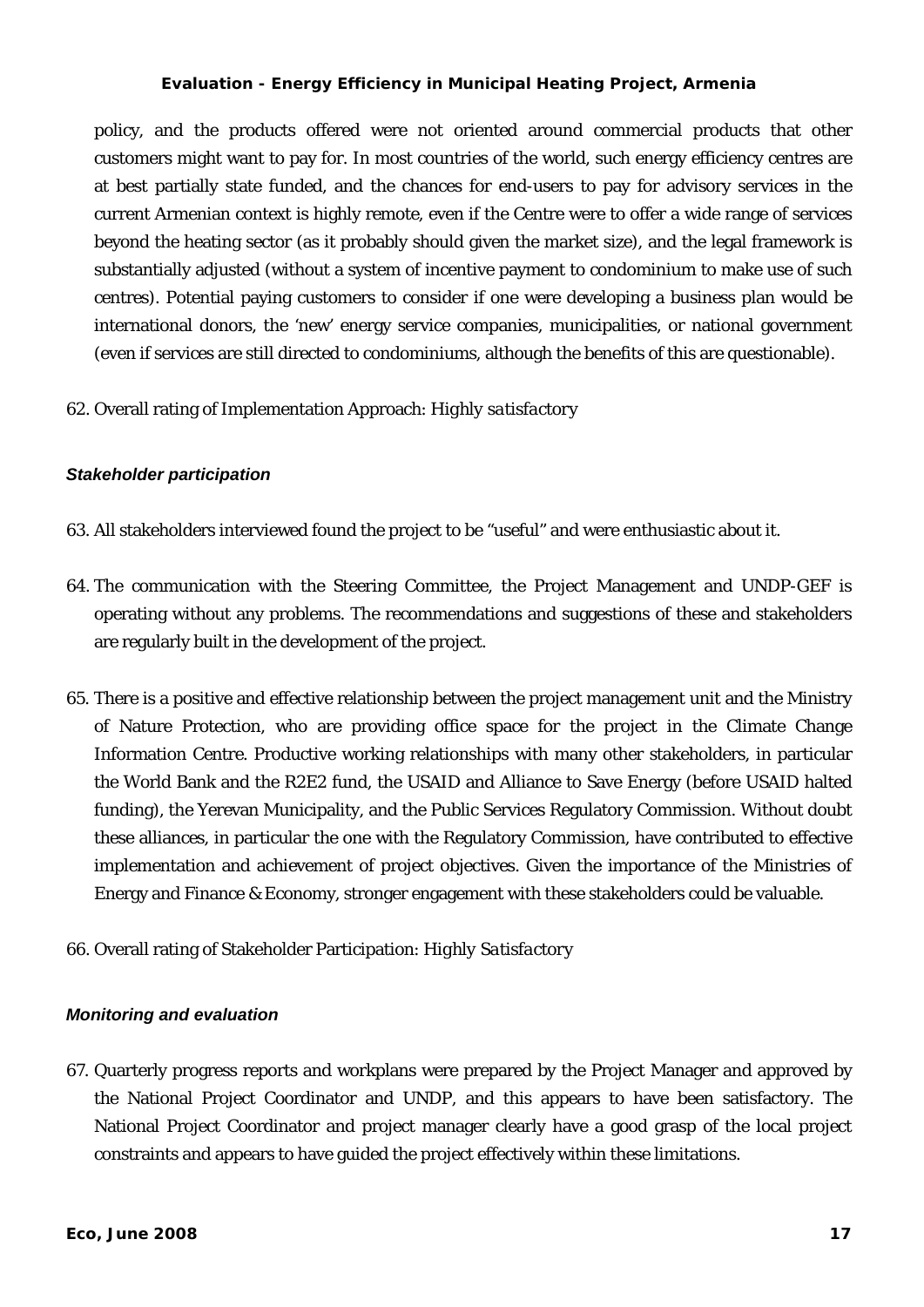- 68. The International Technical Advisor has played a valuable part in monitoring project progress and in directing and redirecting the efforts of the project team to achieve the intended results. These have included very detailed reviews of progress are part of the development of annual 'consolidated project workplans'.
- <span id="page-22-0"></span>69. The project is being tracked against an increasingly confusing set of indicators, and there appears to be some blurring of the logical structure. The Project Planning Matrix (logframe) given in the Project Document was revised during the first visit of the International Technical Advisor. The new version dated 5 November 2005 contained a number of revised indicators. The revised logframe contained a total of 14 Outcome (goal) and Objective level indicators. The 2005-6 PIR cut this down to a total of 7 indicators, and targets were added for the objective level indicators. In the 2006-7 PIR an additional indicator was added, making a total of 8. The Annual Work Plan (AWP) for 2007 contains contains 11, and the AWP for 2008 has 12 indicators at the *objective* level (the AWPs do not include outcome level indicators).
- 70. Considering indicators at the outcome / development goal level, the PIRs for 2005-6 retain only 2 of the originally proposed indicators – those related to investments 'leveraged' and GHG emission reductions. This rationalization is logical and may serve to focus the project on delivering concrete impacts.
- 71. An overview of changes at the objective level is given in Annex 4. While some of this is cosmetic, others are materially different. Of main concern is the dropping of an indicator tracking municipal involvement in heating development in PIR 2006-7 and the AWP 2008 under Objective 2. While municipal interest is currently low, they are key strategic stakeholders. Furthermore, the most recent workplan retains Outputs under Objective 2 targeting municipalities, and the logical structure is thus broken (the outputs no longer contribute to the objective 2 indicator). Finally the enhancement of capacity of (private sector) energy service providers (now added as the Objective 2 indicator) is already covered under Objective 3.
- 72. Overall rating of Monitoring and Evaluation: *Satisfactory*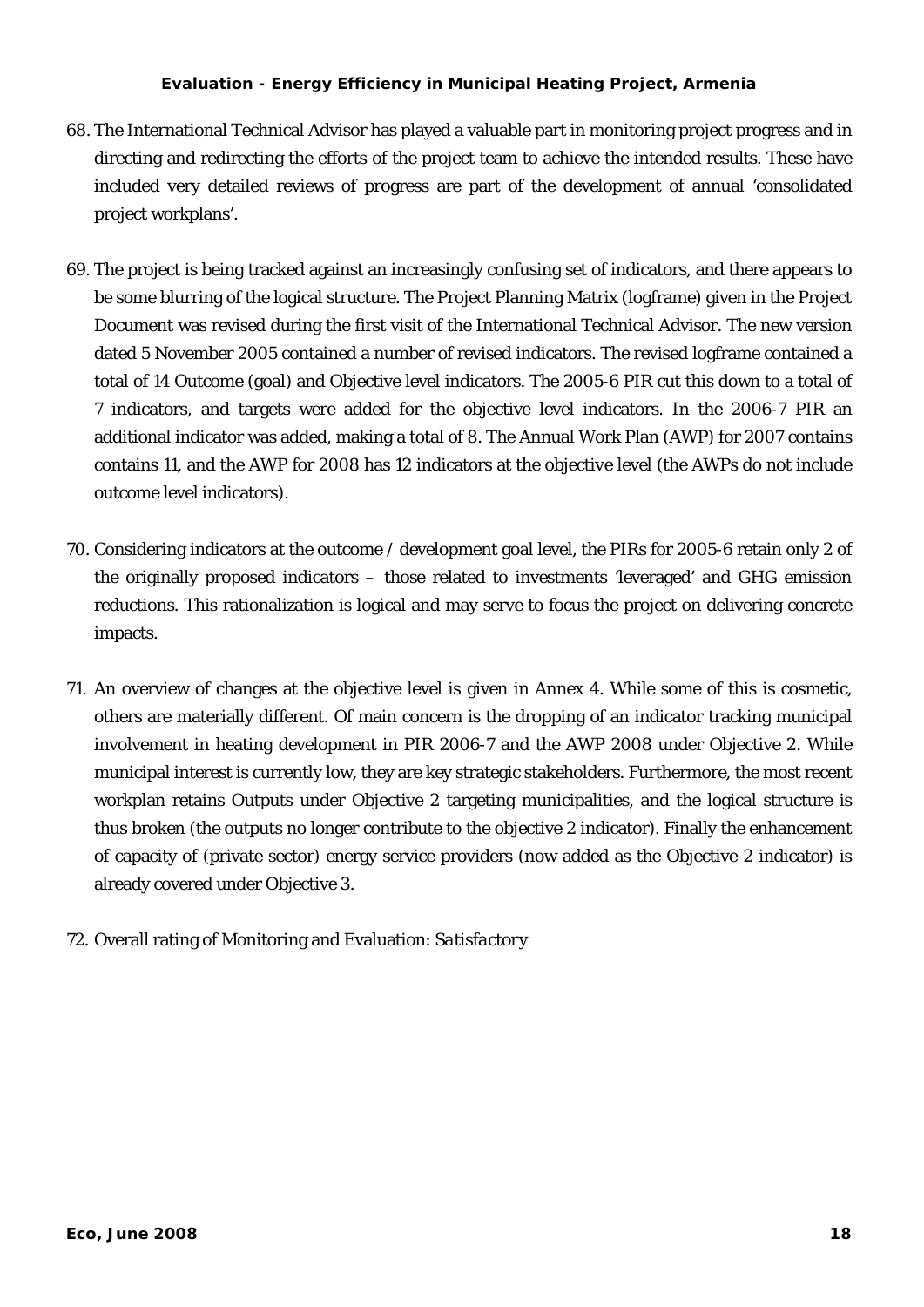### <span id="page-23-0"></span>*Financial Planning*

- 73. Costs were managed using standard UNDP rules and procedures. Based on a review of Audit Reports the project is being soundly managed. The 2007 and 2006 audits highlighted a number of minor issues relating to write-off of aged assets, booking dates of odd items around the closing of books, etc. and the management team appears to have addressed all issues raised.
- 74. At the time of the evaluation field visit, after approximately 3.5 years of implementation only 1.2 million USD has been allocated, which is approximately 41% of the allocated project budget.
- 75. Project expenditure by project component is available from the UNDP Atlas system, and is shown cumulatively in the figure below for each year since the project started. Following a slow start in the first year, expenditure has increased substantially. Significant resources however are likely to remain at the planned project close of 20 January 2009.



**Cumulative project expenditure per year**

*Figure 5: Cumulative project expenditure per year and by project component[8](#page-23-0)*

l

<sup>8</sup> Component 5 is 'project management' according to the categories used in Atlas.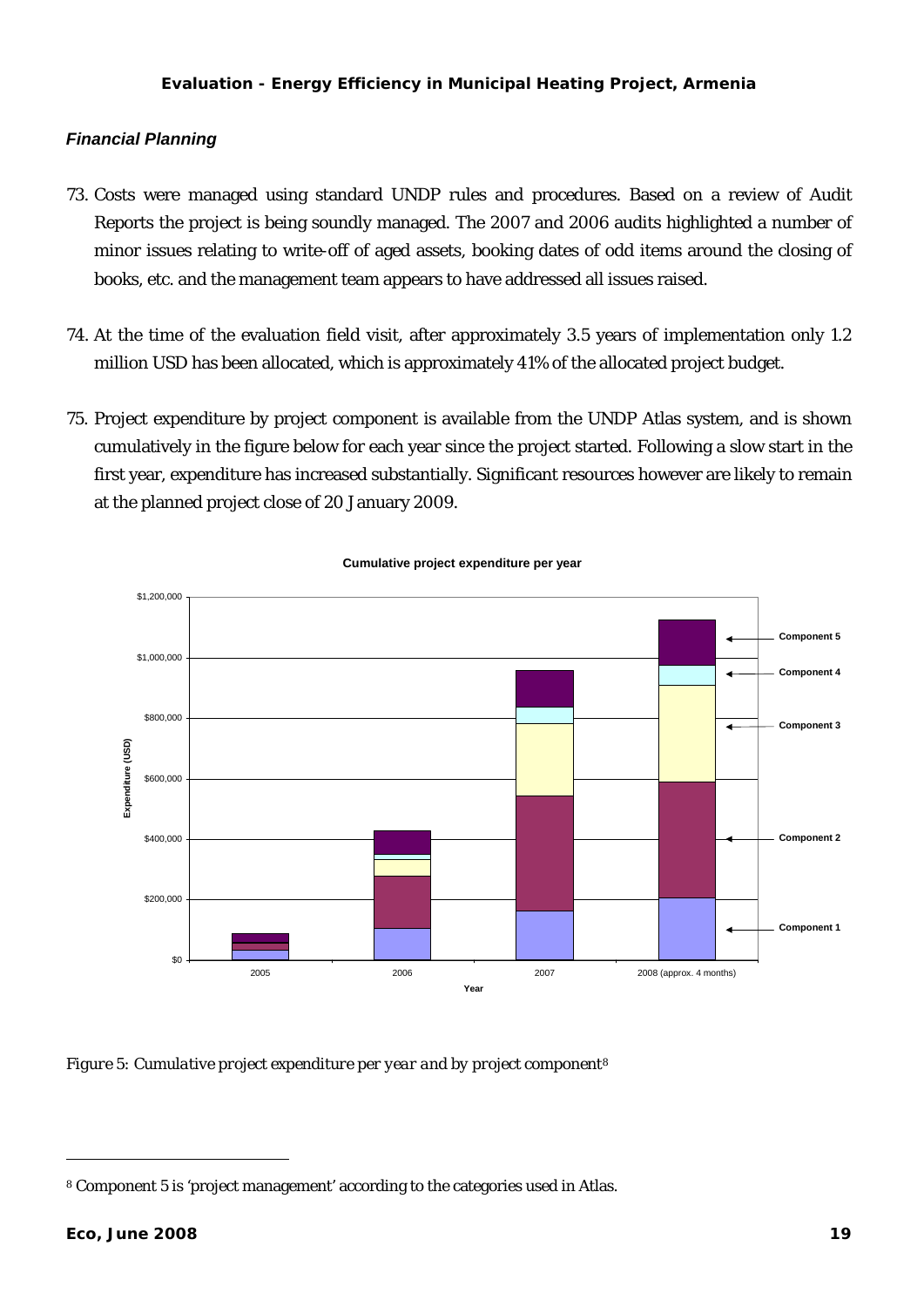76. Contracting and procurement has been challenging throughout the project and appears to stem from unusually bureaucratic, slow and burdensome procedures being insisted upon by the UNDP. In part this can be blamed for the very slow project start-up with the project manager only recruited in June 2005, and most project staff being recruited in November 2005. The fact that the mid-term evaluation is taking place 3.5 years into a 4 year project may also be indicative.

The overly bureaucratic approaches appear to be having a significant and detrimental effect on project delivery, in particular the requirement to rehire all project staff annually, and sometimes more frequently. This demoralizes staff and makes it difficult to retain qualified personnel.

Nowhere is this more evident than in the efforts to establish an Advisory Centre under component 1 of the project. To date there have been 6 contracts with the selected service provider as follows:

- 25 November 2005 to 25 February 2006 (3 months)
- 1 March 2006 to 31 March 2006 (1 month)
- 1 April 2006 to 20 September 2006 (6 months), extension of previous 1-month contract
- 1 October 2006 to 21 March 2007 (6 months)
- 1 May 2007 to 30 July 2007 (3 months)
- 1 October 2007 to 31 March 2008 (6 months)

The services are currently being re-tendered. Additionally it appears that some of these contract were issued well into the contract period or even after it was complete (contract for March 2006 was ready for signature on 19 May 2006, the contract for the October 2006 period was ready on 12 December 2006, and the contract for the 1 May 2007 period was ready on 7 August 2007).

With no possibility to build up continuity this contracting process has been highly disruptive in terms of project strategy (the Advisory Centre could not operate effectively or become self-sufficient) and a significant waste of time and effort for all concerned. The re-contracting process has clearly:

- Demoralized staff
- Occupied a significant amount of time which could have been used practically
- Made long-term strategy development of the centre virtually impossible

These and other experiences with procurement and recruitment suggests that specific attention during further project implementation needs to be placed on efforts to facilitate timely procurement, which are open and transparent but with minimum bureaucracy. Procurement approaches for this and similar projects should be developed which allow long-term and efficient delivery of project objectives in a sustainable fashion. Many other UNDP country offices appear able to make multiyear contracts as needed, and with quicker turn-around times.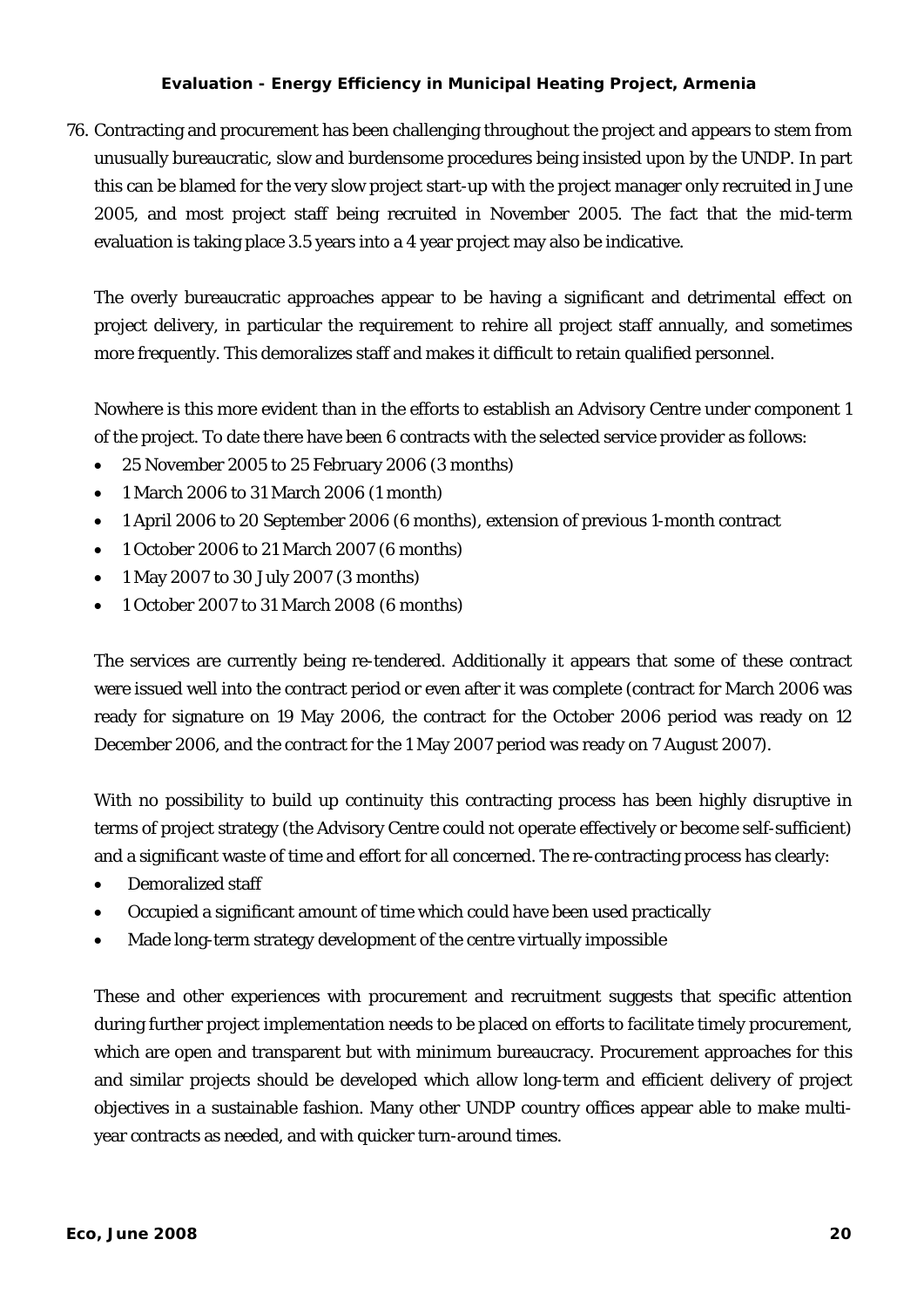- <span id="page-25-0"></span>77. Realized co-financing has been estimated and reported in the 2007 PIR. The basis for these estimates is unclear, although they appear to be realistic.
- 78. According to the project brief co-financing was to come from the World Bank (10 million USD), USAID (7 million USD), The Government of the Netherlands (0.57 million USD), and the Government of Armenia (0.20 million USD in-kind). The World Bank co-financing is proceeding and can be counted as co-financing through co-operation with the R2E2 fund. The USAID programme was halted in due November 2006 with only a minor portion of the funds committed (1 million USD as estimated in the 2007 PIR). The funding from the Netherlands was committed as was planned (and spent before the UNDP-GEF project started) – the project itself was largely unsuccessful with the UNDP-GEF project carrying out a "Study on Restoration of 'Jrashat 92' Boiler House Operation for the Heating Season of 2005/2006". Support for the Government of Armenia has proceeded along planned lines so presumably can be counted as realized.
- 79. A small amount of co-financing has been made available by the Czech government to support Czech consultant costs and the organisation of a study tour for equipment certification activities (output 3.3).
- 80. Despite the shortfall in the co-financing with the demise of the USAID project, private sector cofinancing, if even a small proportion of the demonstration projects are successful, will more than compensate (the Avan project investment is currently approximately 21 million USD).

### *Project effectiveness*

81. Progress in project implementation against outcomes and activities is shown in the following table. While the project is 'mid-term' and activities are underway current trends and indications are reflected in the table and have been used to reach a considered judgement in terms of 'rating'.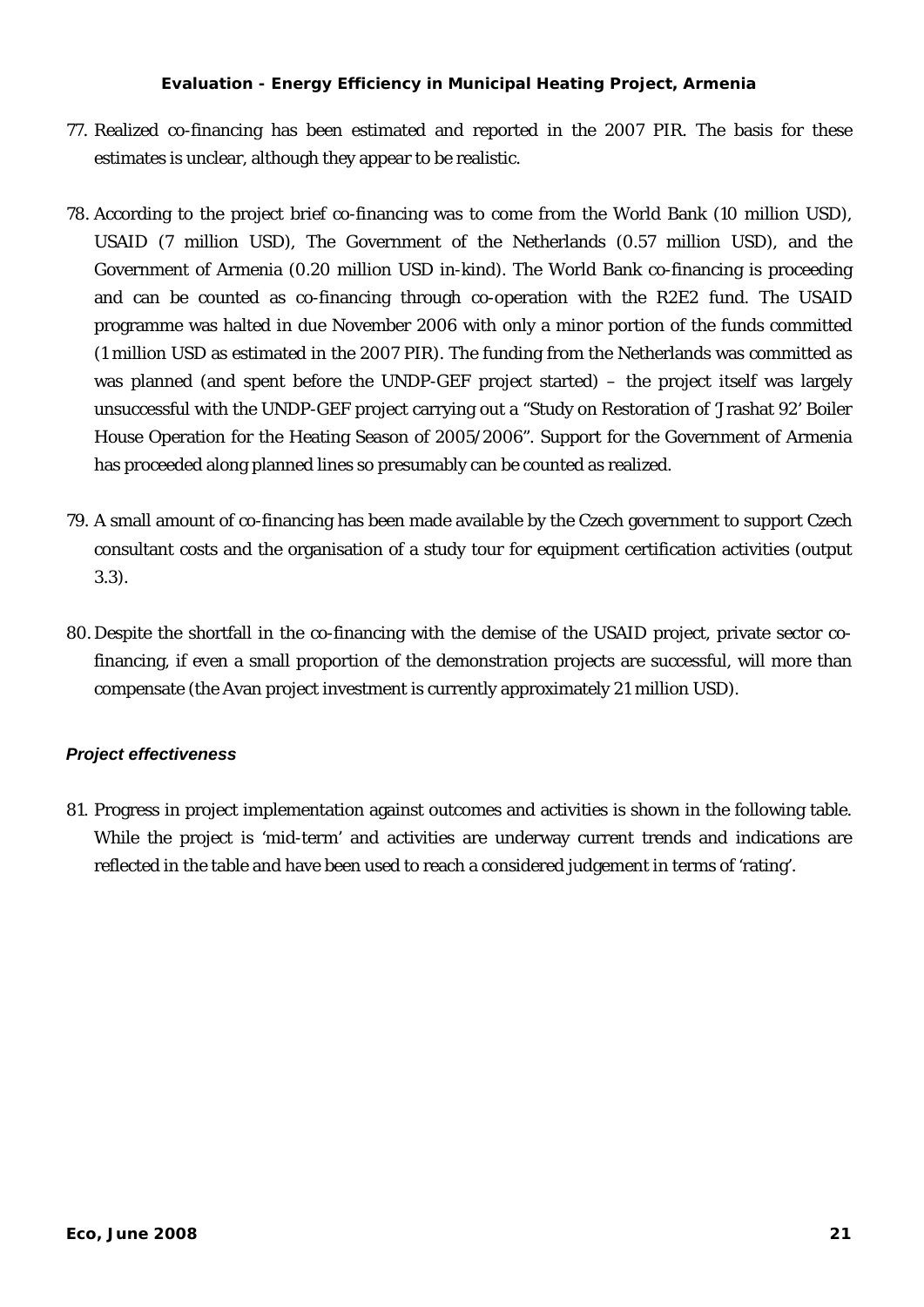<span id="page-26-0"></span>

| <b>GOAL, OUTCOMES &amp; OUTPUTS<sup>9</sup></b>                                                                                                                 | <b>INDICATORS10</b>                                                                                                                                                                                                                                                                                                                     | <b>STATUS</b>                                                                                                                                                        | <b>RATING!!</b> |
|-----------------------------------------------------------------------------------------------------------------------------------------------------------------|-----------------------------------------------------------------------------------------------------------------------------------------------------------------------------------------------------------------------------------------------------------------------------------------------------------------------------------------|----------------------------------------------------------------------------------------------------------------------------------------------------------------------|-----------------|
| Development Goal: To lay the<br>institutional and financial<br>foundation for and to remove<br>other key barriers to the<br>sustainable development of the      | Recommended legal and<br>regulatory improvements adopted<br>to support sustainable heat sector<br>development.                                                                                                                                                                                                                          | Legislation on CHP adopted, Heat Law<br>concept under discussion, not adopted                                                                                        | S               |
| heat and hot water supply<br>services in Armenia, thereby<br>reducing their GHG emissions<br>and improving their quality and<br>affordability to the customers. | The established institutional<br>support and financing mechanisms<br>continue to operate on a self-<br>sustaining basis.                                                                                                                                                                                                                | Current prospects for self-sustaining<br>institutional and financial mechanisms<br>are doubtful, especially in absence of<br>primary legislation                     | U               |
|                                                                                                                                                                 | The number of condominiums<br>initiating collective measures to<br>improve their heat and hot water<br>supply is increasing.                                                                                                                                                                                                            | Does appear to be increasing slowly but<br>with questionable attribution to project<br>activities. Legislative barriers continue to<br>block progress in this regard | S               |
|                                                                                                                                                                 | An increasing number of<br>commercial service providers will<br>make contracts with the buildings<br>to supply them with heat and/or<br>hot water, thereby replacing the<br>extensive use of wood fuel and<br>electricity with environmentally<br>more sustainable alternatives<br>(such as small gas boilers and<br>mini-DH networks). | Number is increasing and trend likely to<br>continue and accelerate. Positive impacts<br>include displacement of wood and<br>electricity.                            | S               |
|                                                                                                                                                                 | At least USD 10 million worth of<br>additional investments leveraged<br>for restoring the heat and hot<br>water supply services on the basis<br>of energy efficient central water<br>heating systems, thereby reducing<br>the current use of electricity and<br>fuel wood for heating purposes                                          | If planned commercial investments go<br>ahead this target will easily be exceeded.                                                                                   | <b>HS</b>       |
|                                                                                                                                                                 | Cumulative GHG reduction of 0,7                                                                                                                                                                                                                                                                                                         | Assuming all pipeline investments go                                                                                                                                 | HS              |

9 According to the OECD-DAC "Glossary of Key Terms in Evaluation and Results Based Management", outcomes are the likely or achieved short-term and medium term effects of an intervention's outputs, outputs are the products, capital goods and services, which result from a development intervention, and activities are actions taken or work performed through which inputs, such as funds, technical assistance and other types of resources are mobilized to produce specific outputs.

<sup>10</sup> The goal, outcomes and outputs, as well as indicators are taken from the revised Project Planning Matrix of 5 November 2005.

<sup>11</sup> The following ratings have been used: HS - Highly Satisfactory; S - Satisfactory; MS - Marginally Satisfactory; MU – Marginally Unsatisfactory; and U – Unsatisfactory

<sup>12</sup> The IC matrix given in the project document clarifies that this target is cumulative over 20 years, not 'cumulative reductions by the end of project'

 $\overline{a}$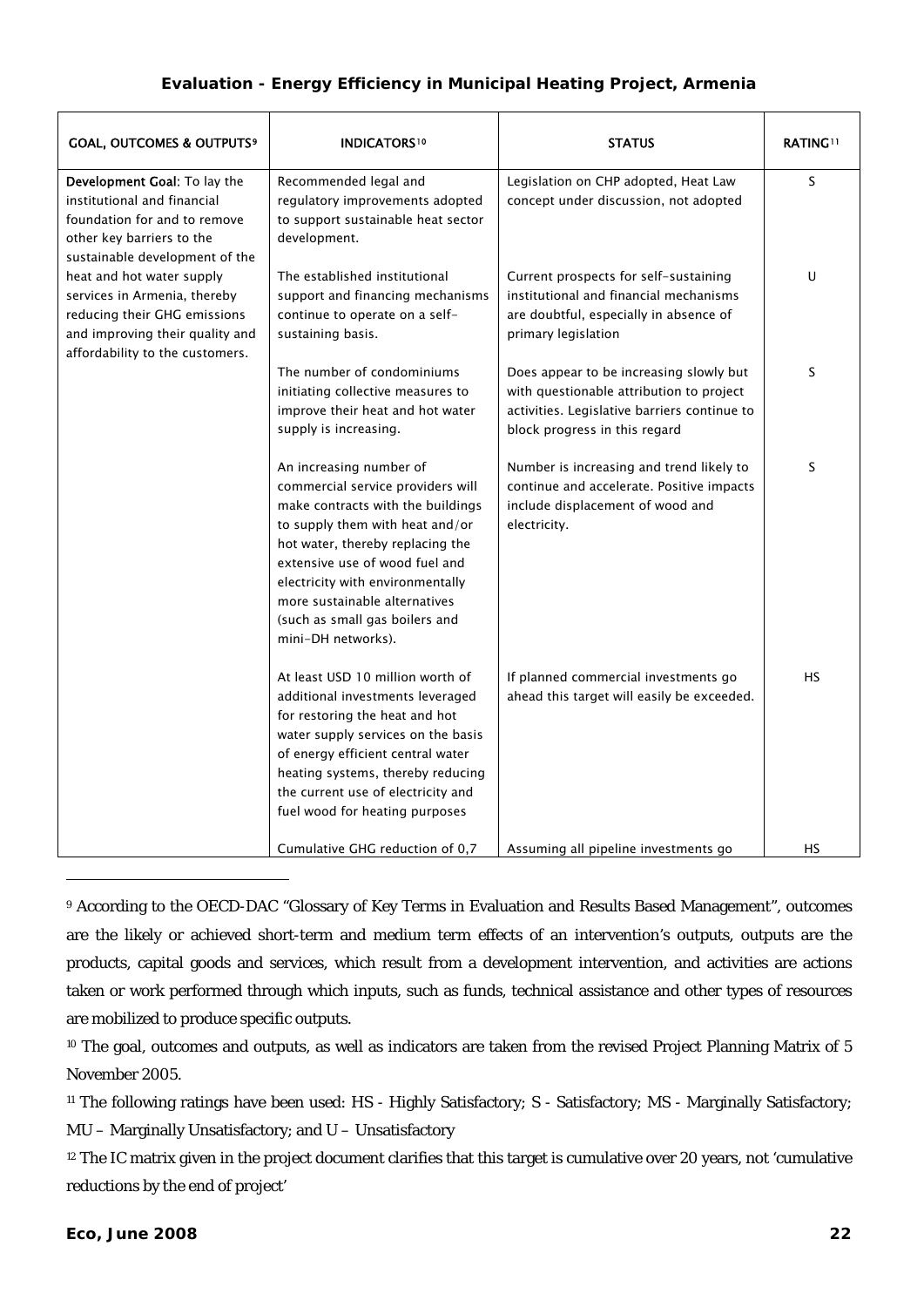<span id="page-27-0"></span>

| <b>GOAL, OUTCOMES &amp; OUTPUTS<sup>9</sup></b>                                                                                                                                                                                                                                                                                                                                    | <b>INDICATORS</b> <sup>10</sup>                                                                                                                                                                                                                                                                                                                         | <b>STATUS</b>                                                                                                                                                                                                                                             | <b>RATING!!</b> |
|------------------------------------------------------------------------------------------------------------------------------------------------------------------------------------------------------------------------------------------------------------------------------------------------------------------------------------------------------------------------------------|---------------------------------------------------------------------------------------------------------------------------------------------------------------------------------------------------------------------------------------------------------------------------------------------------------------------------------------------------------|-----------------------------------------------------------------------------------------------------------------------------------------------------------------------------------------------------------------------------------------------------------|-----------------|
|                                                                                                                                                                                                                                                                                                                                                                                    | million tons of CO <sub>2</sub> by the end of<br>the project, compared to the set<br>baseline. The specific GHG<br>emissions of heating and hot water<br>supply per unit of heat and hot<br>water delivered show a decreasing<br>trend.<br>[In PIR 2005-6 and PIR 2006-7<br>only these two last indicators are                                          | ahead the emission reductions will be<br>approximately 140 thousand tonnes $CO2$<br>per year. 20-year cumulative reductions<br>would potentially reach 2.8 million<br>tonnes <sup>12</sup> . At least 25% of this is appears<br>realistically achievable. |                 |
| Immediate Objective 1<br>Strengthening the role of the<br>condominiums or other forms<br>of consumer associations in<br>organizing and managing the<br>heat and hot water supply<br>services collectively at the<br>building level.                                                                                                                                                | retained]<br>Signed contracts, within the<br>condominium as well as between<br>the service providers and<br>condominiums for the provision of<br>heat and hot water supply services<br>[PIR 2005-6 and 2006-7 adds a<br>target of 80 to this indicator]                                                                                                 | Contracts between condominium<br>associations and owners and service<br>providers have not proven to be the<br>main mechanism for heat delivery. 373<br>contracts between services companies<br>and consumers in 2 demo projects have<br>been signed.     | S               |
| Output 1.1 Improved legal and<br>regulatory framework to<br>strengthen the role of the<br>condominiums and to allow<br>them to present themselves as<br>credible, legally and financially<br>responsible counterparts for the<br>commercial service providers                                                                                                                      | Recommendations for the legal<br>and regulatory changes to<br>strengthen the role of the<br>condominiums in organizing and<br>procuring heat and hot water<br>supply services finalized and<br>discussed with the relevant<br>Government counterparts and, as<br>applicable, adopted.                                                                   | Recommendations have been made and<br>discussions held, but not adopted. These<br>issues have proved to be highly complex<br>with multiple interested stakeholders<br>and differing interests.                                                            | S               |
| Output 1.2 Strengthened<br>capacity of the condominiums<br>to manage their operations and<br>to organize the heat and hot                                                                                                                                                                                                                                                          | Adequate advisory services<br>available for the targeted<br>condominiums.<br>Condominiums effectively                                                                                                                                                                                                                                                   | Advisory centre was intermittently<br>operating but currently closed                                                                                                                                                                                      | <b>US</b>       |
| water supply services<br>collectively at the building level                                                                                                                                                                                                                                                                                                                        | managing their operations,<br>including the organization of the<br>heat and hot water supply                                                                                                                                                                                                                                                            | With district heating effectively stopped,<br>restoring heating is beyond the<br>capability of most condominiums                                                                                                                                          | US              |
| Immediate Objective 2:<br>Building the capacity of the<br>local municipalities to<br>effectively manage the<br>remaining assets of the former<br>district heating systems and to<br>facilitate the restoration of the<br>central water heating and hot<br>water supply services to their<br>population by socially,<br>economically, financially and<br>environmentally acceptable | The number of municipalities<br>adopting a realistic and<br>sustainable strategy for improving<br>the heat and hot water supply<br>services for their residents [A<br>target of 10 was added in PIR<br>$2005 - 6$ ]<br>[The indicator was modified in PIR<br>2006-7 to "Enhanced capacity of<br>companies to manage their<br>operations and to leverage | Heat supply plans in the form of (pre-)<br>feasibility studies have been developed<br>for 6 locations. Recommendations have<br>been adopted into the Yerevan Master<br>Plan.                                                                              | S               |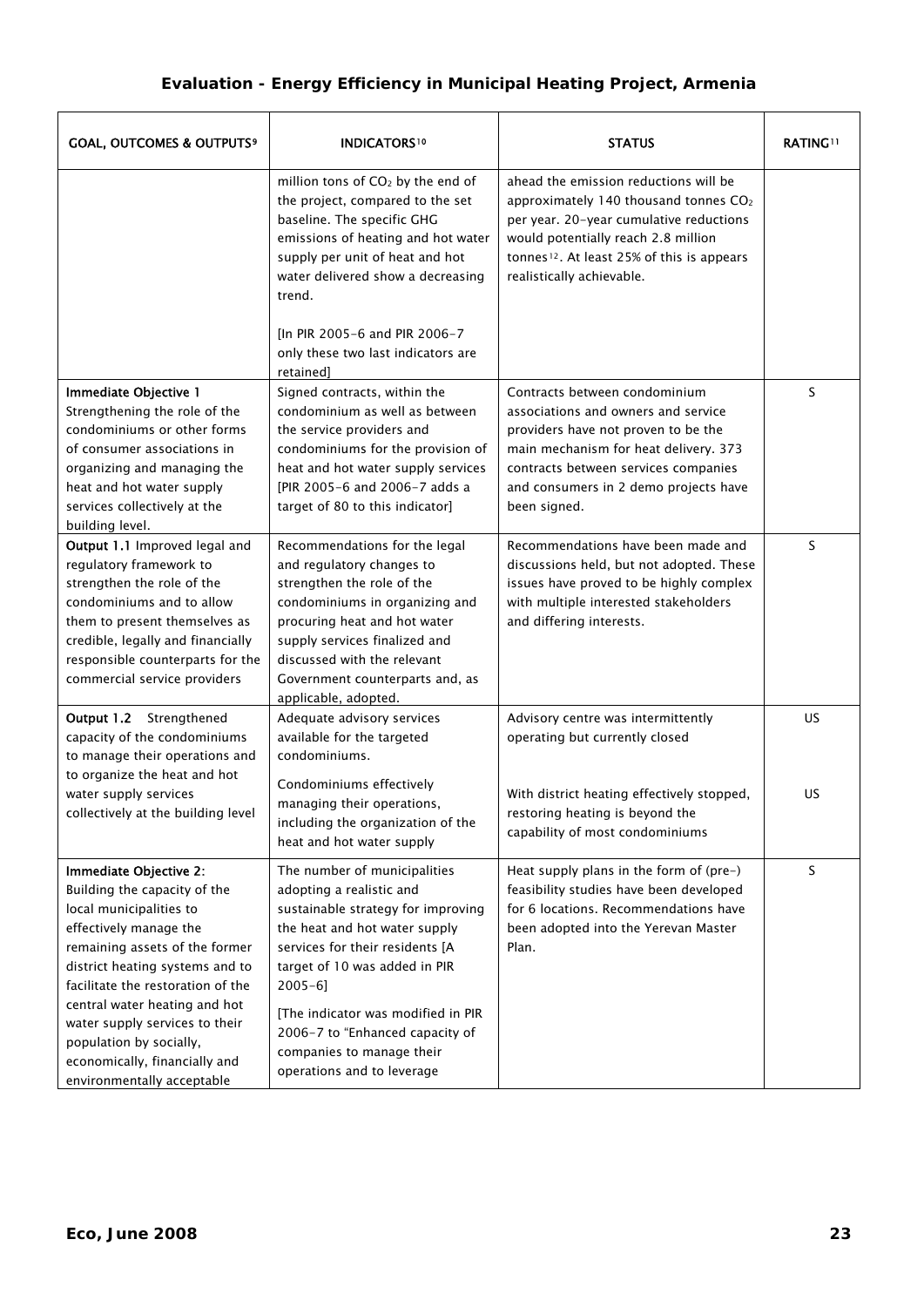<span id="page-28-0"></span>

| <b>GOAL, OUTCOMES &amp; OUTPUTS<sup>9</sup></b><br><b>INDICATORS</b> <sup>10</sup>                                   |                                                                                                                                                                                                                                                                                                                                | <b>STATUS</b>                                                                                                                                                                        | <b>RATING!!</b> |
|----------------------------------------------------------------------------------------------------------------------|--------------------------------------------------------------------------------------------------------------------------------------------------------------------------------------------------------------------------------------------------------------------------------------------------------------------------------|--------------------------------------------------------------------------------------------------------------------------------------------------------------------------------------|-----------------|
| means.                                                                                                               | financing for the investments<br>needed" <sup>13</sup> ]                                                                                                                                                                                                                                                                       |                                                                                                                                                                                      |                 |
|                                                                                                                      | The number of sites for restoring<br>the heat and hot water supply<br>services under construction [A<br>target of 10 was added in PIR<br>2005-6, and the indicator wording<br>slightly changed in PIR 2006-7]                                                                                                                  | Construction is underway in 3 sites:<br>Avan, Spitak and Gyumri                                                                                                                      | S               |
|                                                                                                                      | [Only these two indicators were<br>retained in PIR 2005-6. A target of<br>10 was added at that time]                                                                                                                                                                                                                           |                                                                                                                                                                                      |                 |
|                                                                                                                      | The number of citizens having<br>access to restored central water<br>heating and hot water supply<br>services.                                                                                                                                                                                                                 | Approximately 600 apartments are<br>covered by current construction. With an<br>average of 4 citizens per apartment this<br>would reach 2400 citizens                                | S               |
| <b>Output 2.1 Municipal strategies</b><br>to improve the heat and hot<br>water supply services to the<br>population. | The implementation strategies<br>finalized and adopted                                                                                                                                                                                                                                                                         | Recommendations were included in the<br>Yerevan masterplan. In the absence of<br>supportive legislation other<br>municipalities are unlikely to adopt<br>heating strategies formally | S               |
| Output 2.2 Strengthened<br>capacity of the municipalities to<br>manage the remaining assets of                       | The number of sites for restoring<br>the heat and hot water supply<br>services under construction                                                                                                                                                                                                                              | As reported for the objective indicators,<br>construction is underway in 3 sites                                                                                                     | S               |
| the former DH systems and to<br>facilitate the further<br>development of the heat and<br>hot water supply services.  | The number of citizens having<br>access to restored central water<br>heating and hot water supply<br>services.                                                                                                                                                                                                                 | Approximately 2400 citizens will be<br>reached in the 3 demonstration sites                                                                                                          | S               |
| Immediate Objective 3:<br>Supporting the emerging new<br>service providers in offering                               | Projects worth at least USD 5<br>million under implementation.                                                                                                                                                                                                                                                                 | Counting only the demonstration project<br>in Avan (full value of about 21mUSD),<br>project value is roughly 300,000 USD                                                             | <b>HS</b>       |
| their services to the<br>condominiums and structuring<br>financing for the investments                               | Commercial sustainability of at<br>least 5 companies established                                                                                                                                                                                                                                                               | Sustainability cannot yet be judged.                                                                                                                                                 |                 |
| needed                                                                                                               | These indicators were removed in<br>the PIR 2005-6 and replaced with<br>"the number of companies<br>capacitated by the project to<br>increase their business in the<br>provision of energy services" <sup>14</sup><br>with a target of 20. The indicator<br>was further changed in PIR 2006-7<br>to "Contracts for heat supply | 373 contracts between services<br>companies and consumers in 2 demo<br>projects have been signed.                                                                                    | S               |

<sup>&</sup>lt;sup>13</sup> Without further specification, this indicator is not objectively verifiable. It also does not reflect the intentions of this component which in both the project document and the revised Project Planning Matrix of November 2005 focuses on municipalities. The outputs under this objective also focus on municipalities not companies.

 $\overline{a}$ 

<sup>14</sup> Without further specification, this indicator is not objectively verifiable.

<sup>&</sup>lt;sup>15</sup> This indicator effectively duplicates part of indicator under objective 1.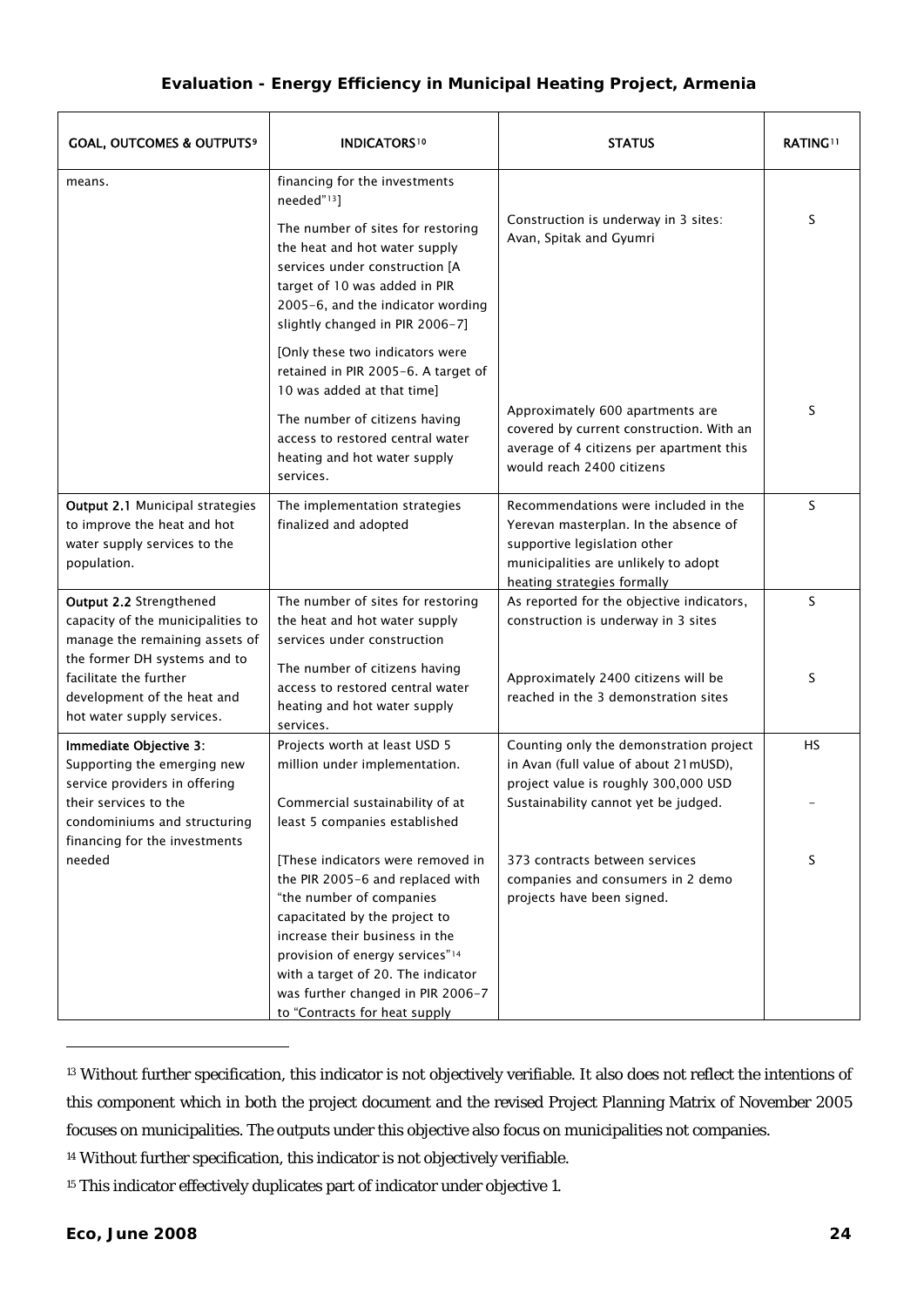<span id="page-29-0"></span>

| <b>GOAL, OUTCOMES &amp; OUTPUTS<sup>9</sup></b><br><b>INDICATORS</b> <sup>10</sup>                                                                                                                                                                                                                                                                         |                                                                                                                                                                                                                                                                              | <b>STATUS</b>                                                                                                                                                                                                                                                                                                                   | <b>RATING!!</b> |
|------------------------------------------------------------------------------------------------------------------------------------------------------------------------------------------------------------------------------------------------------------------------------------------------------------------------------------------------------------|------------------------------------------------------------------------------------------------------------------------------------------------------------------------------------------------------------------------------------------------------------------------------|---------------------------------------------------------------------------------------------------------------------------------------------------------------------------------------------------------------------------------------------------------------------------------------------------------------------------------|-----------------|
|                                                                                                                                                                                                                                                                                                                                                            | concluded between the new<br>service providers and the clients"<br>with a target of 2015]                                                                                                                                                                                    |                                                                                                                                                                                                                                                                                                                                 |                 |
| Output 3.1 Improved legal and<br>regulatory framework to<br>encourage the new,<br>decentralized service providers<br>to enter the heat and hot water<br>supply market based on the use<br>of mini DH grids or gas fired<br>building boilers in the areas<br>that can currently not served by<br>or are otherwise not viable for<br>centralized DH services | Recommendations for the legal<br>and regulatory changes to<br>encourage the new, decentralized<br>service providers to enter the heat<br>and hot water supply market<br>finalized and discussed with the<br>relevant Government counterparts<br>and, as applicable, adopted. | Project was instrumental in the<br>development and adoption of CHP feed-<br>in tariffs, which has had a significant<br>positive impact on involvement of<br>service providers.<br>Recommendations for revising other<br>legal and regulatory frameworks<br>including gas tariffs for boiler-houses<br>prepared but not adopted. | HS              |
| Output 3.2 Strengthened<br>capacity of the emerging, new<br>service providers to develop<br>"bankable" investment<br>proposals, to structure<br>financing for the projects and,<br>as needed, to manage the                                                                                                                                                | Number of approved applications<br>and/or signed contracts with the<br>targeted clients to develop the<br>heat and hot water supply services<br>in multi-apartment residential<br>buildings.                                                                                 | 373 contracts between services<br>companies and consumers in 2 demo<br>projects have been signed. Construction<br>is underway in 3 sites                                                                                                                                                                                        | S               |
| commercially sustainable<br>operation of the companies<br>otherwise.                                                                                                                                                                                                                                                                                       | Number of sites under<br>construction.                                                                                                                                                                                                                                       | As reported for indicators under<br>objective 2 construction is underway in 3<br>sites                                                                                                                                                                                                                                          | S               |
| Output 3.3 A certification<br>system for qualified service and<br>equipment providers.                                                                                                                                                                                                                                                                     | The certification system developed<br>and adopted.                                                                                                                                                                                                                           | Work on this output currently underway,<br>but focused on households not heat<br>system supply                                                                                                                                                                                                                                  | S               |
| Immediate Objective 4<br>Utilizing the results,<br>experiences and lessons learnt<br>for advancing the sustainable<br>development of the heat and<br>hot water services in Armenia                                                                                                                                                                         | Final project report documenting<br>the results, experiences and<br>lessons learned. [PIR 2005-6<br>removed this indicator and PIR<br>2006-7 restored it. A target of 1<br>final report was given]                                                                           | Not yet due                                                                                                                                                                                                                                                                                                                     |                 |
| with a specific emphasis on the<br>GHG reduction aspects.                                                                                                                                                                                                                                                                                                  | Expressions of interests to<br>replicate the project activities at<br>the national and regional level. [PIR<br>2006-7 added a target of 10]                                                                                                                                  | National replication is not effectively<br>tracked by expressions of interest<br>Regional replication unlikely before the<br>project is further developed                                                                                                                                                                       |                 |
| Output 4.1<br>A system for<br>monitoring the GHG emission                                                                                                                                                                                                                                                                                                  | The GHG emission monitoring<br>protocol developed                                                                                                                                                                                                                            | A desk-based GHG process and review<br>has been developed                                                                                                                                                                                                                                                                       | S               |
| reductions of the proposed<br>pilot/demonstration projects<br>and assessment of GHG<br>removal as a result of the                                                                                                                                                                                                                                          | The operating personnel of the<br>projects trained for compiling the<br>information needed                                                                                                                                                                                   | Meters have been installed in all<br>demonstration projects locations, and<br>data provided to the project                                                                                                                                                                                                                      | S               |
| avoided deforestation.                                                                                                                                                                                                                                                                                                                                     | The GHG emission removal as a<br>result of the avoided deforestation<br>assessed                                                                                                                                                                                             | GHG emissions have been estimated<br>based on a desk analysis. It does not<br>cover avoided deforestation. This is<br>arguably of low priority since wood use<br>is now below 10% nationally.                                                                                                                                   | S               |
| Output 4.2 Norms and<br>enforce mechanisms for                                                                                                                                                                                                                                                                                                             | Norms for defining the amounts of<br>sustainable use of forest wood                                                                                                                                                                                                          | A TOR was developed and sent to the<br>Ministry of Agriculture, awaiting                                                                                                                                                                                                                                                        | S               |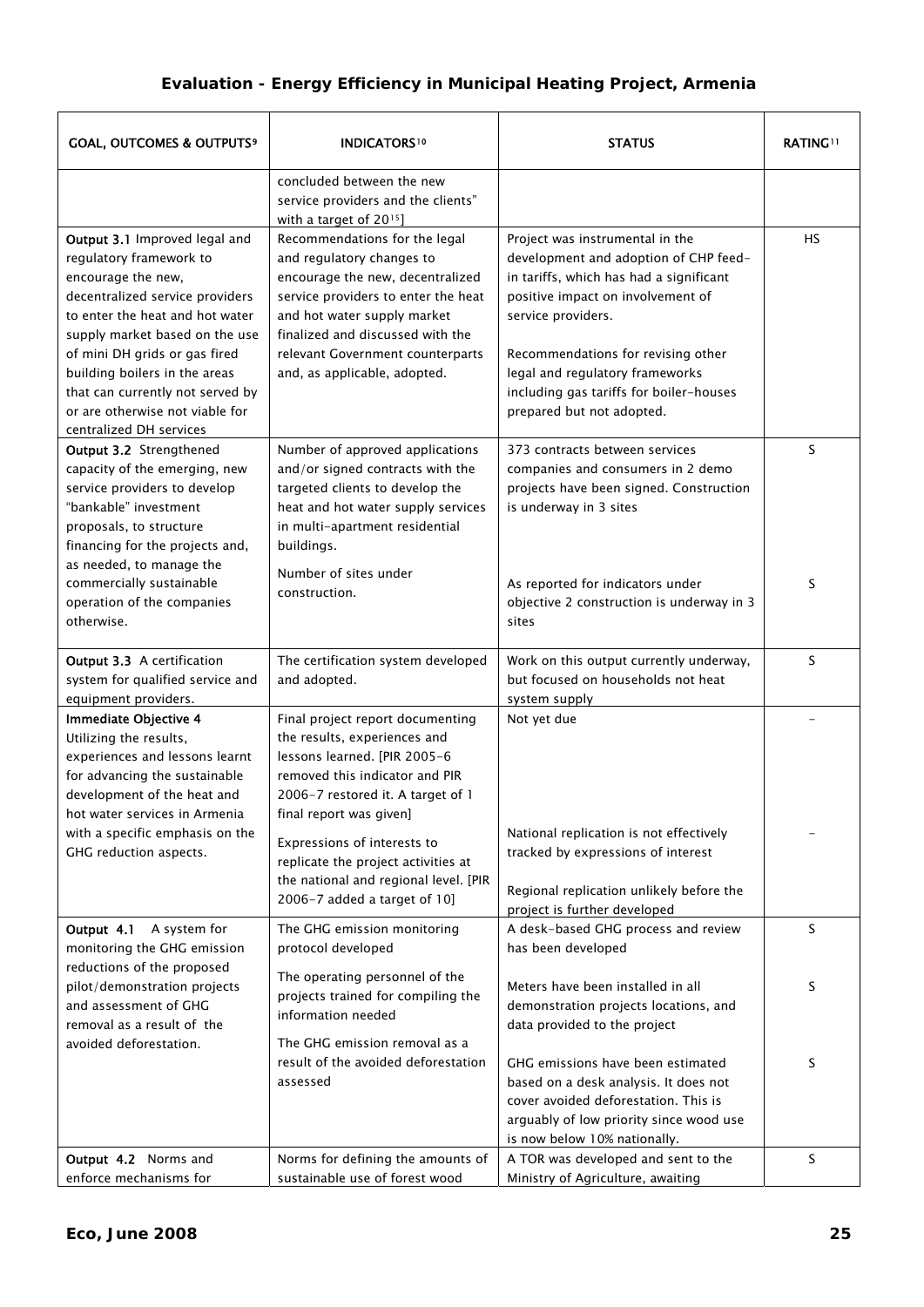| <b>GOAL, OUTCOMES &amp; OUTPUTS<sup>9</sup></b>                                                                                                                                    | <b>INDICATORS10</b>                                                                                                                                                                         | <b>STATUS</b>                                                                                                                                                                     | <b>RATING!!</b> |
|------------------------------------------------------------------------------------------------------------------------------------------------------------------------------------|---------------------------------------------------------------------------------------------------------------------------------------------------------------------------------------------|-----------------------------------------------------------------------------------------------------------------------------------------------------------------------------------|-----------------|
| preventing the unsustainable<br>use of forest resources as wood<br>fuel.                                                                                                           | developed and adopted.<br>The possible enforcement<br>mechanisms evaluated, developed<br>and adopted.                                                                                       | response.<br>Overall the value of this activity is<br>questionable.                                                                                                               |                 |
| <b>Output 4.3 Compilations,</b><br>Finalized project monitoring and<br>evaluations and analyses of<br>evaluation reports.<br>experiences and lessons<br>learned under the project. |                                                                                                                                                                                             | A lessons learnt report is currently under<br>development                                                                                                                         | ς               |
| <b>Output 4.4</b> Project results,<br>experiences and lessons<br>learned disseminated at the<br>national and regional level.                                                       | Workshops and other public<br>outreach activities organised at the<br>national and regional level to<br>discuss and disseminate the<br>project results, conclusions and<br>recommendations. | Regular promotion of the project has<br>taken place locally and at international<br>fora. An up to date and informative<br>website has been maintained in<br>Armenian and English | <b>HS</b>       |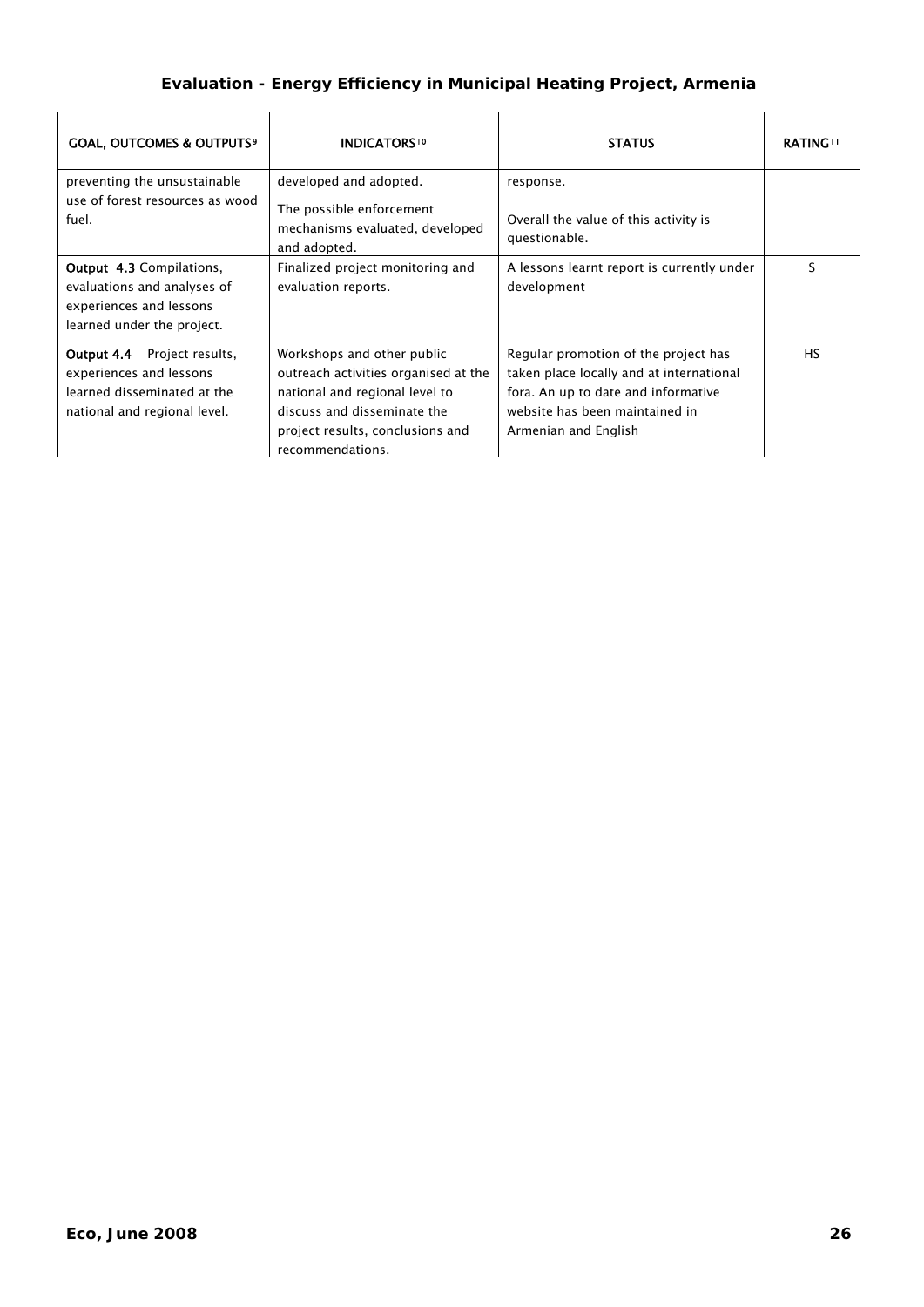### <span id="page-31-0"></span>*C. Results*

### *Impact*

- 82. To achieve the development goal to "lay the institutional and financial foundation for and to remove other key barriers to the sustainable development of the heat and hot water supply services" the project has objectives consisting of barrier removal and capacity building for apartment owner associations, municipalities, and energy service providers. Based on the information gathered in the interviews, and the results of the activities completed to date, positive progress is visible in achieving all of these objectives. While progress has been slow in realizing on-the-ground investments, the project appears to be entering a critical period in the coming half-year when significant progress could be made.
- 83. The project's overall environmental goal was "…to reduce the GHG emissions of Armenia resulting from the current heat and hot water supply practices.", with a direct cumulative 20-year emission reduction of 0.7 million tonnes  $CO<sub>2ea</sub>$ . According to a review of the potential emission reductions from all the possible demonstration projects within the project, carried out by project experts in 2007, potential annual emission reductions from projects receiving project support (legal and commercial advice) are given in the table below:

| Location                | <b>Reduction</b><br>(tCO <sub>2eq</sub> / year) | Planned / Realized<br>completion date                     | 20-year lifetime<br>reductions |
|-------------------------|-------------------------------------------------|-----------------------------------------------------------|--------------------------------|
| The Avan, Yerevan       | 34,000                                          | Pilot: 3 buildings (Jan 2008) +<br>4 buildings (Nov 2008) | 680,000                        |
| The Davidashen, Yerevan | 34,000                                          |                                                           | 680,000                        |
| Yerebuni, Yerevan       | 21,000                                          |                                                           | 420,000                        |
| Shengavit, Yerevan      | 37,500                                          |                                                           | 750,000                        |
| Sevan                   | 9,000                                           | Pilot: Dec 2008                                           | 180,000                        |
| Gyumri                  | 70                                              | Full operation from Nov 2008                              | 1,400                          |
| Spitak                  | 40                                              | Full operation by Oct 2008                                | 800                            |
| Kajaran                 | 3,500                                           |                                                           | 70,000                         |
| Total                   | ~140,000                                        |                                                           | ~2,800,000                     |

Assuming all pipeline investments go ahead the emission reductions will be approximately 140 thousand tonnes  $CO_{2eq}$  per year. Twenty-year cumulative reductions would potentially reach 2.8 million tonnes. The project target of 0.7 million tonnes reduction is 25% of this, and appears to be achievable within the project scope.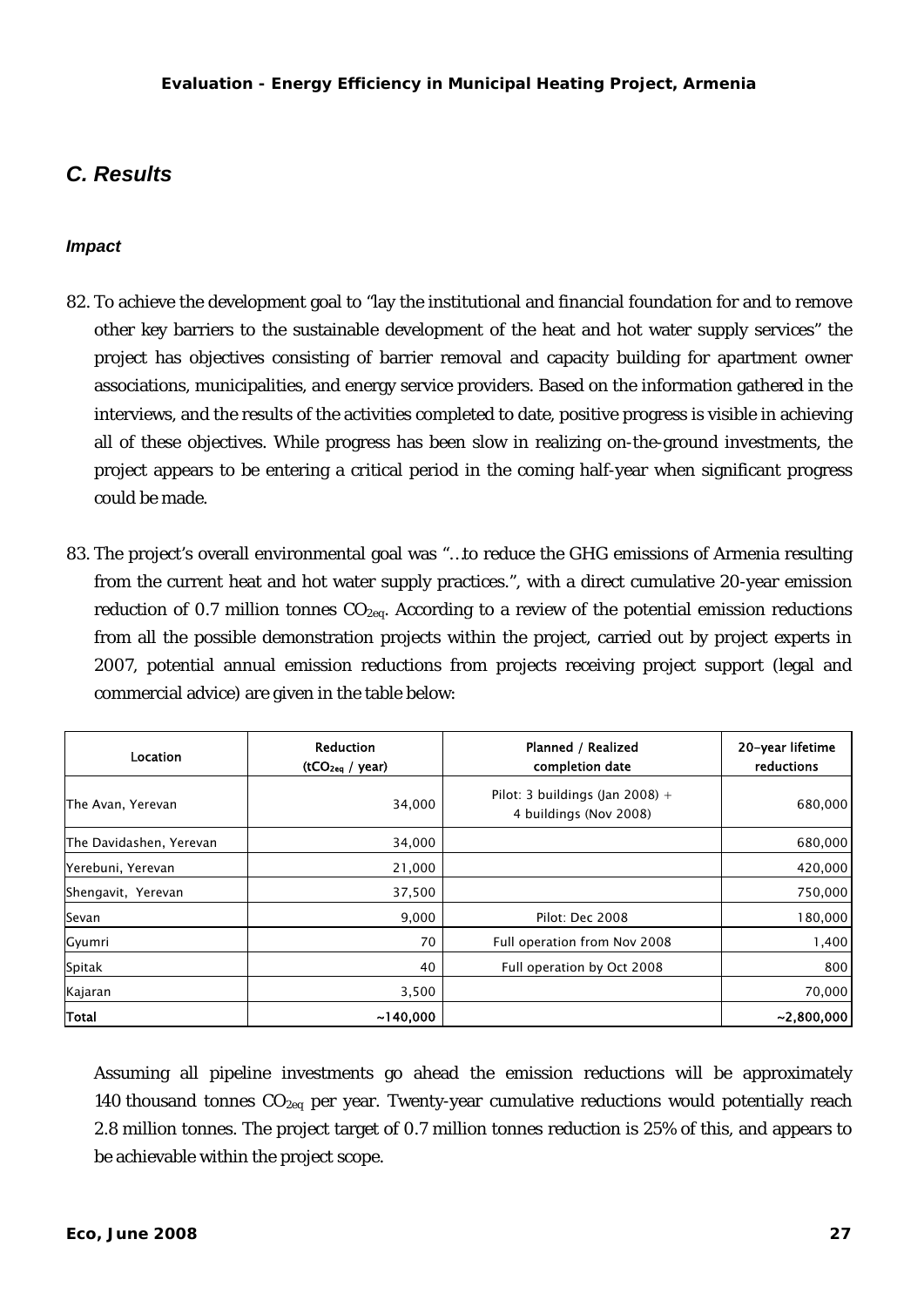<span id="page-32-0"></span>84. Attainment of Outcomes/ Achievement of objectives (R): *Satisfactory*

### *Sustainability and replicability*

- <span id="page-32-1"></span>85. The project's overall *static sustainability* (referring to the continuous flow of the same benefits to the same target groups) appears to be assured if the investments proceed as planned and capacities of the private investors is sufficient to sustain the businesses in a supportive legislative environment.
- 86. The *dynamic sustainability* (in which the use and / or adaptation of the project results by the same or other target groups takes place) requires further attention:
- 87. Through the project's success in the development of legislation on preferential CHP feed-in tariffs there is now greater private sector interest in investing in commercially viable power and heat supply projects, and this bodes well for future investments in heat supply. A number of other legislative barriers exist, such as VAT levels on natural gas for district heating, which if successfully addressed will further ensure investment finance is available. Considering financial resources for municipalities or for support services for condominium owners associations, in the absence of appropriate legislation (which may be provided by the heat law), financial sustainability does not exist, and replication throughout the country will be limited.
- 88. A high level of project ownership within the Ministry of Nature Protection is evident, and there is clear understanding and support for the long-term objectives of the project within the Ministry. However, political will elsewhere appears to be less in evidence, and there is no other government champion with a clear responsibility for the heat sector. The R2E2 Fund management arguably is taking a somewhat neutral stand politically while providing funding for apartment-level boilers, thus undermining restoration of district level heating.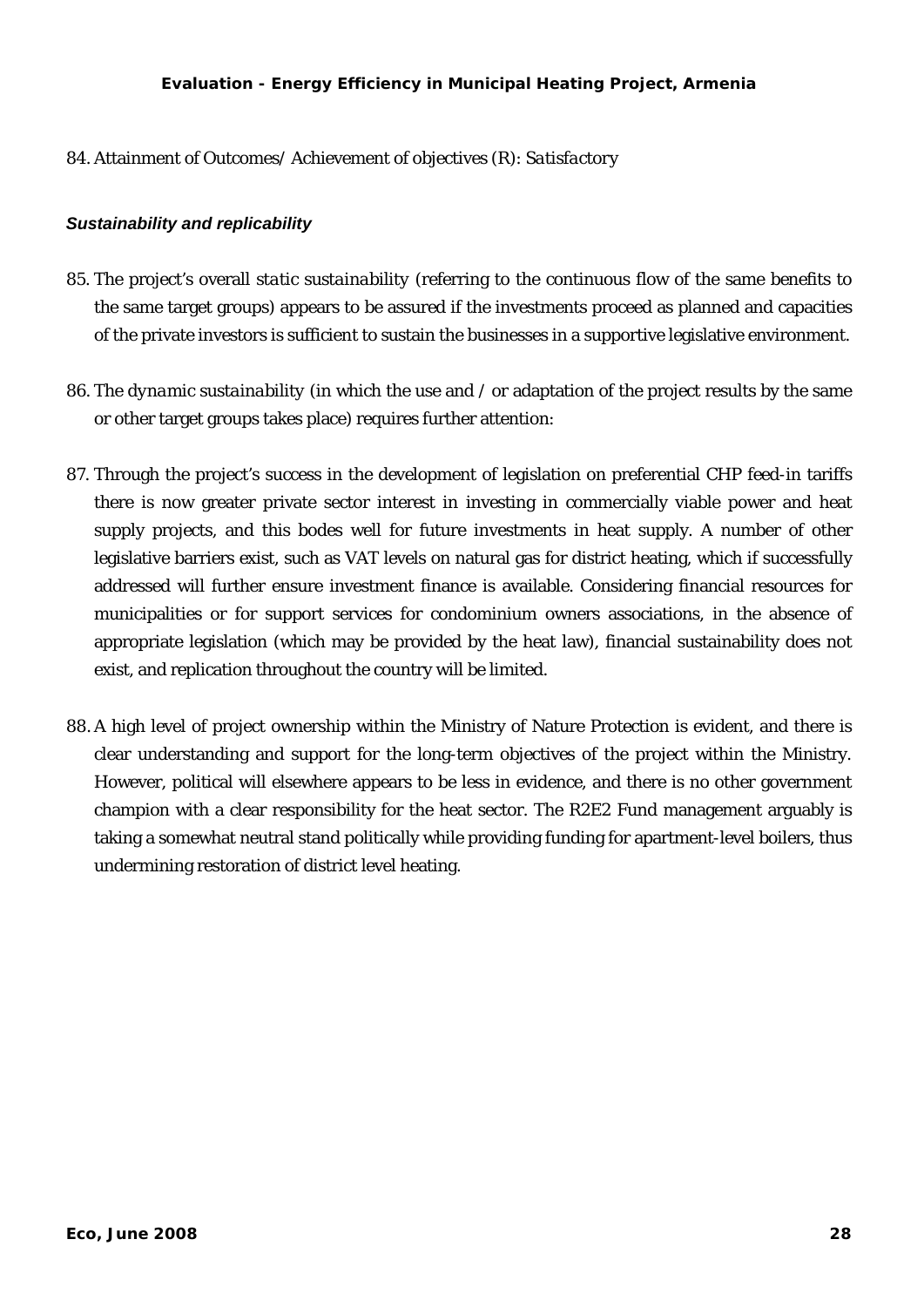### <span id="page-33-0"></span>*Contribution to capacity development*

89. The impact of the project on capacity building has to date been limited mostly to the direct project stakeholders. The capacity development work with both apartment owner associations and with municipalities has been somewhat limited since their incentive to participate is lacking in the absence of supportive policies and legislation. Capacity building targeting the 'new energy service providers', the subject of Objective 3, has mostly taken place in the context of interactions between the companies and the project experts, and, while somewhat limited in reach, appears to be highly effective.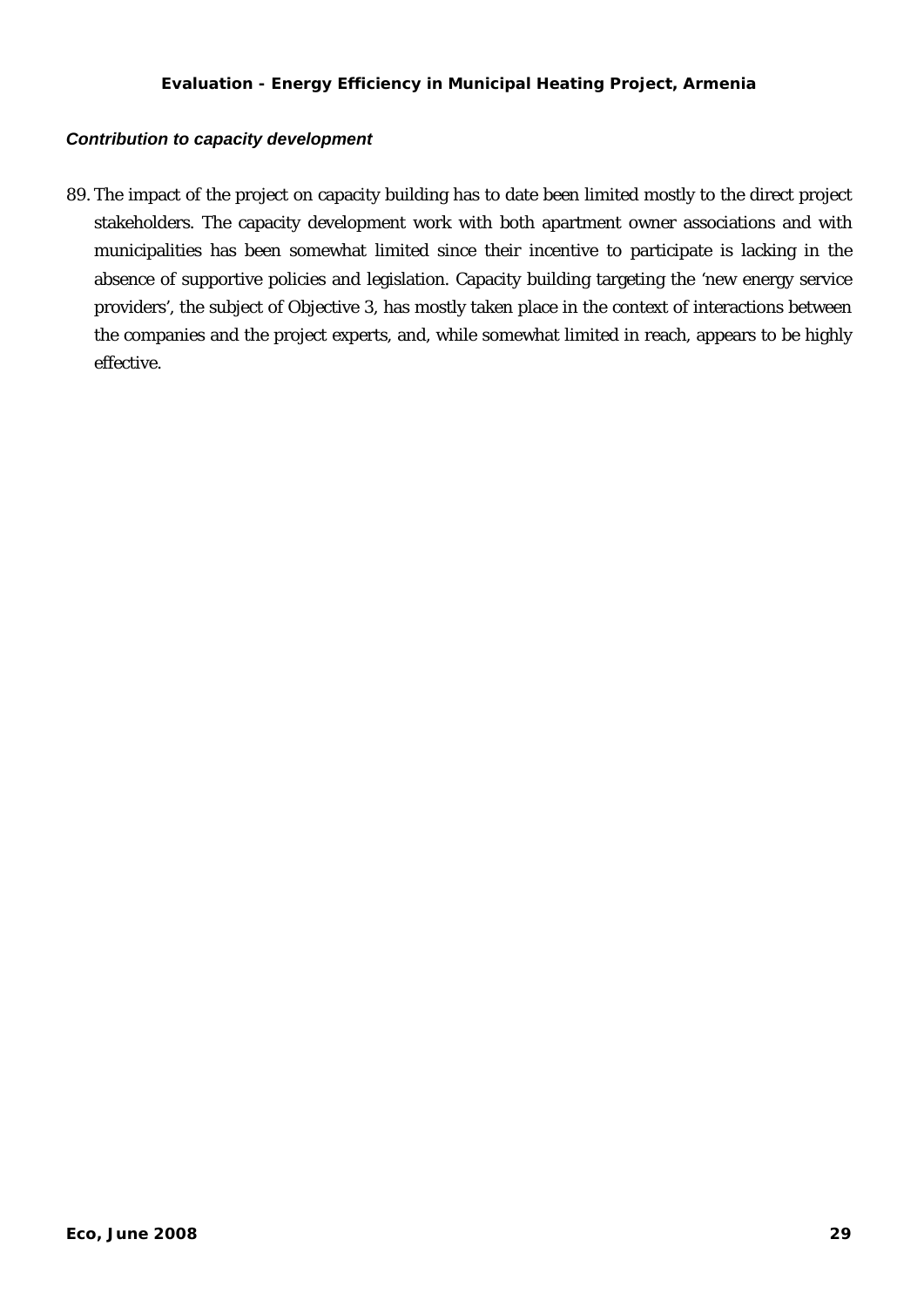### <span id="page-34-0"></span>*D. Overall rating of project*

90. The project as a whole is both highly relevant, has a generally sound project design, and is being implemented effectively, with most outputs rated as satisfactory in terms of effectiveness. The overall project is thus rated as *satisfactory*.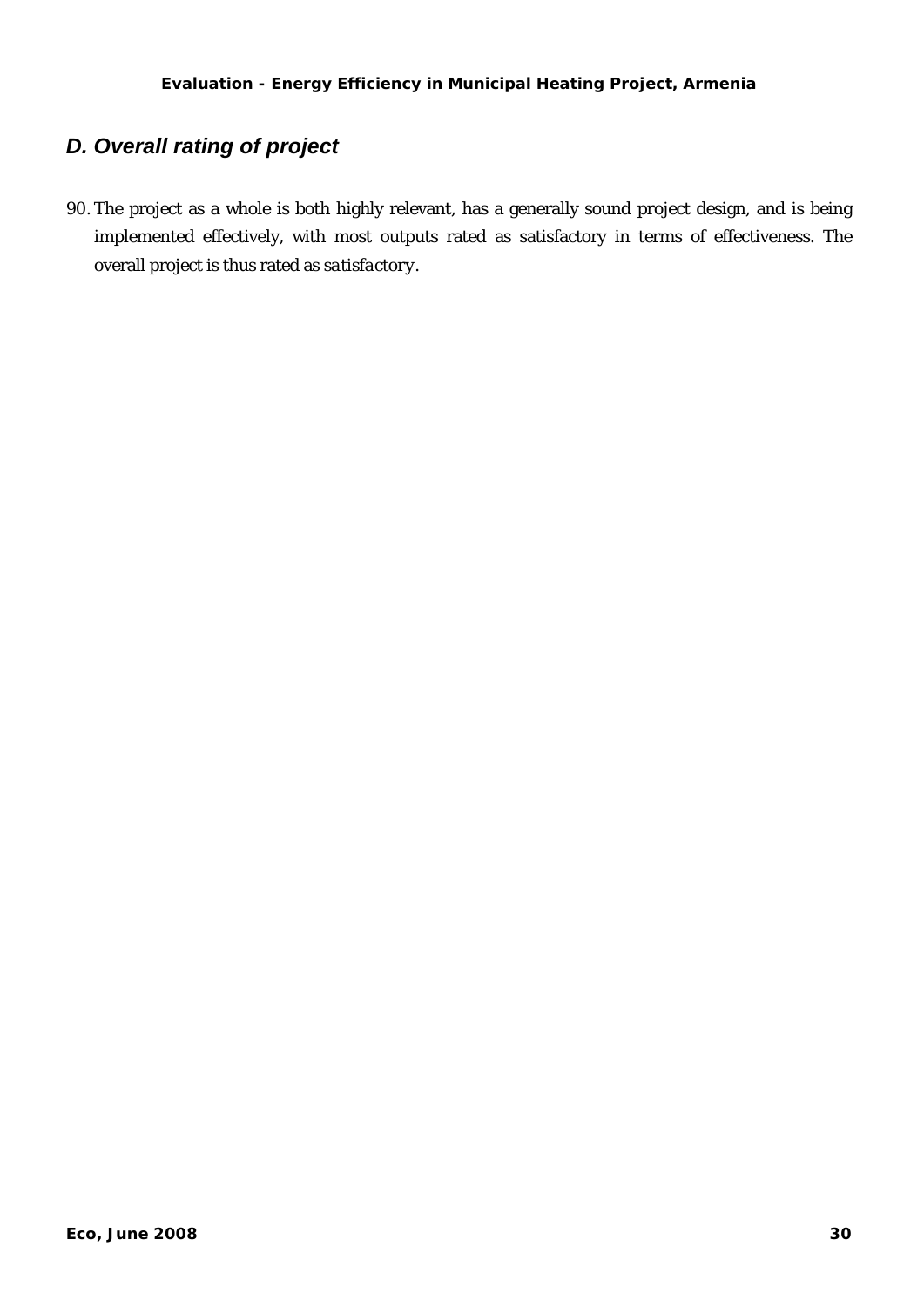### <span id="page-35-0"></span>**III. Recommendations**

- 91. It is recommended that the main directions of the project should be maintained with a number of minor reorientations on activities and approaches.
- 92. Since the policy and legislative frameworks are so crucial to overall project success, and still, as at the time of project design, represent the main barriers to be addressed, ongoing efforts should be made to move the policy agenda forward. The 'heat law' is of primary importance in this regard, and should receive the majority of effort, with the activities on other legislative issues being addressed as and when opportunities arise. Thus, it is recommended that policy work around condominium associations be given a low priority at the present time (with the project team perhaps merely monitoring conditions) unless circumstances change and opportunities arise. The work on forest management standards should be entirely dropped.
- 93. The advisory centre has not worked (partly due to UNDP bureaucracy which destroyed necessary continuity and stability, as well a lack of policies which could incentivise stakeholders to make use of these services). It is recommended that, in the absence of legislative development, the contractor be used as needed as a project expert on retainer (for arranging and carrying out surveys for example), and that the advisory centre idea be revived once the legal frameworks develop sufficiently.
- 94. Support to development of heating strategies should continue to attempt to engage with municipalities when opportunities arise. With successful development of a heat law including municipal obligations the project can then reengage rapidly with municipalities and give a higher priority to capacity building.
- 95. Delivery of successful pilot projects (in particularly opportunities like Avan and Davidashend) should be given a high priority. This is likely to include supporting the Yerevan municipality to reinvigorate or tender the Davidashend concession. Concrete success in on the ground projects will enhance the policy work and give a stimulus to both municipalities and the population.
- 96. Given the importance of the Ministries of Energy and Finance & Economy, stronger engagement with these stakeholders could be valuable. In any case the project team should try to forge alliances with all government stakeholders to explain the arguments for a concerted effort to address heating and hot water supply – from fuel security, economic, health, safely, and environmental points.
- 97. The sustainability strategy needs urgent attention: how will the project ensure that 1) there is a government champion to take forward the issues when the project finishes, 2) the project benefits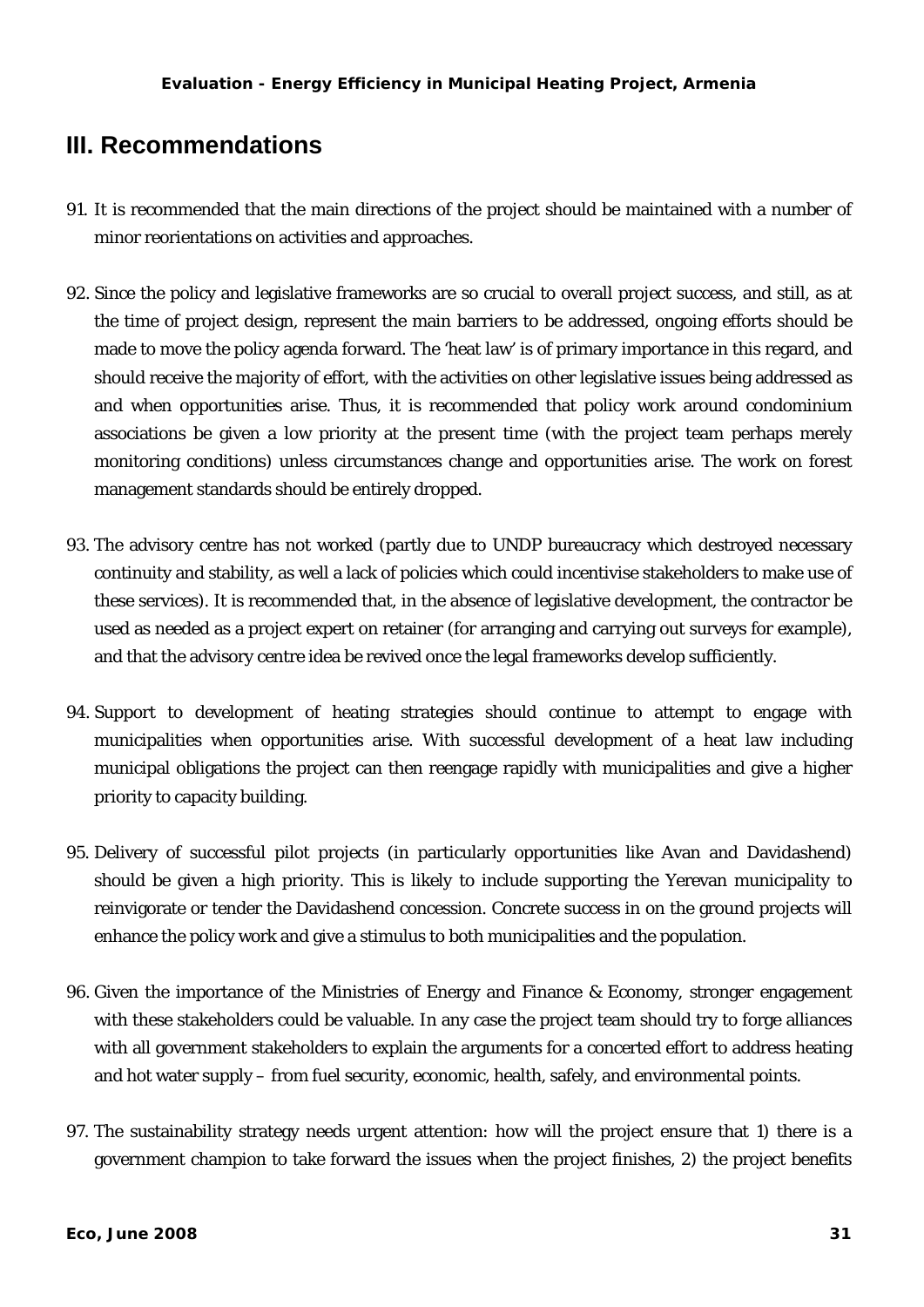continue to be realized and grow after the end of the project. While appropriate legislation and institutional structures will largely address this, attention should be given to ensuring that services such as 'advisory support', and technical support to municipalities and private investors (and potentially to condominium associations) have a suitable 'home'.

- 98. Efforts should be made to reduce the bureaucratic burdens imposed by UNDP, and to develop procurement processes which can allow for long-term hiring of project staff, international experts and local experts / organisations where necessary since current processes are demotivating staff, making difficulties in retaining qualified personnel, wasting substantial time, and disrupting the project strategy/vision. Potentially some high level discussion is needed, since most UNDP country offices manage to reduce these barriers. Tendering and retendering services such as the Advisory Centre is simply unacceptable and is stifling the project and wasting huge amounts of money and human resources.
- 99. The project is at a critical stage where if policy barriers are removed through the project efforts the market could take off in a substantial way. It would be a great pity if the project came to an end in the middle of these developments and the opportunity were lost. Since sufficient budget clearly exists, the project duration should thus be extended for at least an additional two years, and budgets planned accordingly.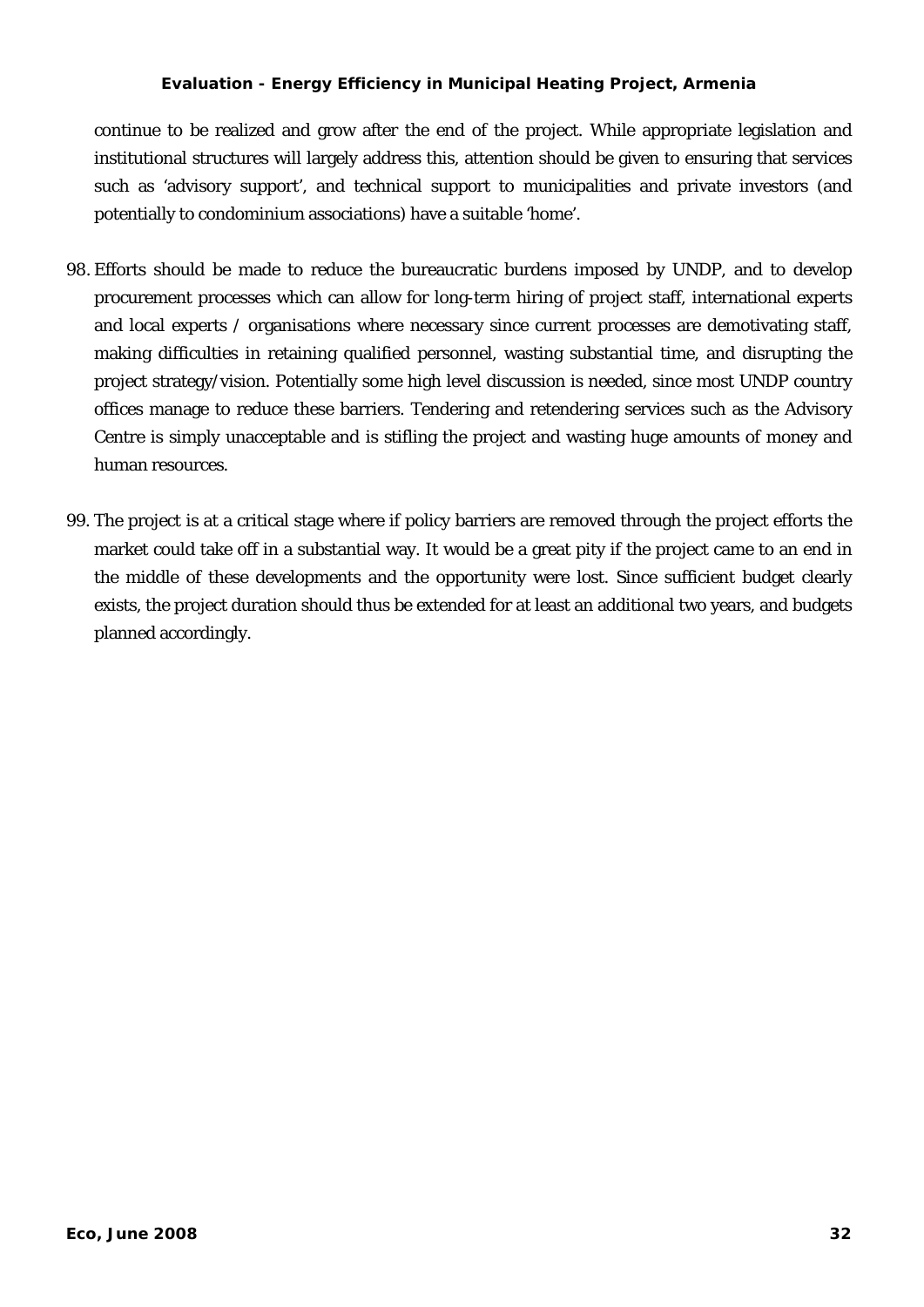### <span id="page-37-0"></span>**IV. Lessons Learned**

- 100. The project team (and especially the project manager) has established essential alliances with key stakeholders. These are clearly valuable for the achievement of the project aims – a good example being the co-operation with the Public Services Regulatory Commission. Such alliances are crucial when achieving project objectives requires a high level of co-operation.
- 101. Projects need to be able to adapt to changing market conditions rapidly in new markets such as in Armenia. With district heating collapsing during project preparation and a huge shift in heating practices (from approximately 56% wood and 7% gas in 2001 to 10% wood and 53% natural gas in 2006-7) during the project, a high degree of flexibility and agility is necessary. The value of revisiting the project logic and questioning assumptions and approaches is of great benefit.
- 102. The use of an International Technical Advisor to support project implementation and the project management 'as needed' is a highly effective approach, and follows best practice from other projects in the wider region.
- 103. Monitoring frameworks should be kept simple, with a minimum number of good quality indicators (specifying Quantity, Quality and Timeframe) and targeting desired impacts. Overcomplicated monitoring frameworks will not be used. Similarly changing indicators annually confuses evaluation processes, and does not support the logical integrity of the project.
- 104. Policy development work requires prior and ongoing government willingness to address policy issues: where government are keen to develop policies on a particular subject, the project can effectively assist, but where this willingness does not exist, significant ground work, and patience, may be needed to lay the foundations for future policy development. Most policies need a champion (such as the Regulatory Commission for the CHP law).
- 105. Where governments are not already intending to develop policies and legislation, projects cannot guarantee to produce results.
- 106. The timing of policy and legislation development cannot be programmed into a project workplan. However rewards from addressing these can be significant.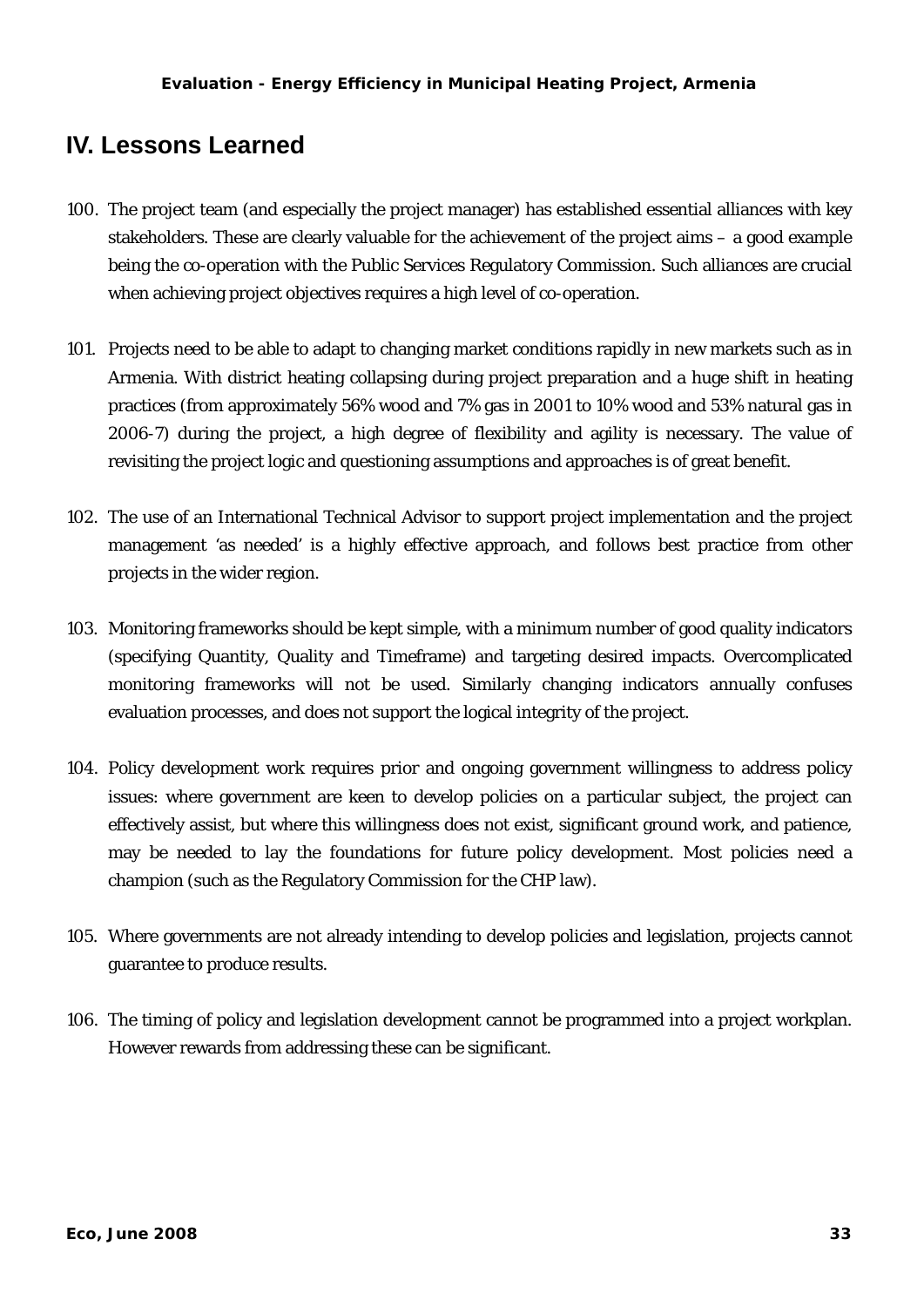### <span id="page-38-0"></span>**Annex 1: Evaluation terms of reference**

### **TERMS OF REFERENCE**

### *for UNDP/GEF Project Mid-term Evaluation*

| <b>Project Title:</b>    | Armenia – Improving the Energy Efficiency of Municipal Heating and<br><b>Hot Water Supply</b>                                                                                |
|--------------------------|------------------------------------------------------------------------------------------------------------------------------------------------------------------------------|
| <b>Functional Title:</b> | <b>Consultant for Independent Evaluation</b>                                                                                                                                 |
| <b>Duration:</b>         | Estimated 15 days in total (including a mission to Armenia and the required desk<br>work before and after the mission within the period of:<br>April 7, 2008 - June 9, 2008. |
| <b>Terms of Payment:</b> | Payable upon satisfactory completion and approval by UNDP of all<br>deliverables, including the Evaluation report based on daily consultancy fee.                            |
| <b>Travel costs:</b>     | The costs of in-country mission(s) of the consultant: economy class air ticket and<br>DSA according to the itinerary for the period of the mission will be covered by        |

### **1. PURPOSE OF THE EVALUATION**

UNDP from the project budget.

The Monitoring and Evaluation Policy at the project level in UNDP/GEF has two overarching objectives:

- a) promote accountability for the achievement of GEF objectives through the assessment of results, effectiveness, processes and performance of the partners involved in GEF activities. GEF results will be monitored and evaluated for their contribution to global environmental benefits; and
- b) promote learning, feedback and knowledge sharing on results and lessons learned among the GEF and its partners, as basis for decision-making on policies, strategies, program management, and projects and to improve knowledge and performance.

A mix of tools is used to ensure effective Project monitoring and evaluation. These might be applied continuously throughout the lifetime of the project e.g. periodic monitoring of indicators – or as specific time-bound exercise such as mid-term reviews, audit reports and final evaluations.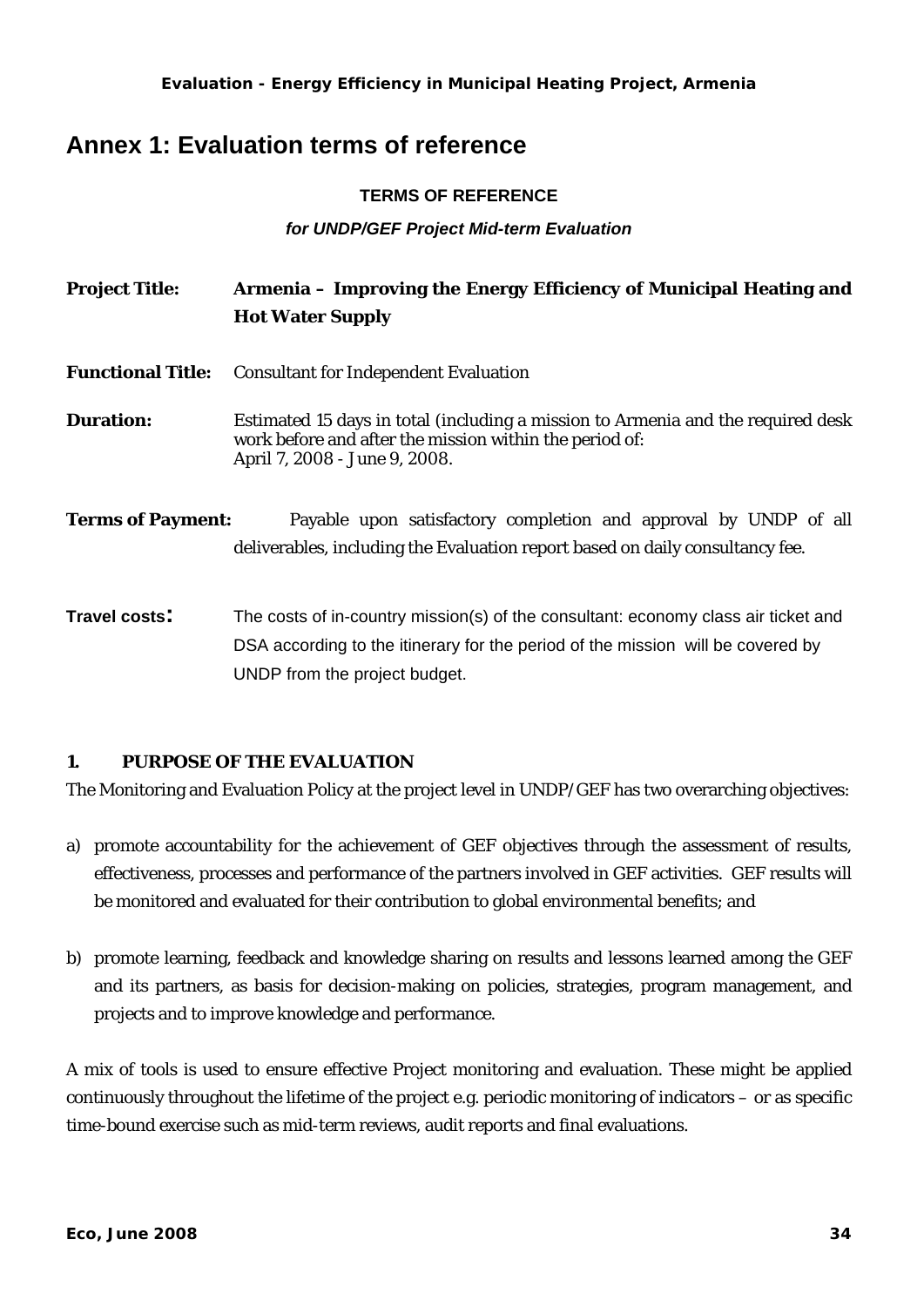The evaluation is to be undertaken in accordance with the "GEF Monitoring and Evaluation Policy" (see [http://thegef.org/MonitoringandEvaluation/MEPoliciesProcedures/mepoliciesprocedures.html\)](http://thegef.org/MonitoringandEvaluation/MEPoliciesProcedures/mepoliciesprocedures.html).

The Mid-Term Evaluation is intended to assess the relevance, performance, management arrangements and success of the project. It looks at signs of potential impact and sustainability of results, including the contribution to capacity development and the achievement of global and national environmental goals.

The Mid-Term Evaluation also identifies/documents lessons learned and makes recommendations that project partners and stakeholders might use to improve the design and implementation of other related projects and programs.

### **2. PROJECT DESCRIPTION**

The objective of the UNDP/GEF Project: Armenia – Improving the Energy Efficiency of Municipal Heating and Hot Water Supply, is to reduce greenhouse gas (GHG) emissions from and to lay the foundation for the sustainable development of heat and hot water supply services in Armenian cities. To achieve this objective, the project was originally structured around 4 immediate objectives: (i) strengthening the role of condominiums in collectively organizing and managing heat and hot water supply services at the building level; (ii) supporting the restructuring and capacity building of the existing district companies to improve both their service quality and operational efficiency; (iii) supporting the emerging new service providers in offering their services to the condominiums (or other management bodies of multi-apartment buildings) and structuring financing for the investments needed and; (iv) utilizing the results, experiences and lessons learned for advancing the sustainable development of the heat and hot water services in Armenia with a specific emphasis on the GHG emission reduction aspects. The proposed capacity building and other technical assistance activities were envisaged to complement and to be implemented in close co-operation with the activities of the other donors including the World Bank/IDA funded Urban Heating Project, the Government of Netherlands funded Industrial District Heating Development and others.

The project has a long history, as the development of it started already in 1998, was accepted into the GEF Work Program in 2003 and was finally started in January of 2005. The long development phase was primarily resulting from the need to synchronize the project with the development of the other heat sector related initiatives in Armenia and, in particular, the WB Urban Heating project with the envisaged cofinancing opportunities. Since the initiation of the original project idea, the Armenian heating sector has continued to go through major changes, including the stop of all the remaining centralized district heating systems in areas that were still in operation at the project development stage. Therefore, there has been a need for a strong adaptive management approach to respond to the rapidly changing circumstances. The adjustments made into the project design during its implementation are reflected in the revised logical frameworks and annual work plans.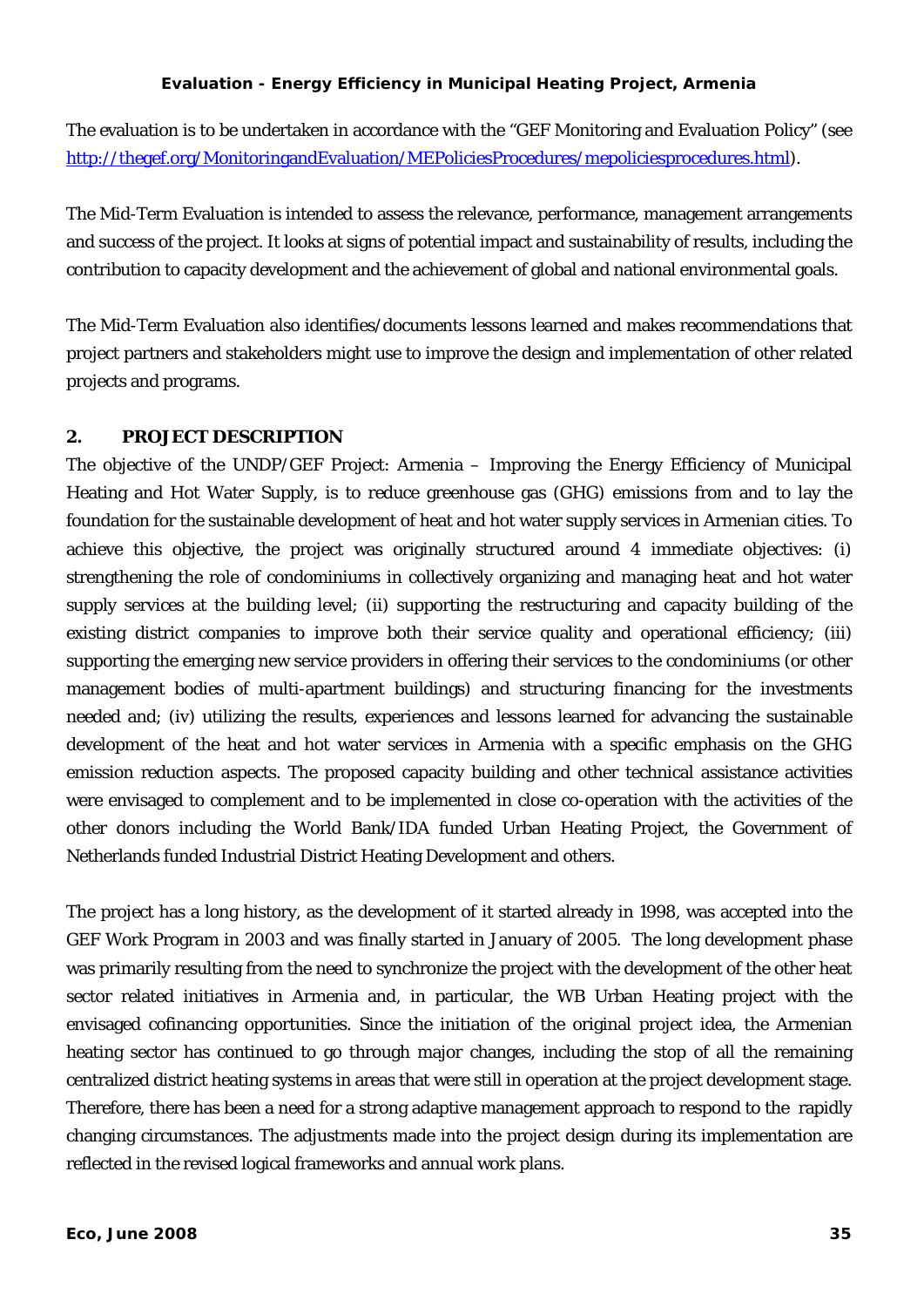The executing agency of the project is the Armenian Ministry of Nature Protection, which is also hosting the core project management and implementation team.

### **3. EVALUATION AUDIENCE**

This Mid-term Evaluation is initiated by UNDP as the GEF Implementing Agency. It aims to provide to the entities and persons engaged in the management of the project (at the level of the executing agency, project management team, UNDP CO and UNDP/GEF) a strategy and policy options for achieving the project's expected results in more effective and efficient way and for replicating the results. It also provides the basis for learning and accountability for managers and stakeholders.

### **4. EVALUATION OBJECTIVES AND SCOPE**

The overall purpose of the evaluation is to measure the effectiveness and efficiency of project activities in relation to the stated objective and outcomes so far, and, as applicable, produce recommendations on how to improve the management and the implementation of the project until its completion. It provides an opportunity to assess early signs of project success and failure and, as applicable, prompt necessary adjustments.

The Mid-term Evaluation serves as an agent of change and plays a critical role in supporting accountability. Its main objectives are:

- (i) To strengthen the adaptive management and monitoring functions of the project;
- (ii) To ensure accountability for the achievement of the GEF objective;
- (iii) To enhance organizational and development learning; and
- (iv) To enable informed decision-making;

Particular emphasis should be placed on the current project results and the possibility of meeting the project objectives in the given timeframe, taking into consideration the progress and the evaluated effectiviness of the project implementation arrangements so far. More specifically, the evaluation should assess:

### Project concept and design

The evaluators will assess the project concept and design. He/she should review the problem addressed by the project and the project strategy, encompassing an assessment of the appropriateness of the objectives, planned outputs, activities and inputs, as well as the amendments done or planned on them during the project implementation. The executing modality and managerial arrangements should also be judged. The evaluator will assess the achievement of indicators and review the work plan, planned duration and budget of the project.

### Implementation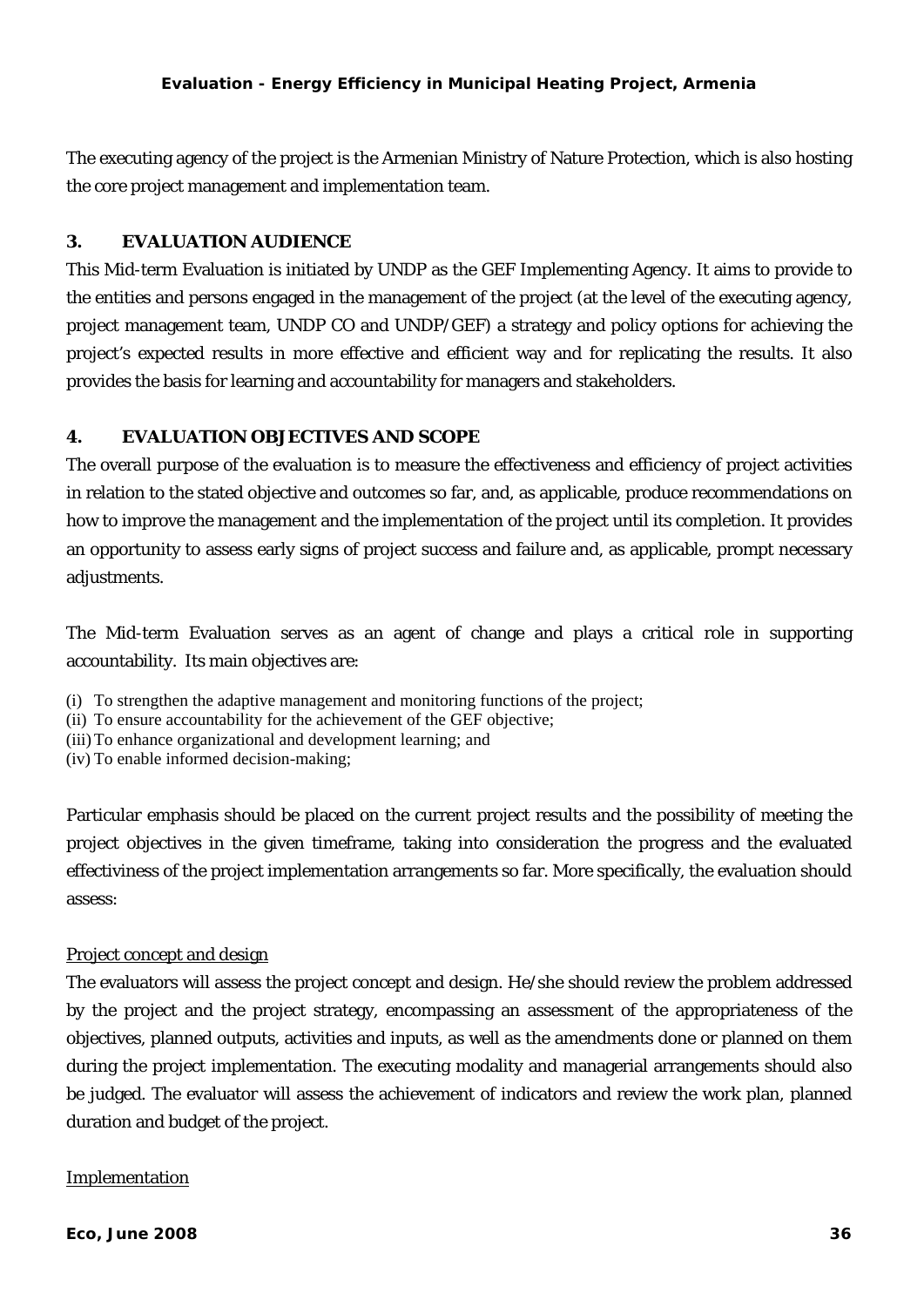The evaluation will assess the implementation of the project in terms of quality and timeliness of the required inputs and the applicability, efficiency and effectiveness of the activities carried out, including the procurement of the required staff and other resources and procedures followed on that. As a part of this, the effectiveness of management as well as the quality and timeliness of monitoring and required backstopping by all the key parties influencing the project implementation should be evaluated. The asssesment should also include the project team's use of adaptive management in project implementation.

### Project outputs, outcomes and impact

The evaluation will assess the outputs, outcomes and impact achieved by the project as well as the likely sustainability of project results. This should encompass an assessment of achievement of the immediate objectives and the contribution to attaining the overall objective of the project. The evaluation should also assess the extent to which the implementation of the project has been inclusive of relevant stakeholders and has been able to create collaboration between different partners. The evaluation will also examine presence of significant unexpected effects both of beneficial or detrimental character.

More specifically, the Evaluation will focus on the following aspects:

### • **Project design and its relevance** in relation to:

- a) *Development priorities* at the national level;
- b) *Stakeholders –* assess if the specific needs were met;
- c) *Country ownership / drivenness* participation and commitments of government, local authorities, public services, utilities, residents;
- d) *UNDP mission to promote Sustainable Human Development (SHD)* by assisting the country to build its capacities in the focal area of environmental protection and management;
- **Performance** look at the progress that has been made by the project relative to the achievement of its objective and outcomes;
	- a) *Effectiveness* extent to which the project has achieved its objectives and desired outcomes, and the overall contribution of the project to national strategic objectives;
	- b) *Efficiency* assess efficiency against overall impact of the project for better projection of achievements and benefits resulting from project resources. This will include an assessment of different implementation modalities, cost effectiveness of the GEF resources utilization and actual co-financing for the achievement of project results;
	- c) *Timeliness* of results,

### • **Management arrangements** focused on project implementation:

a) *General implementation and management* - evaluate the adequacy of the project,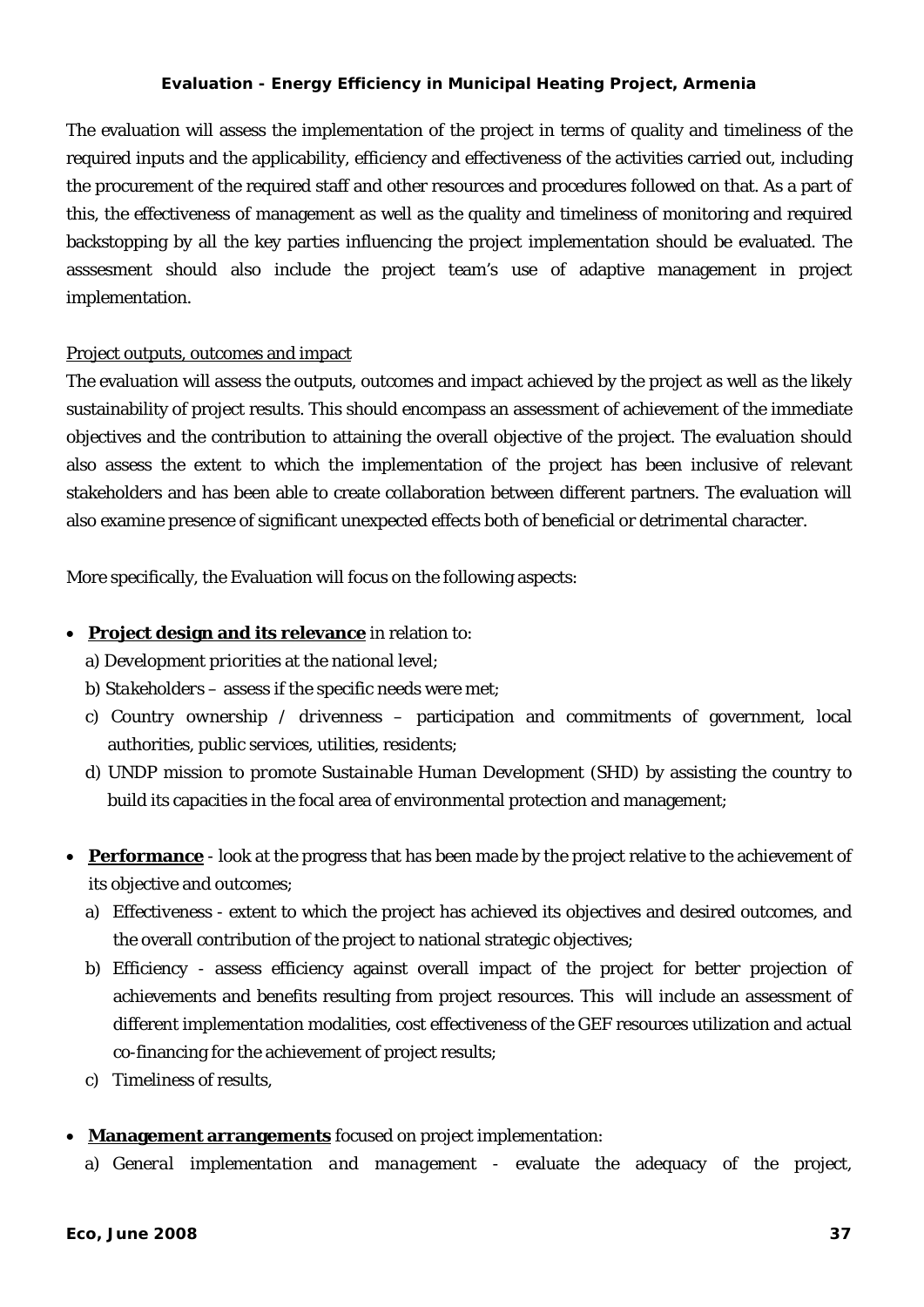implementation structure, including effectiveness of Project Steering Committee, partnership strategy and stakeholder involvement from the aspect of compliance to UNDP/GEF requirements and also from the perspective of "good practice model" that could be used for replication

- b) *Financial accountability* extent to which the sound financial management has been an integral part of achieving project results, with particular reference to adequate reporting, identification of problems and adjustment of activities, budgets and inputs.
- c) *Monitoring and evaluation on project level* assess the adoption of monitoring and evaluation system during the project implementation, and its internalization by competent authorities and service providers after the completion of the project; focusing on the relevance and applicability of the performance indicators to the specific nature of the project that are:
	- Specific: The system captures the essence of the desired result by clearly and directly relating to achieving an objective and only that objective;
	- Measurable: The monitoring system and indicators are unambiguously specified so that all parties agree on what it covers and there are practical ways to measure it;
	- Achievable and Attributable: The system identifies what changes are anticipated as a result of the intervention and whether the result(s) are realistic. Attribution requires that changes in the targeted developmental issue can be linked to the intervention;
	- Relevant and Realistic: The system establishes levels of performance that are likely to be achieved in a practical manner, and that reflect the expectations of stakeholders; and
	- Time-bound, Timely, Trackable and Targeted: The system allows progress to be tracked in a cost-effective manner at desired frequency for a set period, with clear identification of particular stakeholders group to be impacted by the project.
- **Overall success** of the project with regard to the following criteria:
	- a) *Impact* assessment of the results with reference to the development objectives of the project and the achievement of global environmental goals, positive or negative, intended or unintended changes brought about by the project intervention, (number of households benefiting, number of areas with the new technology in place, level of sensitization and awareness about the technology; any change at the policy level that contributes to sustainability of the tested model, impact in private/ public and/ or at individual levels);
	- b) *Global environmental benefits* reductions in carbon dioxide emissions and other greenhouse gas emissions.
	- c) *Sustainability* assessment of the prospects for benefits/activities continuing after the end of the project, *static sustainability* which refers to the continuous flow of the same benefits to the same target groups; *dynamic sustainability* use and/or adaptation of the projects' results by original target groups and/or other target groups;

.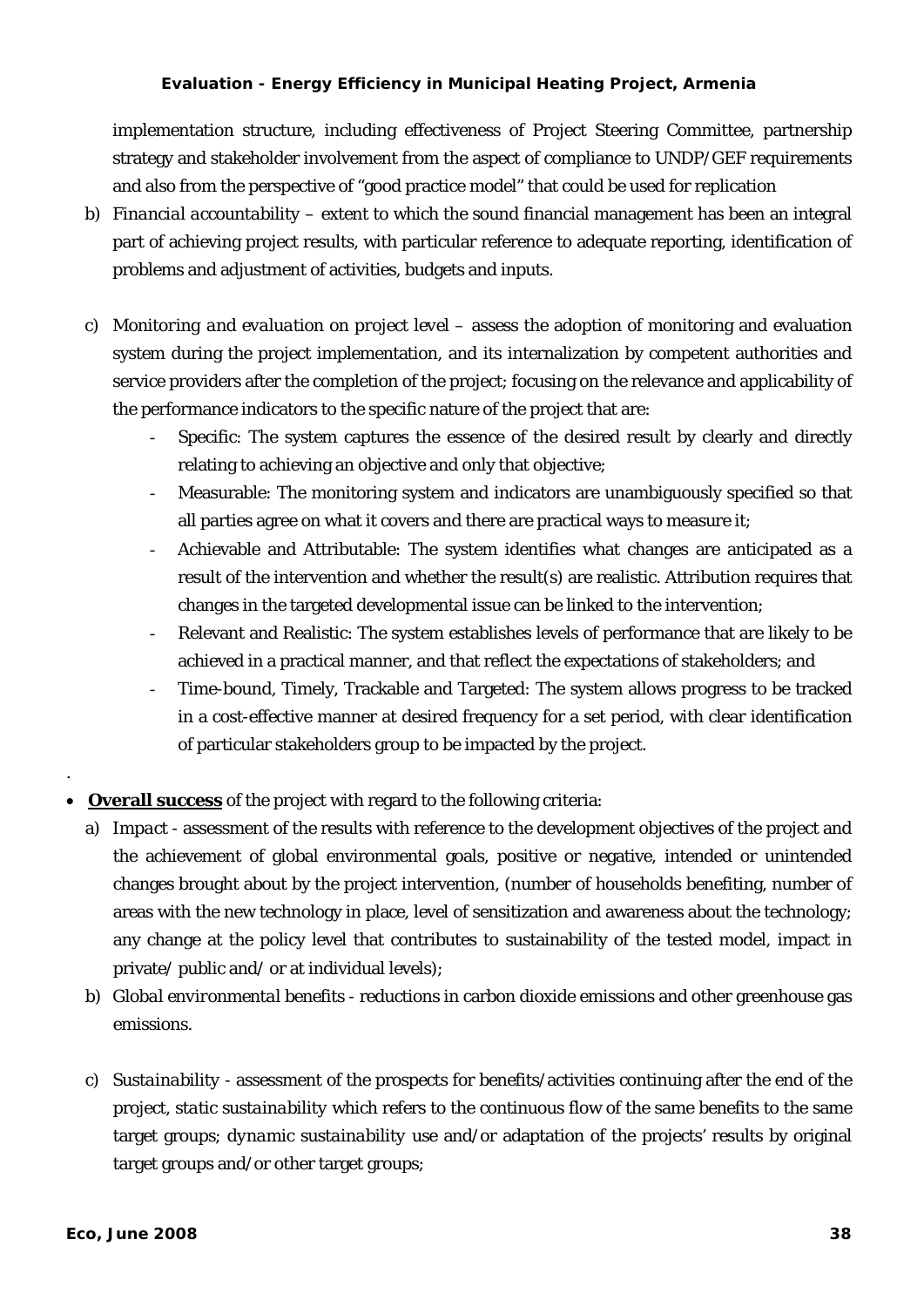- d) *Contribution to capacity development* extent to which the project has empowered target groups and have made possible for the government and local institutions (municipalities) to use the positive experiences; ownership of projects' results;
- e) *Replication* analysis of replication potential of the project positive results in country and in the region, outlining possible funding sources; replication to date without direct intervention of the project;
- f) *Synergies* with other similar projects, funded by the government or other donors.

*In addition to a descriptive assessment, all criteria should be rated using the following divisions:* Highly Satisfactory, Satisfactory, Marginally Satisfactory, Unsatisfactory *with an explanation of the rating.* 

### **Expected technical assessment and measurement:**

The Evaluation Report will assess the validity of the proposed technical approaches and their foreseen impact in facilitating sustainable development of the heat and hot water supply in Armenian communities for now and for the future (taking into account the expected changes in the overall economic development, commodity prices etc.), including an assessment of the related GHG emission reduction potential. The evaluation shall be supported by the required technical, financial and, as applicable, measurement data by the project team.

For future development support in the region, UNDP is especially interested in the assessment of the support model applied in the project, its implications for the long-term impact and sustainability of the project results.

The Evaluation Report will present recommendations and lessons of broader applicability for follow-up and future support of UNDP and/or the Government, highlighting the best and worst practices in addressing issues relating to the evaluation scope.

### **5. EVALUATION METHODOLOGY**

An outline of an evaluation approach is provided below; however it should be made clear that the evaluator is responsible for revising the approach as necessary. Any changes should be in-line with international criteria and professional norms and standards (as adopted by the UN Evaluation Group – Annex 3). They must also be cleared by UNDP before being applied by the evaluation team.

The evaluation must provide evidence-based information that is credible, reliable and useful. It must be easily understood by project partners and applicable to the remaining period of project duration.

The evaluation should provide as much gender disaggregated data as possible.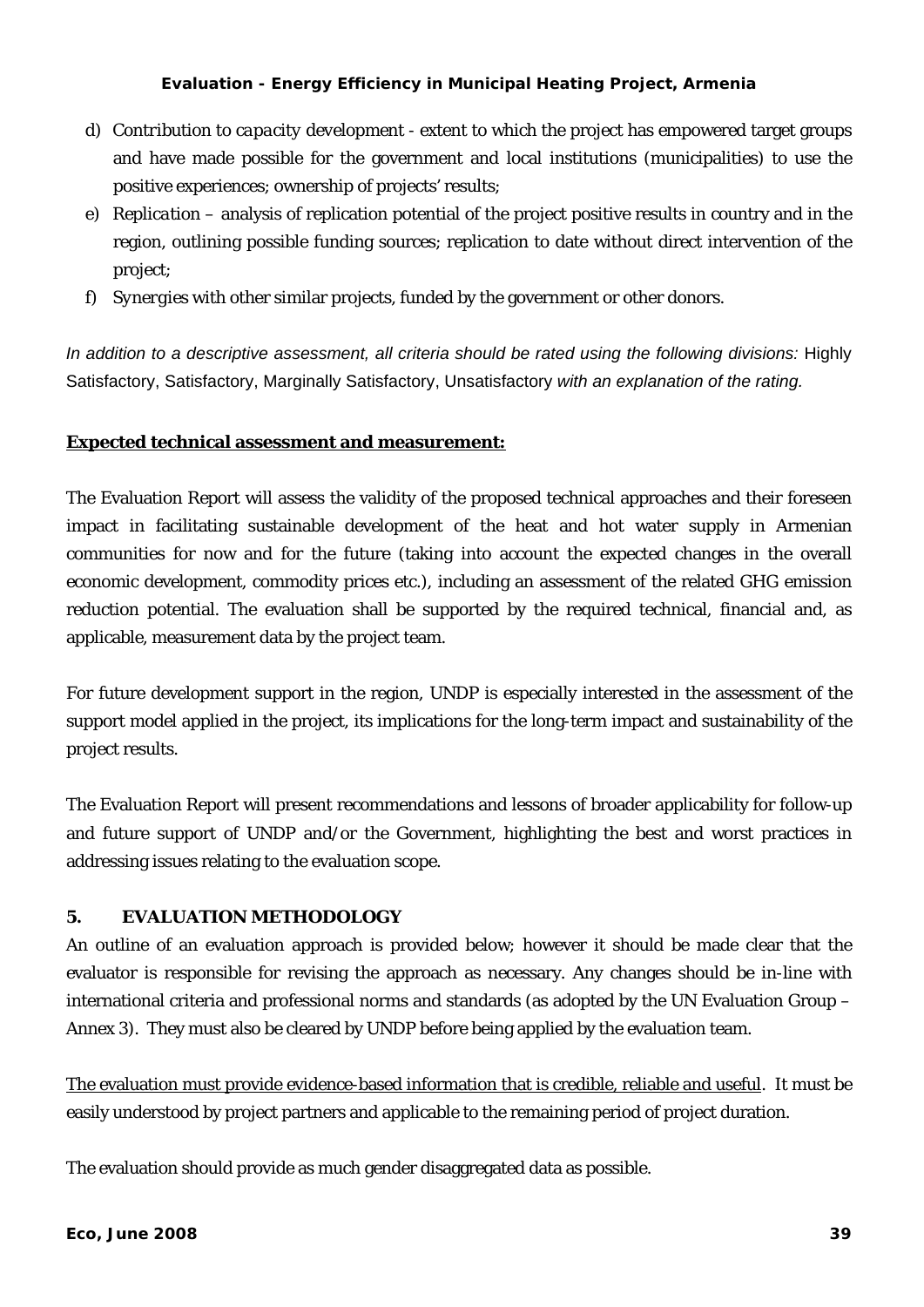The evaluation will take place mainly in the field. The evaluator is expected to follow a participatory and consultative approach ensuring close engagement with the key government counterparts such as the National Project Director and members of the Project Steering Committee, the core Project Management and Implementation Team and representatives of the final beneficiaries.

The evaluator is expected to consult all relevant sources of information, such as the project document, project reports – inc: Annual Reports, project budget revision, progress reports, project files, national strategic and legal documents, and any other material that s/he may consider useful for evidence based assessment.

The evaluator is expected to use interviews as a means of collecting data on the relevance, performance and success of the project. S/He is also expected to visit the project sites.

The methodology to be used by the evaluation team should be presented in the report in detail. It shall include information on:

- Documentation reviewed;
- **Interviews:**
- $\blacksquare$  Field visits:
- Ouestionnaires;
- Participatory techniques and other approaches for the gathering and analysis of data.

*Although the Evaluator should feel free to discuss with the authorities concerned, all matters relevant to its assignment, it is not authorized to make any commitment or statement on behalf of UNDP or GEF or the project management.* 

The Evaluator should reflect sound accounting procedures and be prudent in using the resources of the evaluation.

### **6. DELIVERABLES**

The output of the mission will be the **Evaluation Report** in English. The length of the Report should not exceed 30 pages in total (not including the annexes).

Initial draft of the Evaluation Report will be circulated for comments to UNDP, the National Project Director and the Project Manager. After incorporation of comments, the Evaluation Report will be finalized. If any discrepancies have emerged between impressions and findings of the evaluation team and the aforementioned parties, these should be explained in an annex attached to the final report.

One mission to Yerevan, Armenia and, as needed, other selected project sites in Armenia will be conducted.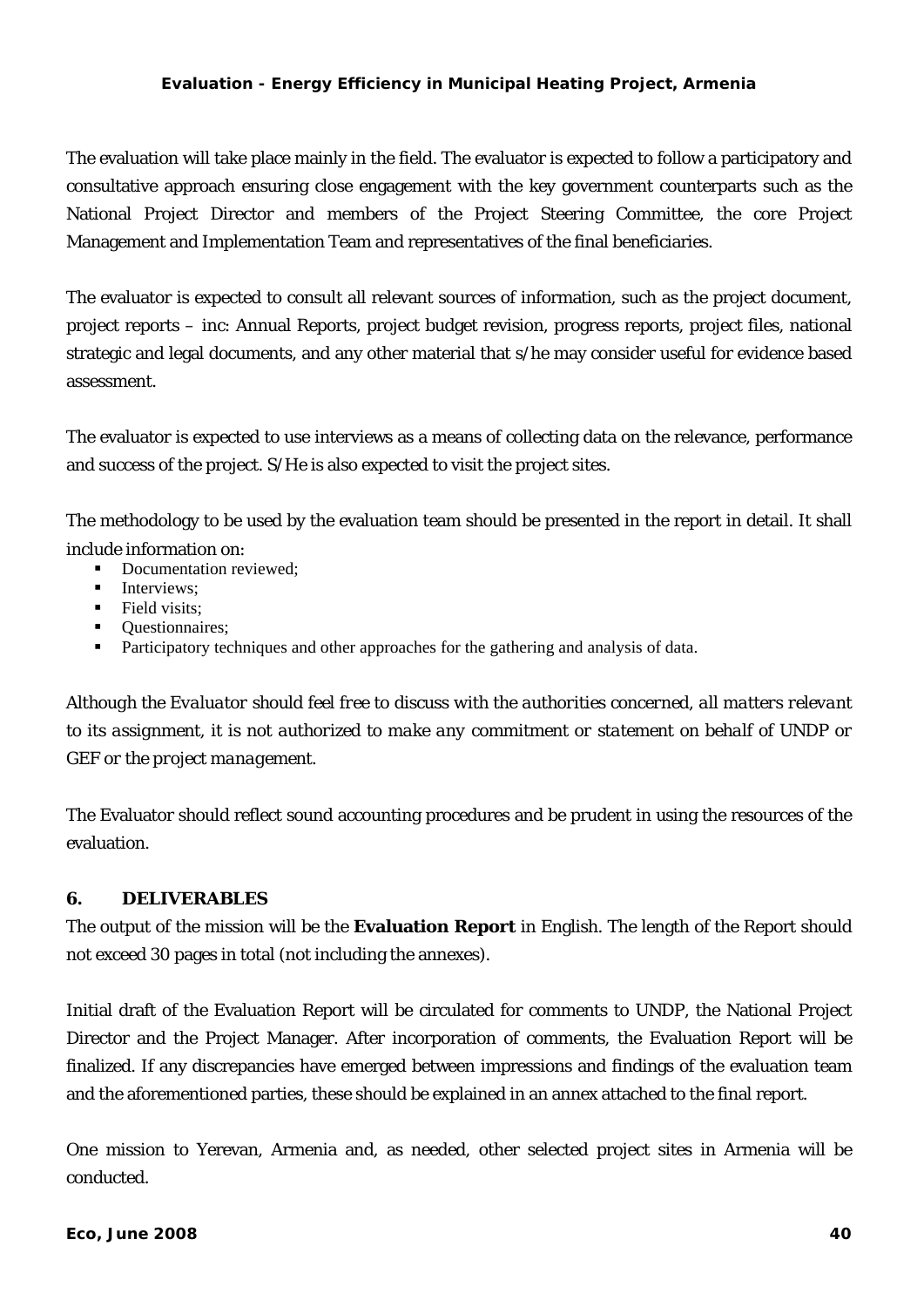The structure of the Evaluation Report shall follow the template presented in Annex I of this TOR.

#### **7. TIMING AND DURATION**

The total duration of the evaluation will be **15 days within the period** April 7, 2008 - June 9, 2008. according to the following plan:

#### *Preparation (home office – April 7- 22)*:

- Collection of and acquaintance with the project document and other relevant materials with information about the project;
- Familiarization with relevant policy framework in Armenia;
- Design the detailed evaluation scope and methodology (including the methods for data collection and analysis);
- Set up the mission dates and detailed mission programme preparation in cooperation with the Project manager. The Project manager will organize the schedule of the mission and will arrange transportation for the consultant; will arrange for translation/interpretation when necessary
- Communication with the project staff to clarify matters

#### *Mission to Armenia (6 full working days+ the travel days during April 23- May 8)*:

- briefing by the PMU
- review and collection of required additional reports and other materials in writing
- meetings with the National Project Director, Steering Committee members, local UNDP office and representatives of other stakeholders
- visits to project site $(s)$ , as needed.

#### *Compiling and presenting the draft report for review (home office – May 23)*:

- Additional desk review
- Completing of the draft report
- Presentation of draft report for comments and suggestions
- additional information and further clarification with UNDP, project management and project staff;

#### *Report finalization (home office - June 9)*:

- Incorporation of comments and additional findings into the draft report
- Finalization of the report

The draft Evaluation report shall be submitted to UNDP for review **within 10 working days after the mission**. UNDP and the stakeholders will submit comments and suggestions **within 5 working days** after receiving the draft.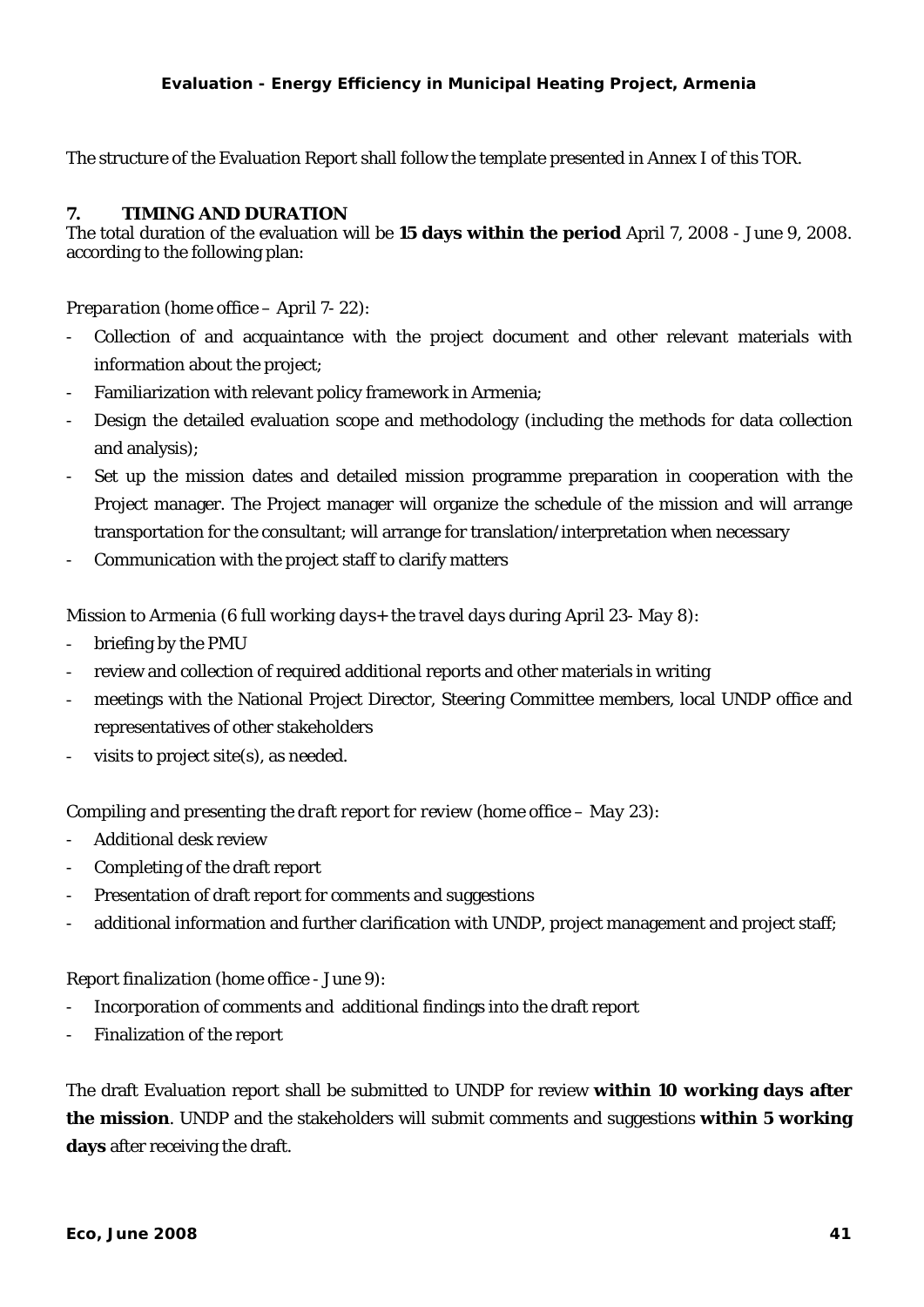The finalized Evaluation Report shall be submitted latest on June 10, 2008.

### **8. REQUIRED QUALIFICATION**

- University degree in technical, economics or energy/environment related issues;
- Work experience in relevant areas for at least 8 years, including;
- o familiarity with the common problems and recognized expertise in the field of developing the heat and hot water supply systems and services in the countries with the economies in transition;
- o familiarity with the international best practices and lessons learnt in improving the energy efficiency of the heat and hot water supply and to reduce the related GHG emissions;
- o experience with financial analysis and financing mechanisms implemented for improving the energy efficiency of the residential sector in the countries with economies in transition.
- o recent experience with result-based management evaluation methodologies;
- o recent experience in evaluation of international donor driven projects (project evaluation experiences within United Nations system will be considered an asset);
- Conceptual thinking and analytical skills;
- Excellent English communication skills;
- Knowledge of Armenian and/or Russian language will considered as an asset;
- Computer literacy;

The evaluator must be independent from both the policy-making process and the delivery and management of assistance. Therefore applications will not be considered from evaluators who have had any direct involvement with the design or implementation of the project, or have conflict of interest with project related activities. This may apply equally to evaluators who are associated with organizations, or entities that are, or have been, involved in the delivery of the project. Any previous association with the project, the executing of national implementing Agency or other partners/stakeholders must be disclosed in the application. This applies equally to firms submitting proposals as it does to individual evaluators.

If selected, failure to make the above disclosures will be considered just grounds for immediate contract termination, without recompense. In such circumstances, all notes, reports and other documentation produced by the evaluator will be retained by UNDP.

### **9 APPLICATION PROCESS**

Applicants are requested to send in **electronic versions**:

1. current and complete C.V. in English with indication of the e-mail and phone contact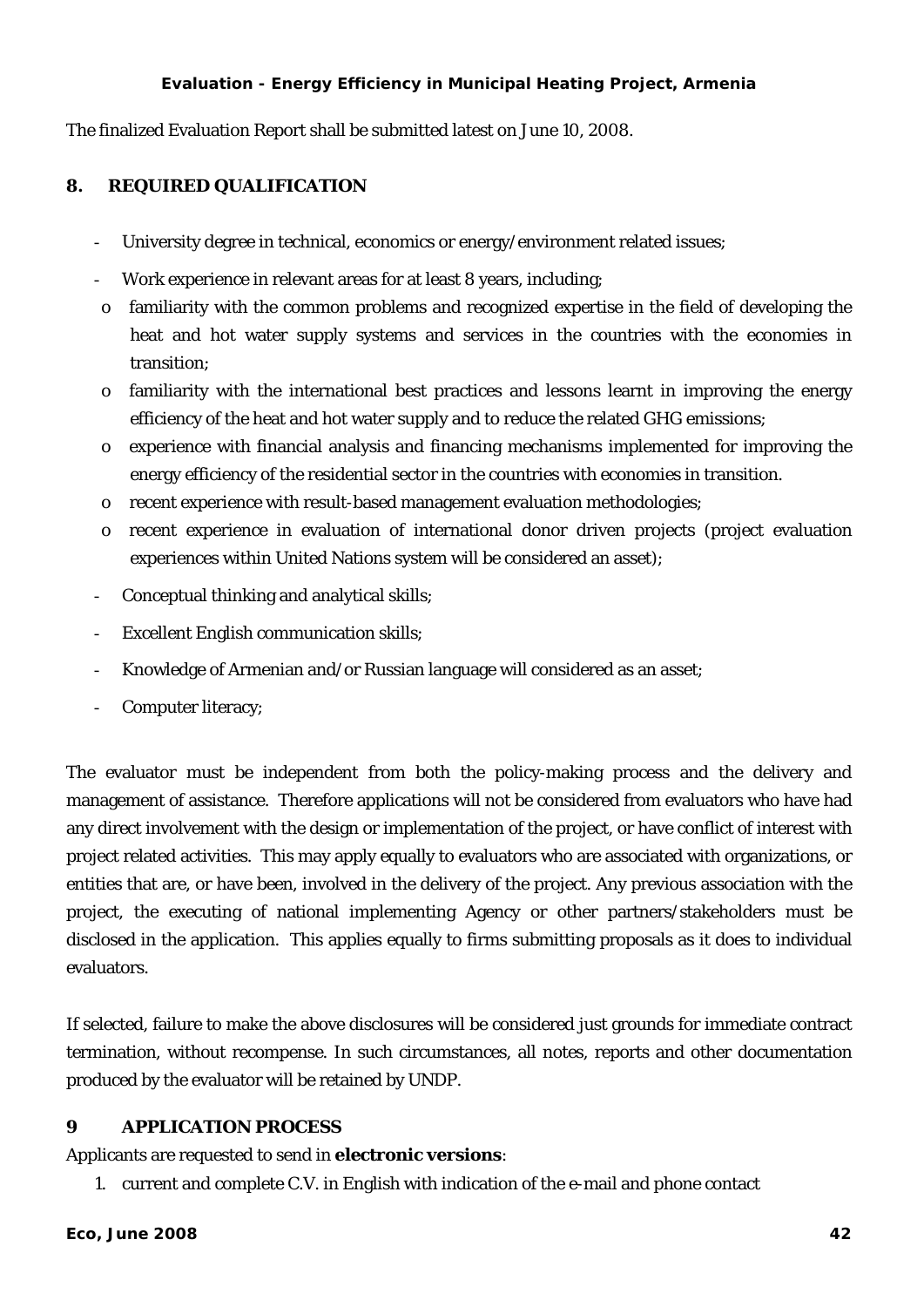- 2. brief concept paper (no more than 5 pages outlining the approach and methodology you will apply to achieve the assignment)
- 3. price offer indicating the total cost of the assignment (including the daily fee, per diem and travel costs)

by 5.00 pm of February 27, 2008 to:

Application[s](http://oc.undp.am/?go=vacancies) can be submitted through http://oc.undp.am/?go=vacancies or communicated directly to [naira.olkinian@undp.org](mailto:naira.olkinian@undp.org)

Due to the large number of applicants, UNDP regrets that it is unable to inform unsuccessful candidates about the outcome or status of the recruitment process.

UNDP is an equal opportunity employer and all qualified candidates are encouraged to apply.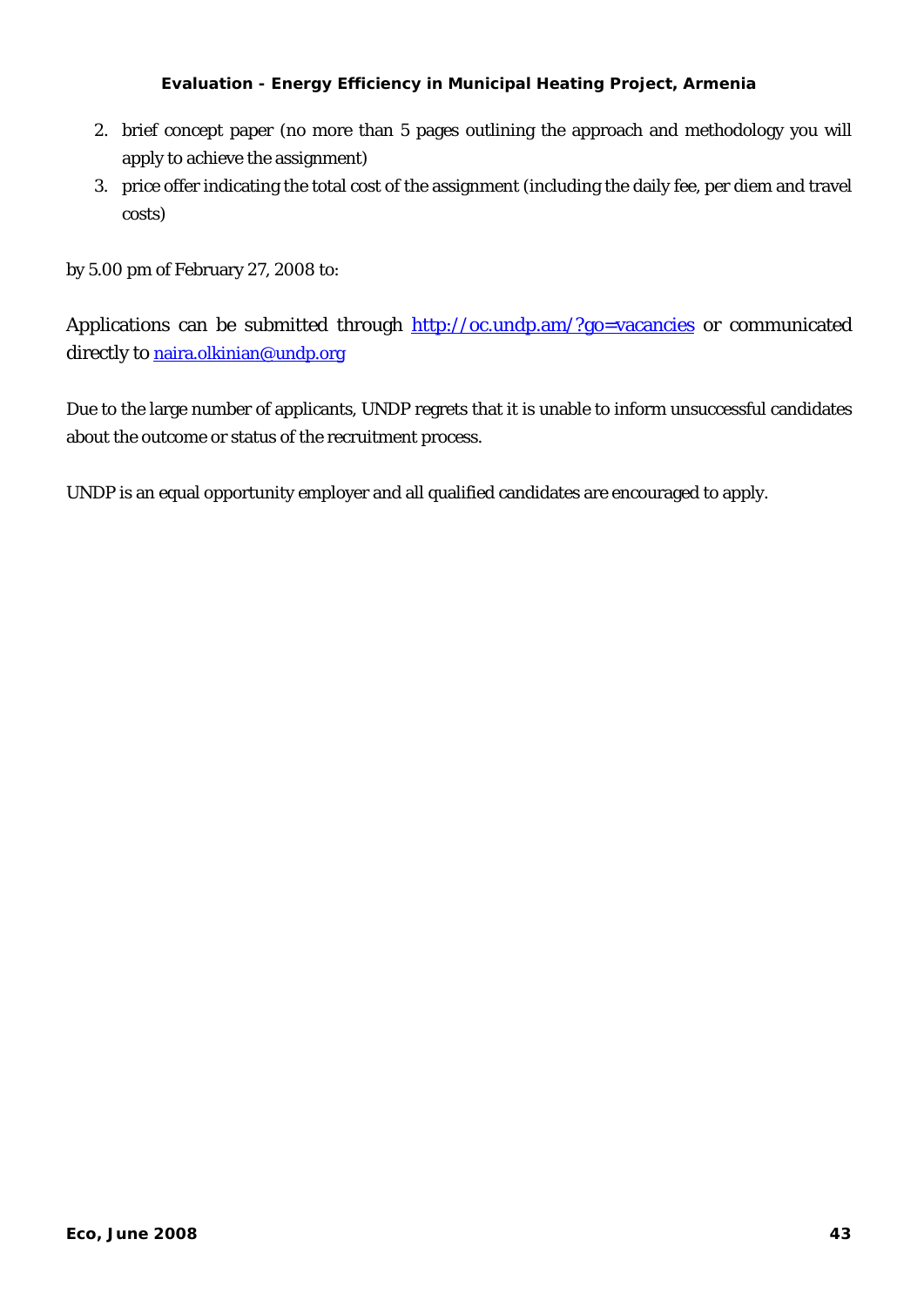### <span id="page-48-0"></span>**Annex 2: List of interviews**

### *Project personnel*

Diana Harutyunyan, Project Manager Arusyak Ghukasyan, National expert / task leader on increasing access to energy efficient services Robert Kharazyan, Team leader / national expert on heat sector rehabilitation policy Vahan Mardirossian, Monitor / driver Karapet Martirosyan, Project expert on information communication and technologies Marina Sargsyan, National expert on energy sector economics Rubina Stepanyan, Energy efficiency and atmosphere protection UNDP annual work plan associate Robert Bughdaryan, National expert on heating systems Svetlana Galoyan, National consultant on institutional aspects of heat supply in multi-apartment buildings Vahram Jalalyan, National expert on energy efficiency potential assessment Mikhael Vermishev, National Expert on GHG Mitigation Policies

### *Steering committee*

Dr Simon Papyan, First Deputy Minister, Ministry of Nature Protection of the Republic of Armenia Dr Aram Gabrielyan, Head of environmental protection department, UNFCCC National Focal Point, Ministry of Nature Protection of the Republic of Armenia

### *National stakeholders*

Ruben Ter-Grigoryan, Chairman of NACO

Tamara Babayan, Director of the Armenia Renewable Resources and Energy Efficiency Fund (R2E2) Robert Tsovyan, Advisor to the Public Services Regulatory Commission of the Republic of Armenia Astghine Pasoyan, formerly Senior Program Manager, Alliance to Save Energy (USAID contractor), Municipal Network for Energy Efficiency (MUNEE) Program Armen Avtandilyan, Chief Engineer, Armroscogeneratsia Ltd Michael Rustamyan, Financial Director, Armroscogeneratsia Ltd Artak Simonyan, Boiler House Operator, Armroscogeneratsia Ltd Nikolay Balyan, Chief of the Area, Armroscogeneratsia Ltd Gagik Khachatryan, Chief of the Communal Sector Department, Municipality of Yerevan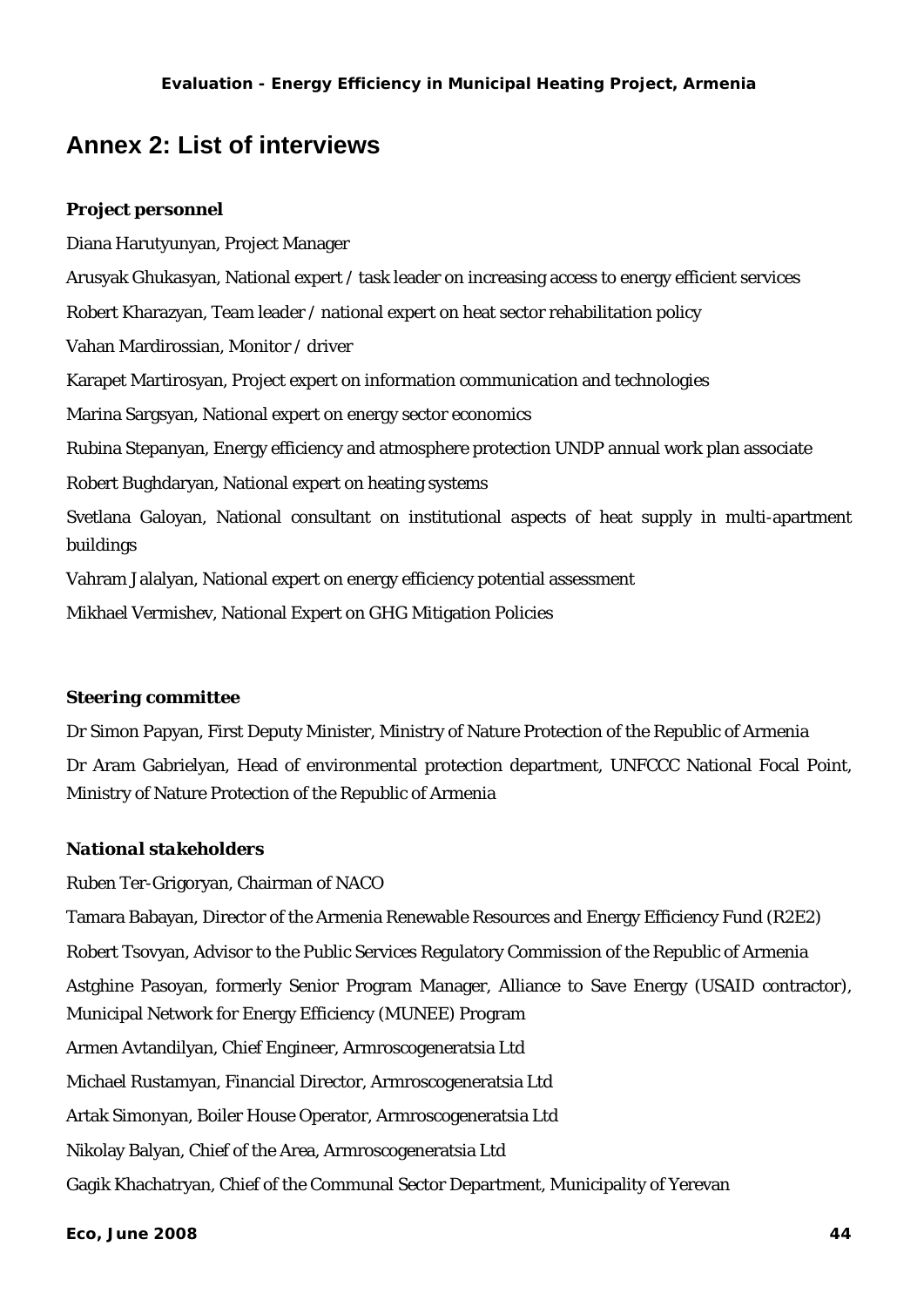Hovhannes Nunyan, Deputy Director, "Institutional Buildings Maintenance and Operation" SCJSC, Municipality of Yerevan Asatour Grigoryan, Director, South Therm Ltd Ashot Sumbulyan, Energy Engineer, South Therm Ltd

### *UNDP*

Armen Martirosyan, Portfolio analyst, Environmental governance Astghik Martirosyan, Monitoring and evaluation specialist

### *International experts*

Vesa Rutannen, International technical advisor on energy efficiency in district heating systems (ITA)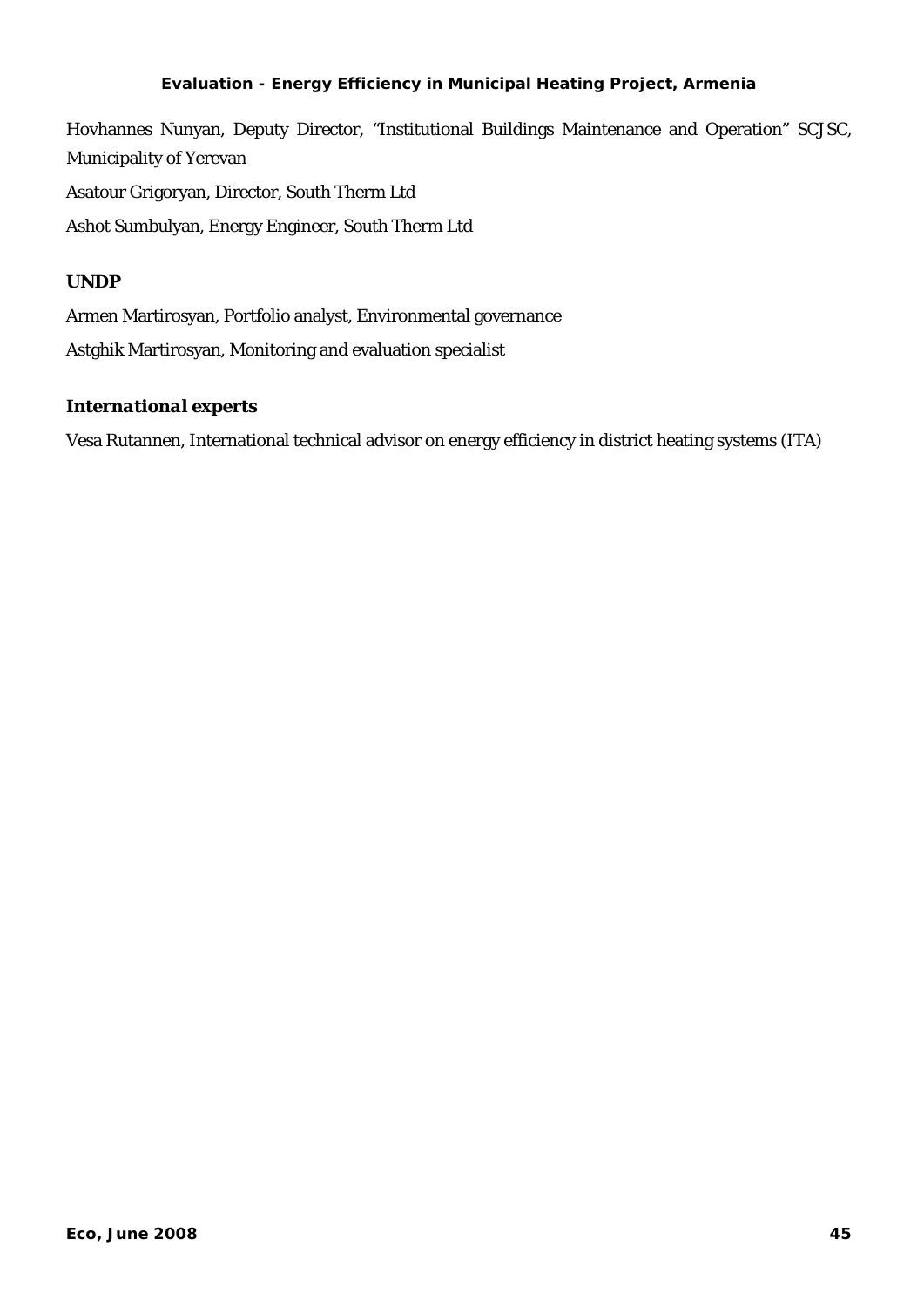### <span id="page-50-0"></span>**Annex 3: List of main documentation reviewed**

Alliance to Save Energy (undated) *Armenia: Condominium Status Fact Sheet*, Yerevan

*Armenia Poverty Reduction Strategy Paper* (2003) Yerevan

EDRC 2007, *Assessment of Heat Supply and Heating Options in Urban Areas of Armenia*, Paper 08(07) Yerevan.

Ghukasyan A & Pasoyan A (2007) *Armenian Urban Heating Policy Assessment*, Alliance to Save Energy, Yerevan.

MUNEE / ASE / USAID (2007) *Development of National Program on Energy Saving and Renewable Energy*, Yerevan

MUNEE / ASE / USAID (2007) *Building Energy Efficiency Market Assessment*, Yerevan

Sargsyan G, Balabanyan A, Hankinson D 2006 *From Crisis to Stability in the Armenian Power Sector Lessons Learned from Armenia's Energy Reform Experience,* World Bank Working Paper No. 74, Washington DC.

World Bank (2007) *Armenia at a Glance*, Washington DC

### **Project documentation**

From the GEF website: Armenia Full Size Prodoc- 30January2004-020604 CC\_-\_Armenia\_-\_Project\_Document CC\_-\_Armenia\_-\_Executive\_Summary

PIR 2005-6 PIR 2006-7 AWP 2006-7 AWP 2007-8 Standard Progress Report 2007

Project workplans 2005 and 2007 Reports from International Technical Advisor, 2005 and 2007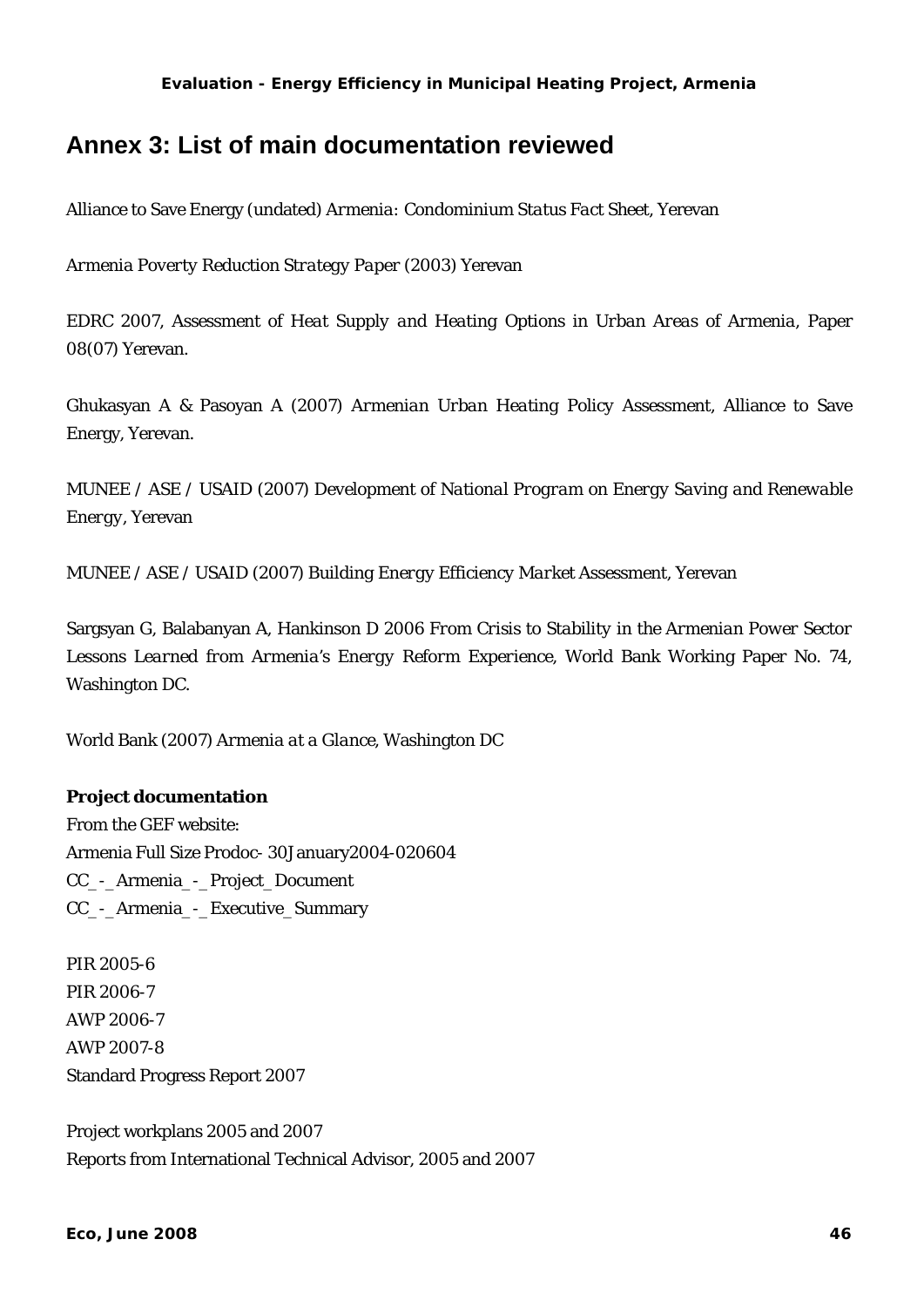### **Project publications**

Project website (accessed May-June 2008)

Vermishev M & Jalalyan V (2007) *Assessment of energy efficiency, GHG emissions, and GHG emissions reduction potential in the sector of municipal heat supply in the Republic of Armenia*, project report, Yerevan.

Pilot project summary factsheets in Gyumri, Spitak, Avan, and Solar Water heating in Yerevan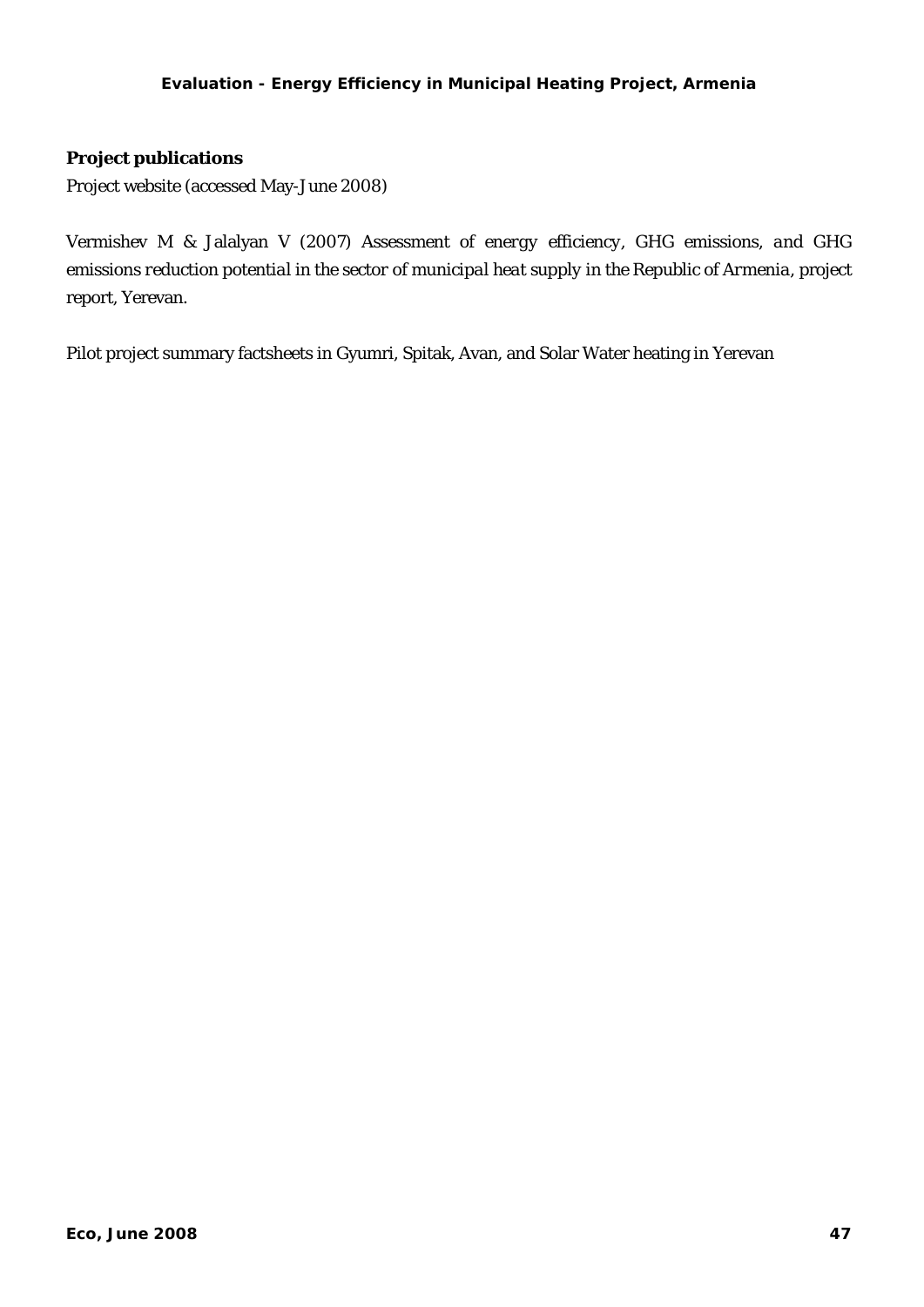# **Annex 4: Comparison of changes to key indicators**

<span id="page-52-0"></span>

| 5-11-2005 revision of logframe                                                                                                                                            | PIR 2005-6                                                                                                                                                                                       | PIR 2006-7                                                                                                                                                                                       | <b>AWP 2007</b>                                                                                                                                                                                                                                                                                                                                                               | <b>AWP 2008</b>                                                                                                                                                                                                                                                                                                                                                                                                                                                                                                                                                                                                                                                                                                                                                                                                                                                          |
|---------------------------------------------------------------------------------------------------------------------------------------------------------------------------|--------------------------------------------------------------------------------------------------------------------------------------------------------------------------------------------------|--------------------------------------------------------------------------------------------------------------------------------------------------------------------------------------------------|-------------------------------------------------------------------------------------------------------------------------------------------------------------------------------------------------------------------------------------------------------------------------------------------------------------------------------------------------------------------------------|--------------------------------------------------------------------------------------------------------------------------------------------------------------------------------------------------------------------------------------------------------------------------------------------------------------------------------------------------------------------------------------------------------------------------------------------------------------------------------------------------------------------------------------------------------------------------------------------------------------------------------------------------------------------------------------------------------------------------------------------------------------------------------------------------------------------------------------------------------------------------|
|                                                                                                                                                                           |                                                                                                                                                                                                  | Objective 1                                                                                                                                                                                      |                                                                                                                                                                                                                                                                                                                                                                               |                                                                                                                                                                                                                                                                                                                                                                                                                                                                                                                                                                                                                                                                                                                                                                                                                                                                          |
| Signed contracts, within the<br>condominium as well as between<br>the service providers and<br>condominiums for the provision<br>of heat and hot water supply<br>services | Indicator 3: Signed contracts,<br>within the condominium as well<br>as between the service providers<br>and condominiums for the<br>provision of heat and hot water<br>supply service, target 80 | Indicator 3: Signed contracts,<br>within the condominium as well<br>as between the service providers<br>and condominiums for the<br>provision of heat and hot water<br>supply service, target 80 | Indicator 1: Number of multi-<br>apartment building management<br>bodies consulted through the<br>advisory centres<br>Indicator 2: Number of<br>condominiums able to<br>collectively restore the heat and<br>hot water supply services to their<br>members<br>Indicator 3: Number of legal and<br>regulatory acts promoting energy<br>efficiency developed and/or<br>revised. | Indicator 1: Number of signed<br>contracts within the<br>condominiums, as well as<br>between the service providers<br>and condominiums for the<br>provision of heat and hot water<br>supply services<br>Indicator 2: Number of<br>recommendations for the legal<br>and regulatory changes are<br>finalized and discussed with the<br>relevant Government<br>counterparts and, as applicable,<br>adopted aimed at: 1)<br>strengthening the role of the<br>condominiums in organizing and<br>procuring heat and hot water<br>supply services, and 2)<br>encouraging new energy service<br>providers to enter the heat and<br>hot water supply market<br>Indicator 3: Adequate advisory<br>services available for the<br>targeted condominiums.<br>Condominiums effectively<br>managing their operations,<br>including the organization of the<br>heat and hot water supply |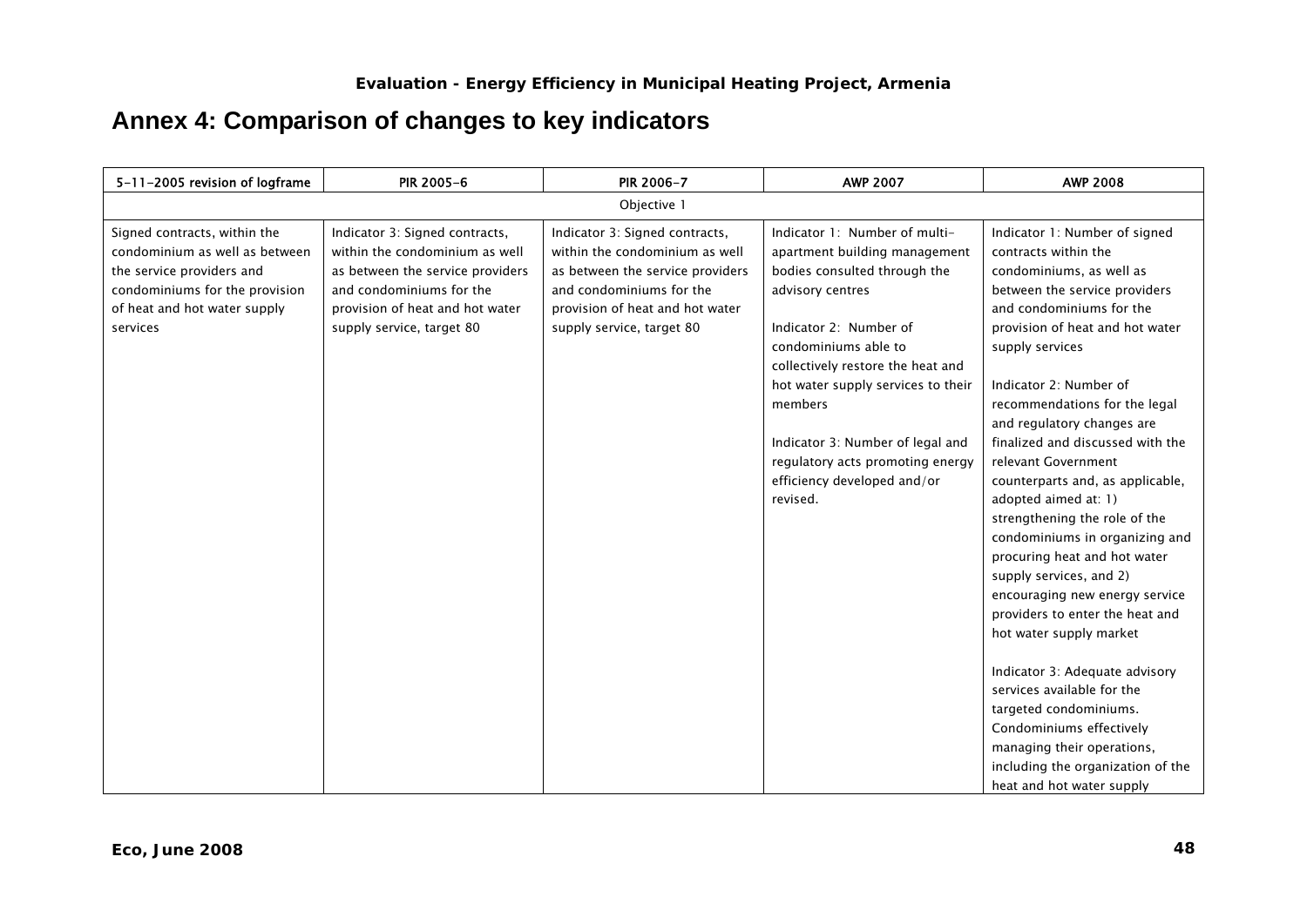| 5-11-2005 revision of logframe                                                                                                                                                                                      | <b>PIR 2005-6</b>                                                                                                                                                                          | PIR 2006-7                                                                                                                                         | <b>AWP 2007</b>                                                                                                                                                             | <b>AWP 2008</b>                                                                                                                                                                                                                                                                                                           |  |  |
|---------------------------------------------------------------------------------------------------------------------------------------------------------------------------------------------------------------------|--------------------------------------------------------------------------------------------------------------------------------------------------------------------------------------------|----------------------------------------------------------------------------------------------------------------------------------------------------|-----------------------------------------------------------------------------------------------------------------------------------------------------------------------------|---------------------------------------------------------------------------------------------------------------------------------------------------------------------------------------------------------------------------------------------------------------------------------------------------------------------------|--|--|
|                                                                                                                                                                                                                     | Objective 2                                                                                                                                                                                |                                                                                                                                                    |                                                                                                                                                                             |                                                                                                                                                                                                                                                                                                                           |  |  |
| The number of municipalities<br>adopting a realistic and<br>sustainable strategy for<br>improving the heat and hot water<br>supply services for their<br>residents                                                  | Indicator 4: The number of<br>municipalities adopting a<br>realistic and sustainable strategy<br>for improving the heat and hot<br>water supply services for their<br>residents. Target 10 | Enhanced capacity of companies<br>to manage their operations and<br>to leverage financing for the<br>investments needed. Target 10<br>million USD  | Indicator 4: Number of<br>municipalities adopting a<br>realistic and sustainable strategy<br>for improving the heat and hot<br>water supply services for their<br>residents | Indicator 4: Enhanced capacity<br>for the companies to manage<br>their operations and leverage<br>financing for the investments<br>needed                                                                                                                                                                                 |  |  |
| The number of sites for restoring<br>the heat and hot water supply<br>services under construction<br>The number of citizens having<br>access to restored central water<br>heating and hot water supply<br>services. | Indicator 5: The number of sites<br>for restoring the heat and hot<br>water supply services under<br>construction. Target 10                                                               | Indicator 5: The number of<br>concrete investment projects for<br>the restoration of the heat and<br>hot water supply services being<br>developed. | Indicator 5: Number of sites<br>under construction. Number of<br>citizens having access to<br>restored central heating and hot<br>water supply services.                    | Indicator 5: The number of<br>concrete investment projects for<br>the restoration of the heat and<br>hot water supply services being<br>developed. Number of MOUs<br>signed with private companies,<br>amount of the investments done<br>or planned<br>Indicator 6: The number of sites<br>for restoring the heat and hot |  |  |
|                                                                                                                                                                                                                     |                                                                                                                                                                                            |                                                                                                                                                    |                                                                                                                                                                             | water supply services under<br>construction. The number of<br>citizens having access to<br>restored central water heating<br>and hot water supply services                                                                                                                                                                |  |  |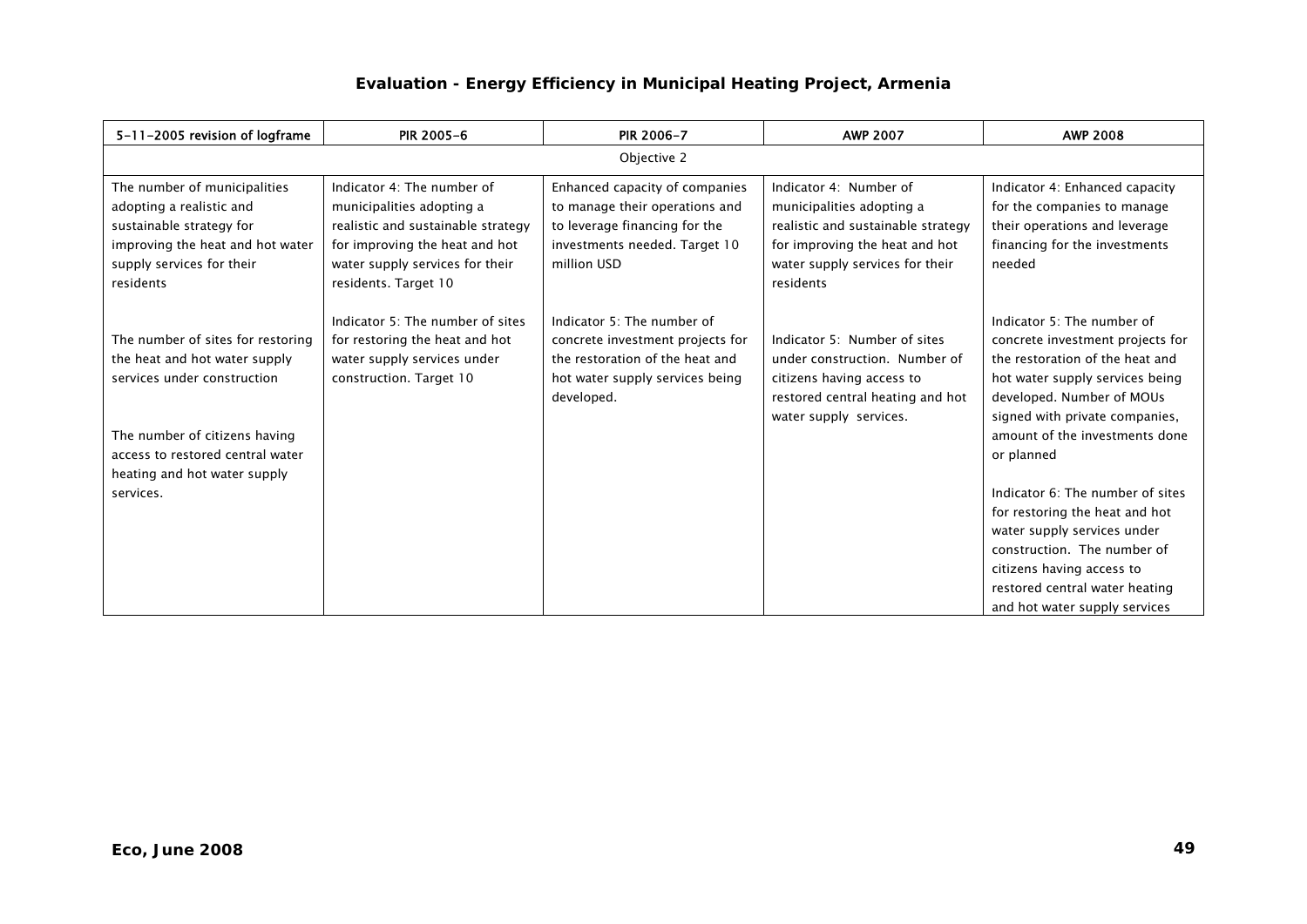| 5-11-2005 revision of logframe                                 | <b>PIR 2005-6</b>                                                                          | <b>PIR 2006-7</b>                                                                            | <b>AWP 2007</b>                                                                              | <b>AWP 2008</b>                                                                          |
|----------------------------------------------------------------|--------------------------------------------------------------------------------------------|----------------------------------------------------------------------------------------------|----------------------------------------------------------------------------------------------|------------------------------------------------------------------------------------------|
|                                                                |                                                                                            | Objective 3                                                                                  |                                                                                              |                                                                                          |
| Projects worth at least USD 5<br>million under implementation. | The number of companies<br>capacitated by the project to<br>increase their business in the | Contracts for heat supply<br>concluded between the new<br>service providers and the clients. | Indicator 6: Number of approved<br>applications and/or signed<br>contracts with the targeted | Indicator 7: Number of contracts<br>for heat supply concluded<br>between the new service |
| Commercial sustainability of at                                | provision of energy services.                                                              | Target 20                                                                                    | partners to develop heat supply                                                              | providers and the clients                                                                |
| least 5 companies established                                  | Target 20                                                                                  |                                                                                              | services in multi-apartment<br>residential buildings                                         | Indicator 8: Number of approved<br>applications and/or signed                            |
|                                                                |                                                                                            |                                                                                              | Indicator 7: Number of bankable                                                              | contracts with the targeted                                                              |
|                                                                |                                                                                            |                                                                                              | investment proposal for local                                                                | clients to develop the heat and                                                          |
|                                                                |                                                                                            |                                                                                              | companies prepared                                                                           | hot water supply services in                                                             |
|                                                                |                                                                                            |                                                                                              |                                                                                              | multi-apartment residential                                                              |
|                                                                |                                                                                            |                                                                                              |                                                                                              | buildings. Number of sites under                                                         |
|                                                                |                                                                                            |                                                                                              |                                                                                              | construction                                                                             |